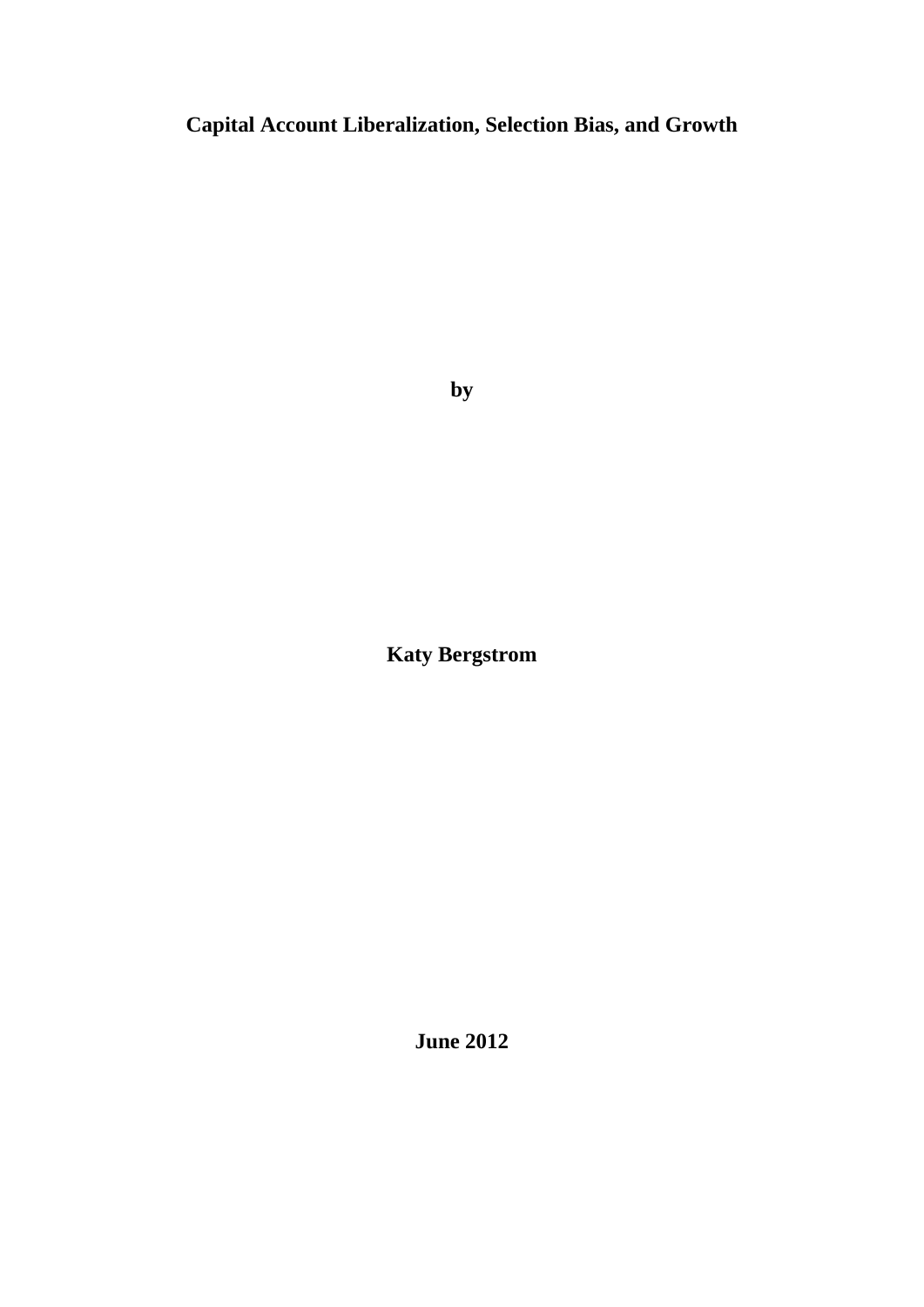# **Acknowledgements**

I would like to thank my supervisor, Dr. Kuntal Das, for his valuable help and direction with this project. I would like to thank Dr. Adam Honig and Dr. Reuven Glick for supplying data on the IMF's *Annual Report on Exchange Arrangements and Exchange Restrictions*. I would also like to thank Dr. Martin Schindler for supplying his latest dataset on measurements of capital account liberalization.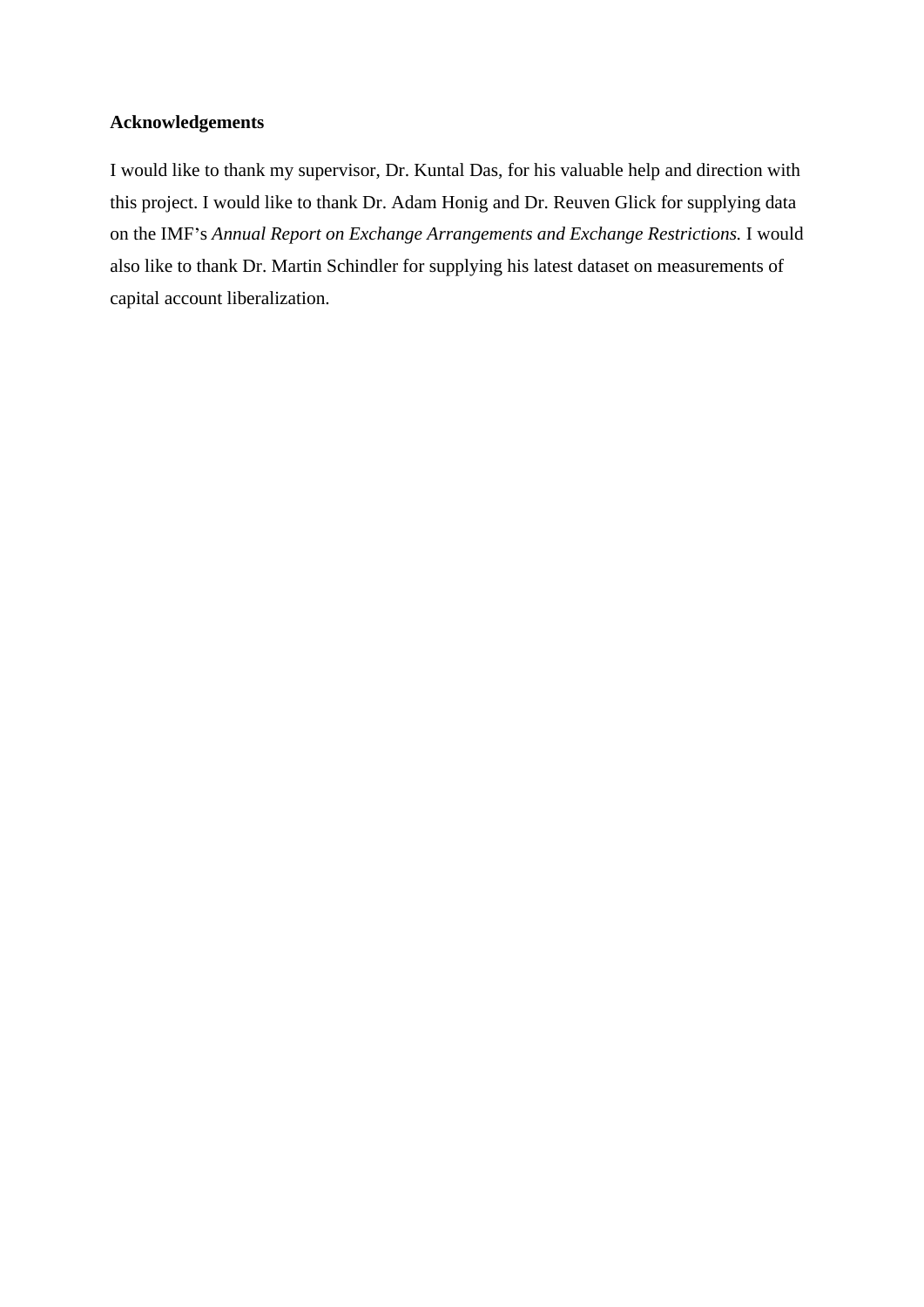#### **Abstract**

The recent Global Financial Crisis has reignited the debate surrounding the benefits and costs of capital account liberalization. To add further insight to this debate, we attempt to identify the impact of capital account liberalization on growth: what growth rates would liberalized countries have achieved if they had not liberalized? To answer this question properly we must control for sample selection bias, as the countries that choose to liberalize may not be random. It may be the case that countries with relatively sound economic policies, strong financial sectors, and political stability choose to liberalize because they have the fundamentals in place to benefit from capital account liberalization. In contrast, countries lacking strong institutions may choose to keep their capital accounts closed. To eliminate this bias, we employ a relatively new methodology to the field of international economics, Propensity Score Matching. We conclude that based on our results for the whole sample of countries, capital account liberalization is associated with higher growth rates. When we split our sample into Non-OECD and OECD countries we find a significant, positive effect on growth for Non- OECD countries but cannot conclude the effect for OECD countries.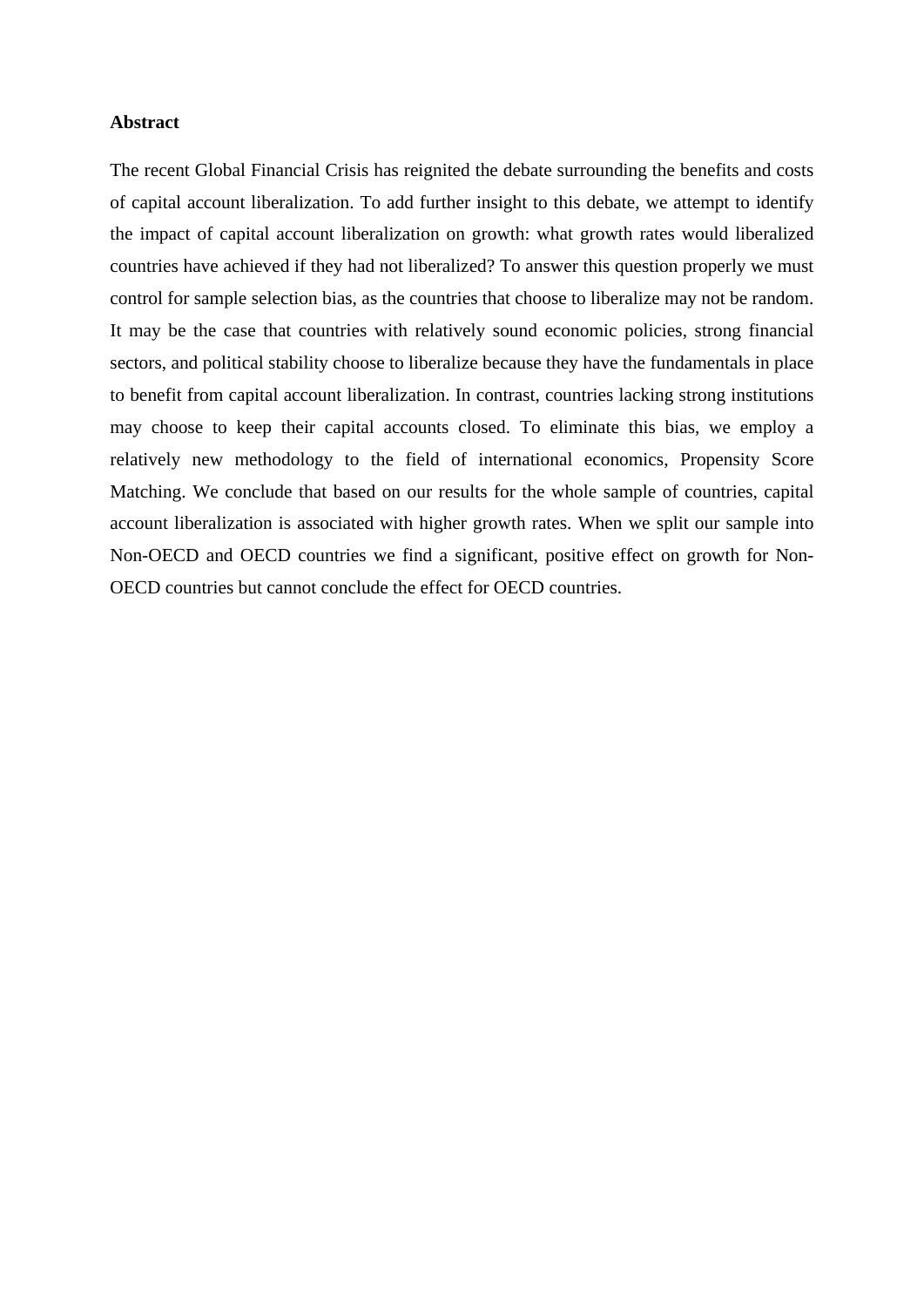## **Contents**

| Introduction                                                    |    |
|-----------------------------------------------------------------|----|
| 2. Methodology                                                  |    |
| 2.1. The Treatment Effect and Selection Bias                    |    |
| 2.2. Propensity Score Matching                                  |    |
| 2.3. Matching Methods                                           |    |
| 2.3.1. Nearest Neighbour Matching                               |    |
| 2.3.2. Radius Matching                                          |    |
| 2.3.3. Kernel Matching                                          | 10 |
| 3. Measurements of Capital Account Liberalization               | 10 |
| 3.1. Construction of the Capital Account Liberalization Measure | 12 |
| 4. Estimating Propensity Scores                                 | 15 |
| 4.1. Benchmark Probit Model                                     | 15 |
| 4.2. Augmented Probit Model                                     | 18 |
| 5. Estimating Overall Treatment Effects                         | 20 |
| 5.1. Treatment Effects for all Countries                        | 20 |
| 5.2. Treatment Effects for OECD and Non-OECD Countries          | 21 |
| 5.2.1. OECD Countries                                           | 21 |
| 5.2.2. Non-OECD Countries                                       | 23 |
| 5.3. Treatment Effects from 1990 Onwards                        | 24 |
| 6. Conclusion                                                   | 26 |
| 7. Appendix A                                                   | 30 |

# **Tables and Figures**

| Table 1: Correlation Matrix of Capital Account Liberalization Measures          |  |
|---------------------------------------------------------------------------------|--|
| Table 2: Benchmark Probit Estimates for the period 1970-2006                    |  |
| Table 3: Augmented Probit Estimates for the period 1984-2006                    |  |
| Table 4: Matching Results for Annual Growth Rates for all Countries             |  |
| Table 5: Matching Results for Average Five Yearly Growth Rate for all Countries |  |
| Table 6: Matching Results for Annual Growth Rate for OECD Countries             |  |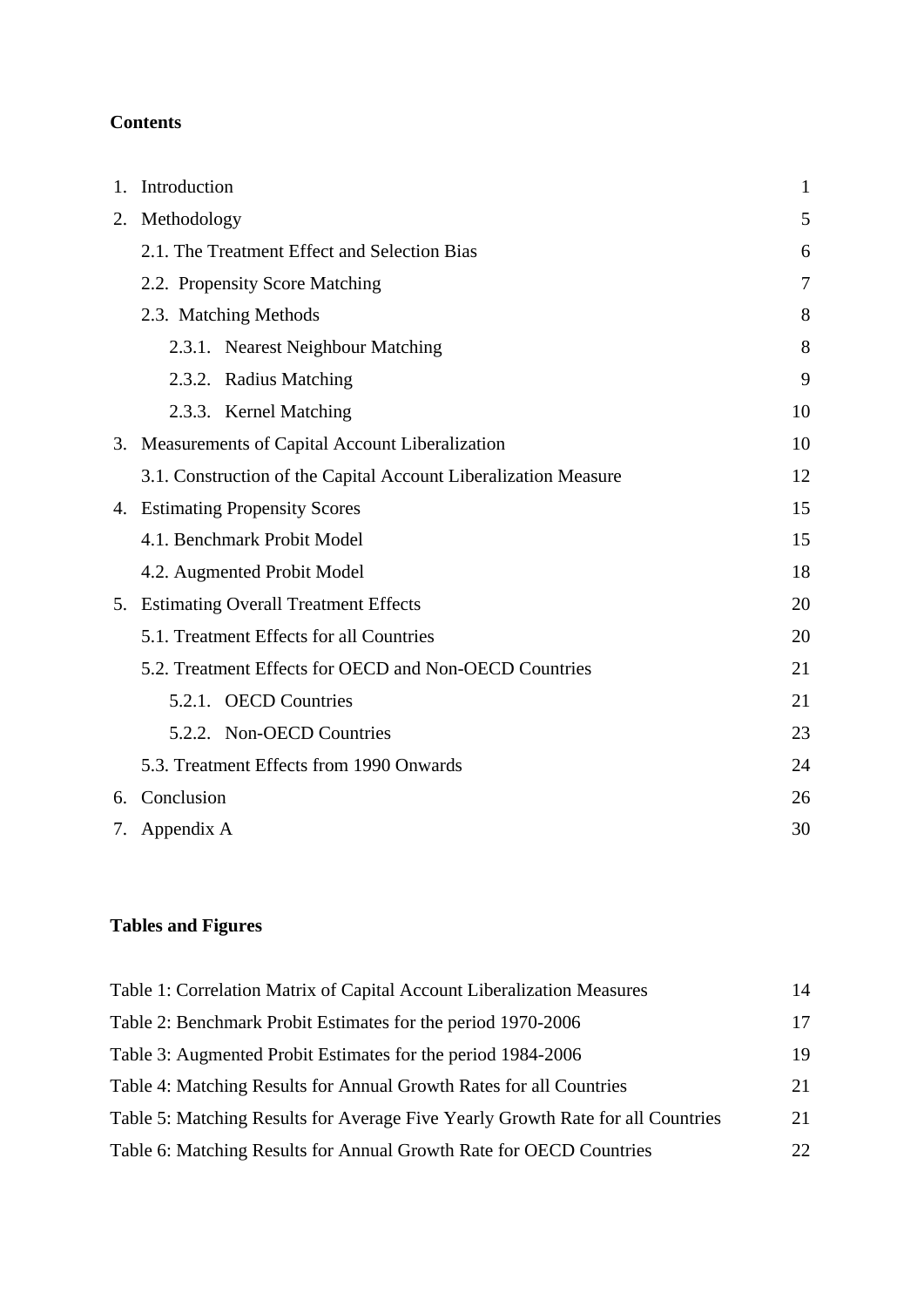| Figure 1: Nearest Neighbour Matching                                                  |    |
|---------------------------------------------------------------------------------------|----|
| Table 11: Matching Results for Average Five Yearly Growth Rate from 1990-2006         | 25 |
| Table 10: Matching Results for Annual Growth Rate for all Countries from 1990-2006 25 |    |
| Table 9: Matching Results for Average Five Yearly Growth for Non-OECD Countries 23    |    |
| Table 8: Matching Results for Annual Growth Rate for Non-OECD Countries               | 23 |
| Table 7: Matching Results for Average Five Yearly Growth Rate for OECD Countries 22   |    |

| Figure 2: Radius Matching                                                  |  |
|----------------------------------------------------------------------------|--|
| Figure 3: Distribution of IMF Measure,<br>$\cdot$ , AREAER, over 1995-2006 |  |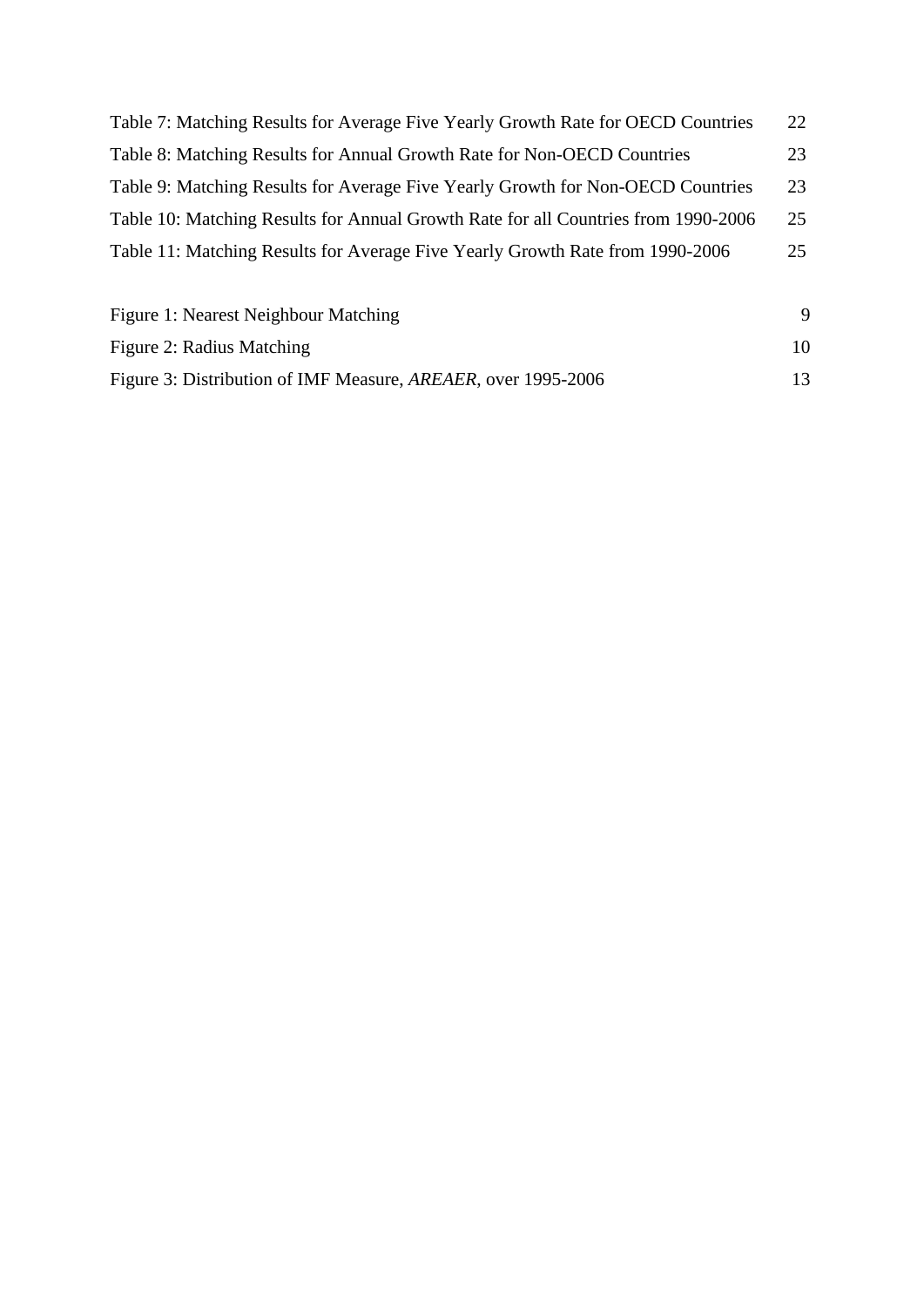#### **1. Introduction**

Over the last quarter of a century international capital flows have grown remarkably, fuelling global expansion. According to Schindler (2009), cross-border financial asset holdings have risen from under 50 percent of world GDP in 1970 to over 300 percent in 2006, and have doubled over just the last ten years. These developments are often attributed to increased integration in world financial markets through the removal of restrictions placed on international capital flows. This process is known as capital account liberalization. However, the recent Global Financial Crisis has put globalization on hold, with several emerging market economies witnessing <sup>a</sup> sharp increase in the volatility of cross-border capital flows. According to the Institute of International Finance, net private flows to emerging markets dropped from a high of \$1.3 trillion in 2007 to \$530 billion in 2009. This has reignited the debate on the benefits and drawbacks of capital account liberalization.

The benefits of capital account liberalization are usually based around standard efficiency arguments. Economic theory suggests that countries that choose to liberalize are able to allocate resources more efficiently, taking advantage of more profitable investment opportunities overseas and borrowing at more favourable rates. As a result countries may be able to increase their Gross National Product (GNP). Capital account liberalization may also promote financial development. Exposure to international competition and foreign intermediaries may improve a country's domestic financial system via the introduction of international standards as well as through the potential threat of "flight to quality" posed by foreign banks. The size of the financial sector and the quality and range of services on offer may also increase leading to many positive flow on effects. <sup>1</sup> It has also been suggested that financial liberalization may lower the cost of capital through increased risk diversification and reduced financing constraints.<sup>2</sup> Lastly, open capital markets provide an important source of additional funding, which may be particularly beneficial for developing countries to undertake much needed investment projects.

However, many argue that financial integration has gone too far causing international capital markets to become extremely volatile, with excessive booms and busts of capital flows exacerbating bubbles and financial crises. Stiglitz (2000) suggests that capital account

<sup>&</sup>lt;sup>1</sup> See Klein and Olivei (2008) and Summers (2000) who investigate financial integration and the improvement in financial intermediation.<br><sup>2</sup> See Bekaert, Harvey and Lunbald (2005) who address the relationship between capital costs and financial

integration.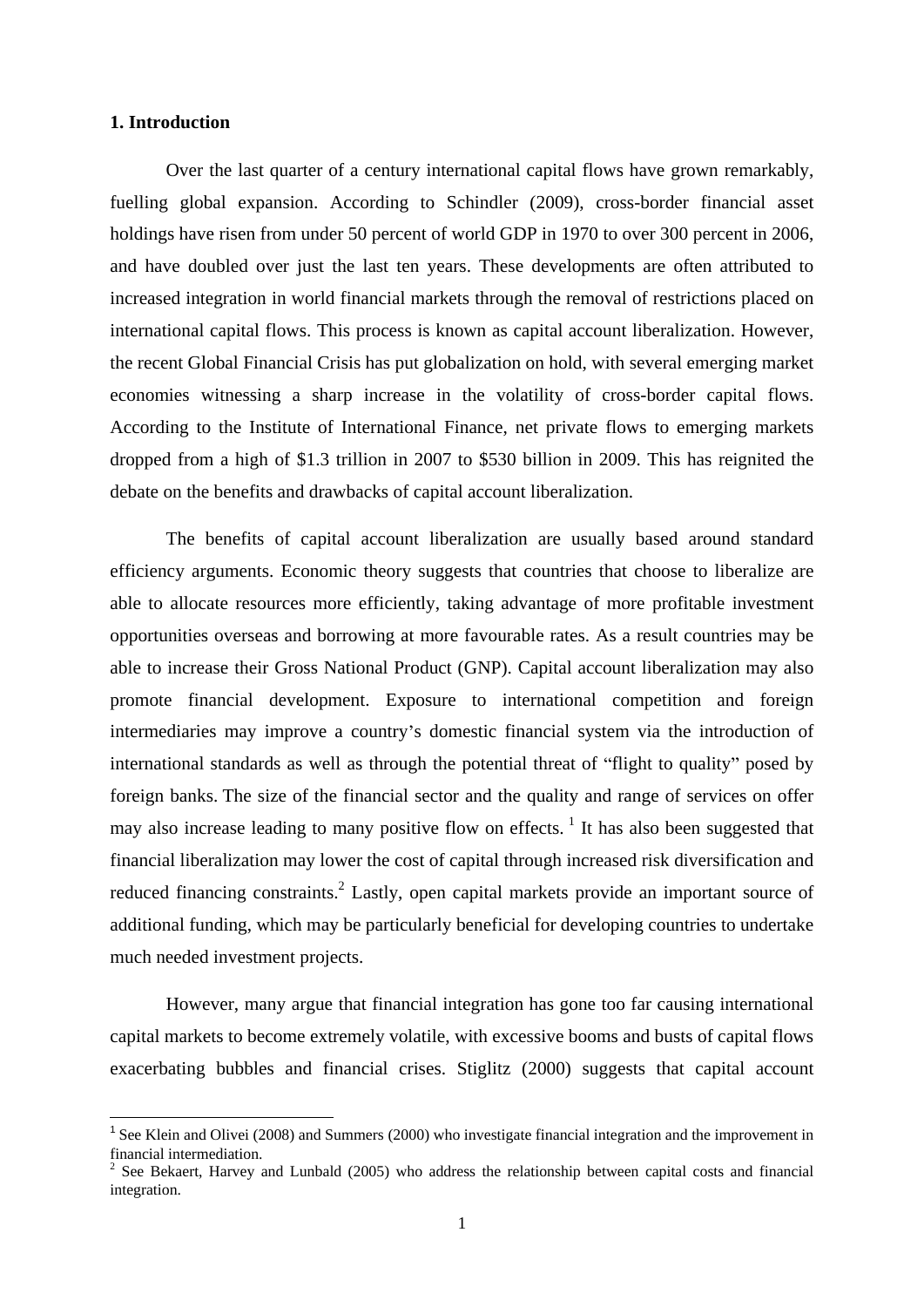liberalization has been carried out too hurriedly without first putting into place an effective regulatory framework.

one might compare capital account liberalization to putting a race car engine into an old car and setting off without checking the tires or training the driver. Perhaps with appropriate tires and training, the car might perform better; but without such equipment and training, it is almost inevitable that an accident will occur. One might actually have done far better with the older, more reliable engine: performance would have been slower, but there would have been less potential for an accident.

Stiglitz, J. (2000). Capital Market Liberalization, Economic Growth, and Instability. *World Development, 26*(8), 1075-1086.

His argument is supported by the fact that the frequency and severity of crises over the last thirty years have increased dramatically, and that the two large developing countries to suffer the least and continue with strong growth after the Global Financial Crisis, China and India, both have strong restrictions on capital flows.

Given this controversy, many empirical studies have focused on the determinants of capital account liberalization and its consequences on economic welfare. Unfortunately, the results of these studies have been mixed at best. This paper will examine the effect of capital account liberalization on growth in an attempt to contribute to this debate.

A common explanation as to why empirical studies do not obtain robust results supporting the benefits of financial integration is that capital account liberalization may increase a country's vulnerability to adverse external shocks and currency crises. Glick and Hutchison (2005) and Glick, Guo and Hutchison (2006) investigate this possibility by examining whether legal restrictions on international capital flows are associated with greater currency stability. However, they find that restrictions on capital flows do not effectively insulate economies from currency problems; rather, countries with more liberalized regimes are less prone to speculative attacks. Edison, Klein, Ricci and Sløk (2002) also propose several reasons for this wide divergence in results. They suggest this divergence may reflect the difference in the country coverage, sample period, measures of capital account liberalization, and applied methodology. They also question the efficacy of capital controls and their ability to restrict capital flows. Lastly, they suggest that the sample of countries that choose to liberalize may not be random leading to biased estimates of the impact of capital account openness on economic welfare. It may be the case that countries with sound economic policies, strong financial sectors, and political stability choose to liberalize because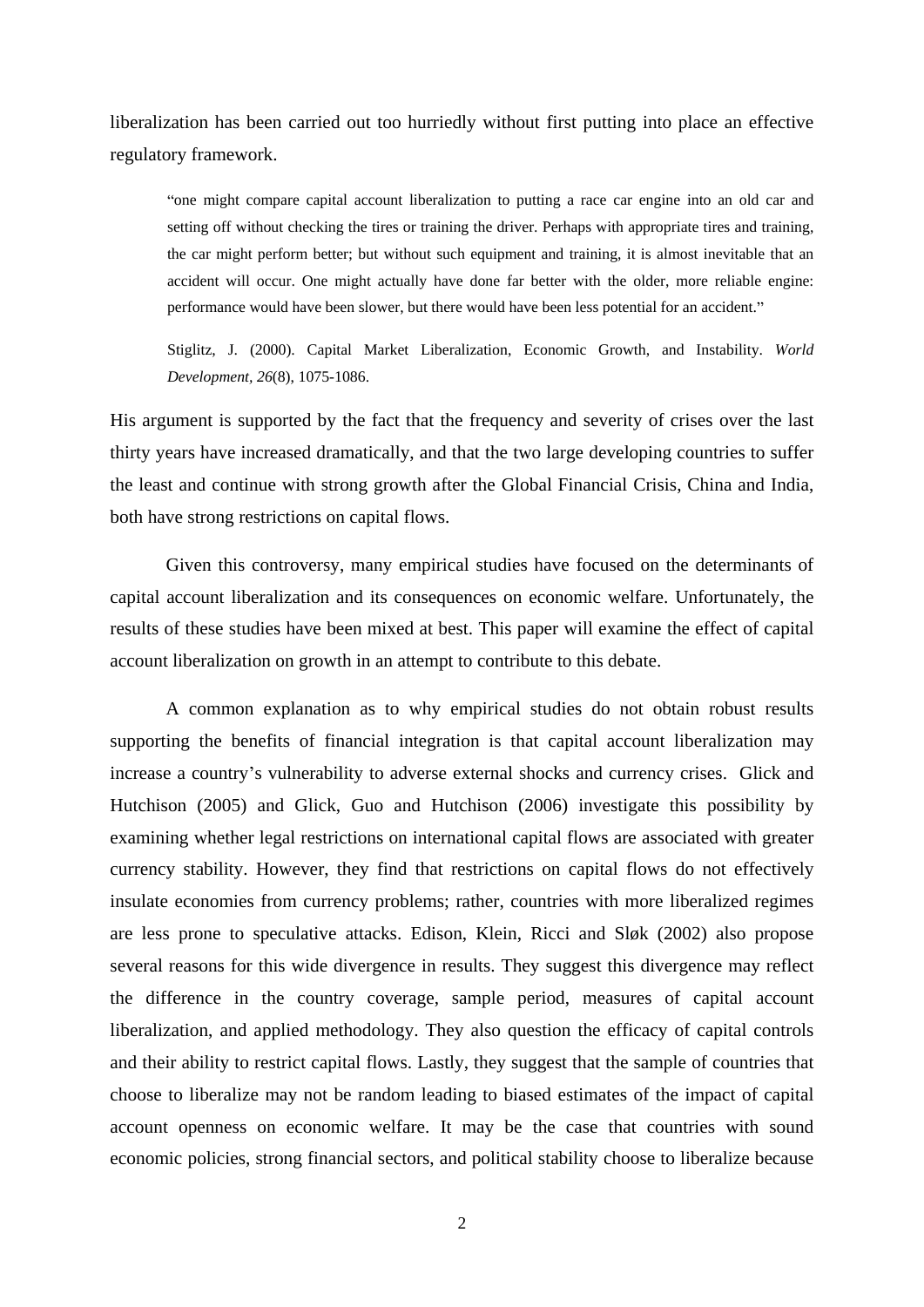they have the fundamentals in place to enjoy the benefits of liberalization. Whereas, countries lacking good institutions may choose to keep their capital accounts closed as they do not have the facilities in place to take advantage of the benefits of liberalization. In theory, however, the bias could work in the opposite direction. Countries with low growth may choose to liberalize because of assumed growth enhancing effects, resulting in a weaker correlation between growth and liberalization. Thus, estimation techniques will need to account for possible sample selection bias.

Edison, Klein, Ricci and Sløk (2002) go on to investigate the effect of financial integration on growth, using a wide range of measures of capital account liberalization, a large sample period, and different estimation techniques, in an attempt to obtain a robust set of results. They run standard Ordinary Least Squares (OLS) growth regressions followed by Instrumental Variable (IV) estimation, using the latter approach to eliminate possible selection bias. They suspect that high growth countries with better institutions are more likely to liberalize, causing the observed correlation between growth and liberalization to overestimate the impact of capital account openness. They investigate this effect for developing versus industrialised countries, and for countries in different areas. Their results are mixed suggesting a more pronounced positive effect among industrialized countries than developing countries. They find no evidence of an upward bias when comparing OLS coefficients to IV.

Honig (2008) also uses both OLS and IV estimation to examine the effects of liberalization on growth. Honig suspects that low growth countries liberalize in order to stimulate growth, causing the observed correlation between growth and liberalization to underestimate the impact of capital account openness. In addition, Honig suspects that good institutions are needed to ensure that countries enjoy the benefits of liberalization. Thus, he controls for both institutional characteristics and the level of financial development when investigating possible growth effects. Using different instruments to Edison, Klein, Ricci and Sløk (2002), Honig finds that IV estimates show a significant positive relationship between capital account liberalization and growth, yet there is little evidence that the effect is stronger for countries with better institutions. His results suggest the presence of a downwards bias when comparing OLS coefficients to IV.

Like Honig (2008) and Edison, Klein, Ricci and Sløk (2002), we suspect selection bias could play a role in distorting the estimated effects of financial liberalization on growth.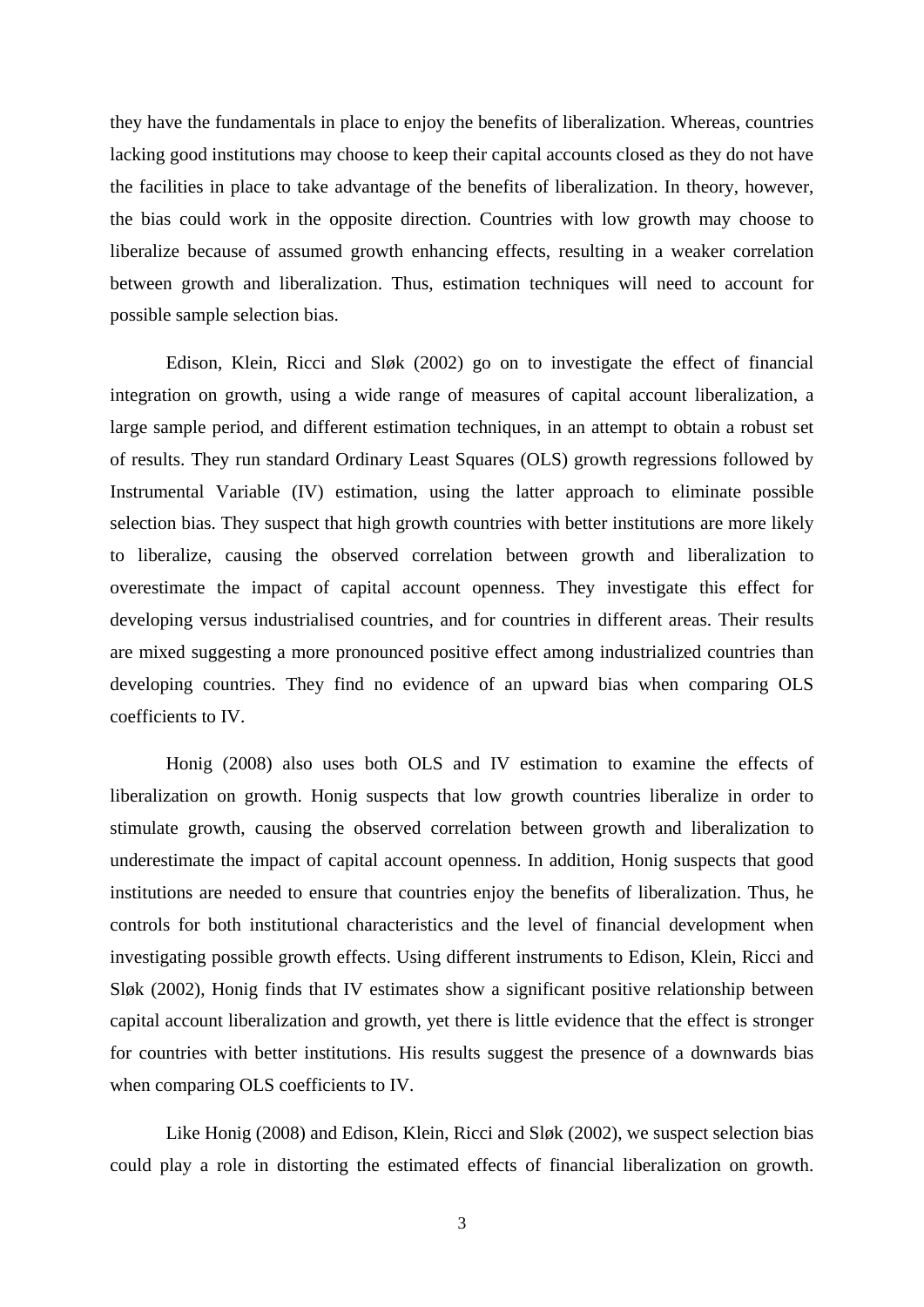However, given the lack of consensus between these two studies on the presence and direction of this bias, and the potential problem associated with selecting an appropriate instrument, we would like to use an estimation technique other than IV to remove sample selection bias. Thus, we implement a relatively new methodology to the field of international economics, Propensity Score Matching (PSM). This methodology was developed precisely for the problem we face, to account for estimation bias, and has mainly been used in medical and labour economics literature. As far as we know, this methodology has never been used in this context before, although Glick, Guo and Hutchison (2006) use PSM to investigate whether capital account liberalization increases the probability of the onset of a currency crisis. Glick, Guo and Hutchison essentially match control countries (those that have not liberalized their capital accounts) with treated countries (those that have liberalized their capital accounts) based on a set of observablecharacteristics in order to determine whether there is a difference in the likelihood of a currency crises between matched pairs. Using this basic intuition, we implement a similar procedure, however, we compare growth rates across matched countries.

Our analysis involves matching a sample of 131 countries over the period 1970-2006 based on a set of observable characteristics. Our observable characteristics include variables that we suspect to influence whether a country will liberalize or not. We firstly estimate a probit equation to investigate which characteristics play a role in determining the likelihood of liberalization. Using these results, we implement three matching methods (nearest neighbour, kernel, and radius matching) to determine whether or not liberalization does in fact cause countries to experience higher growth rates as suggested by economic theory. In addition, we also examine if the effects are significantly different between OECD and Non- OECD countries. Furthermore, we look at the effects for a shorter sample period of 1990- 2006, as this is the period in which many countries began to significantly open their capital accounts.<br>Our results from matching all countries over the entire period suggest that, even after

controlling for sample selection bias, capital account liberalization is associated with higher growth rates. When we split our sample into OECD and Non-OECD countries, we find that capital account liberalization has a strong, positive effect on growth for Non-OECD countries only. These results are robust to changes in matching methods and probit specifications. We cannot conclude the effect on growth for OECD countries.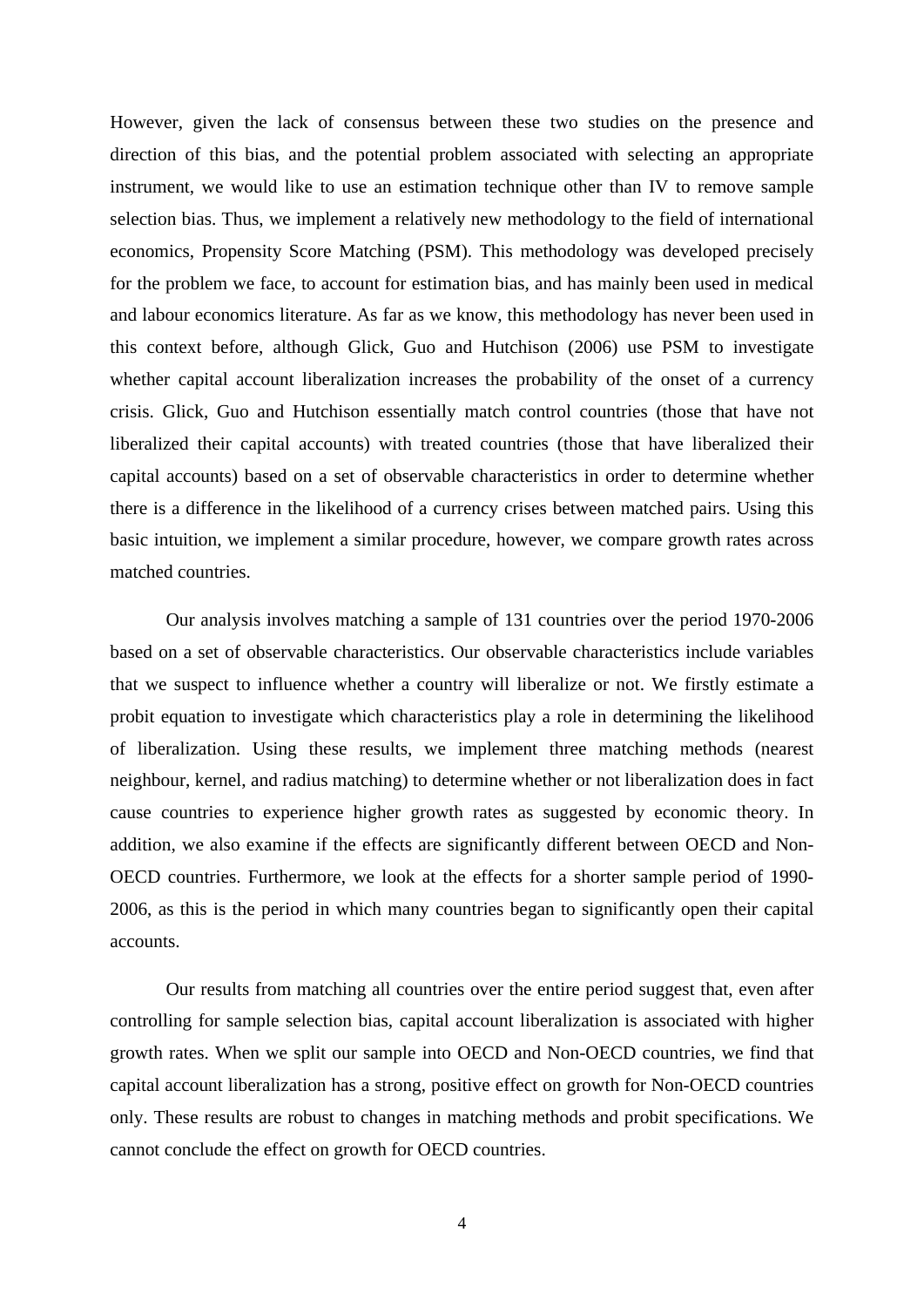Our results for the period 1990-2006 compared to the results for the entire sample period are not robust across probit specifications. Hence, we cannot conclude whether the effect of liberalization on growth was stronger in the more recent years. We do however find that for this more recent period, the long-term benefits of capital account liberalization on growth are smaller than the short-term, suggesting the benefits of liberalization get percolated very quickly. We also find that the degree of financial development and quality of institutions are starting to play a more important role in determining the associated benefits of capital account liberalization.

The paper is structured as follows. Section 2 discusses the matching methodology in greater detail. Section 3 investigates the different measures of capital account liberalization, in particular the data on external restrictions in the IMF s *Annual Report on Exchange Arrangements and Exchange Restrictions*. Section 4 investigates how we estimate the propensity scores using benchmark and augmented probit models and presents these results. Section 5 presents and discusses our main matching results for the paper, measuring the effects of capital account liberalization on growth controlling for selection bias. Section 6 concludes the paper.

#### **2. Methodology**

We seek to identify the impact of capital account liberalization on economic growth: what growth rates would liberalized countries have achieved if they had not liberalized? Our goal is to establish the effect of this treatment (capital account liberalization) that is not randomly assigned. However, the lack of random assignment means that countries with different levels of the treatment variable can systematically differ in important ways other than just the observed treatment. Since we have non-experimental data, we cannot distinguish the effect of treatment from the bias generated by a non-experimental estimator.<sup>3</sup>

As is well known in the literature, a simple Ordinary Least Square (OLS) regression may not identify the true impact of capital account liberalization. If any component of the unobservables is correlated with capital account liberalization and the outcome variable "growth", the OLS coefficients will be biased and inconsistent. Two main methods used in

j

 $3$  See Smith and Todd (2001).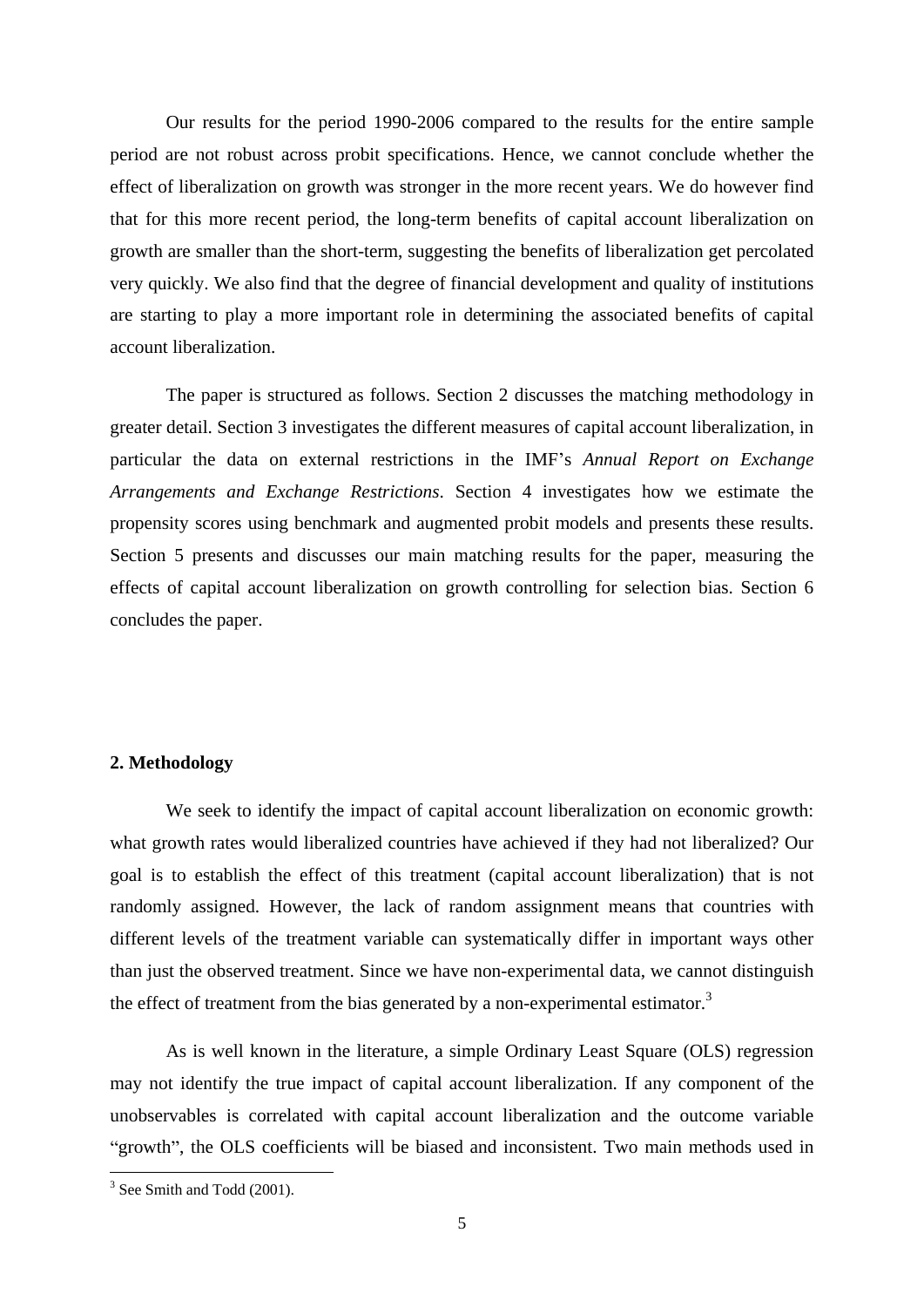the literature to correct for this selection bias are the selection on observables (matching) and the selection on unobservables (Heckman and IV). Both these methods differ on the identification assumptions and on how the selection correction is implemented. The success of either Heckman or, even more so, IV, hinges very strongly on the availability of a "good instrument" (or what the Heckman procedure refers to as an "exclusion restriction").<sup>4</sup> We will use matching techniques to address the issue of the bias arising from self-selection. To the best of our knowledge, this technique has not been used to assess the effect of capital account liberalization on growth.

Propensity Score Matching (PSM) technique, first proposed by Rosenbaum and Rubin (1983), is an alternative to regression techniques. It is a non-experimental approach and increasingly preferred for evaluating treatment impacts. Unlike regressions, matching has the advantage that it does not require the researcher to assume linear relations between treatment, covariates, and outcomes. The common practice is to employ an assumption regarding the determinants of participation into a programme and, thus, eliminate the selection bias by conditioning on these observable variables. The following section explains the propensity score matching techniques in detail.

#### *2.1 The Treatment Effect and Selection Bias*

Ideally, we would like to estimate the average treatment effect (ATT) of capital account liberalization on growth. The ATT is defined as follows:

$$
ATT = E[Y_{i1} | D_i = 1] - E[Y_{i0} | D_i = 1]
$$
\n(1)

where  $D = \{0,1\}$  is the targeting dummy where a value of 1 indicates exposure to treatment (capital account liberalization),  $Y_{i0}$  is the growth rate of country *i* if country *i* does not undergo treatment, and  $Y_{i1}$  is the growth rate of country *i* if country *i* undergoes treatment. Thus, the ATT is the difference between expected growth rates with and without liberalization for those countries that actually participated in capital account liberalization. The fundamental

<sup>&</sup>lt;sup>4</sup> Honig (2008) and Edison, Klein, Ricci and Sløk (2002) both use IV approach to eliminate potential sample selection bias, but by using different instruments obtain contradicting results on the presence and direction of this bias.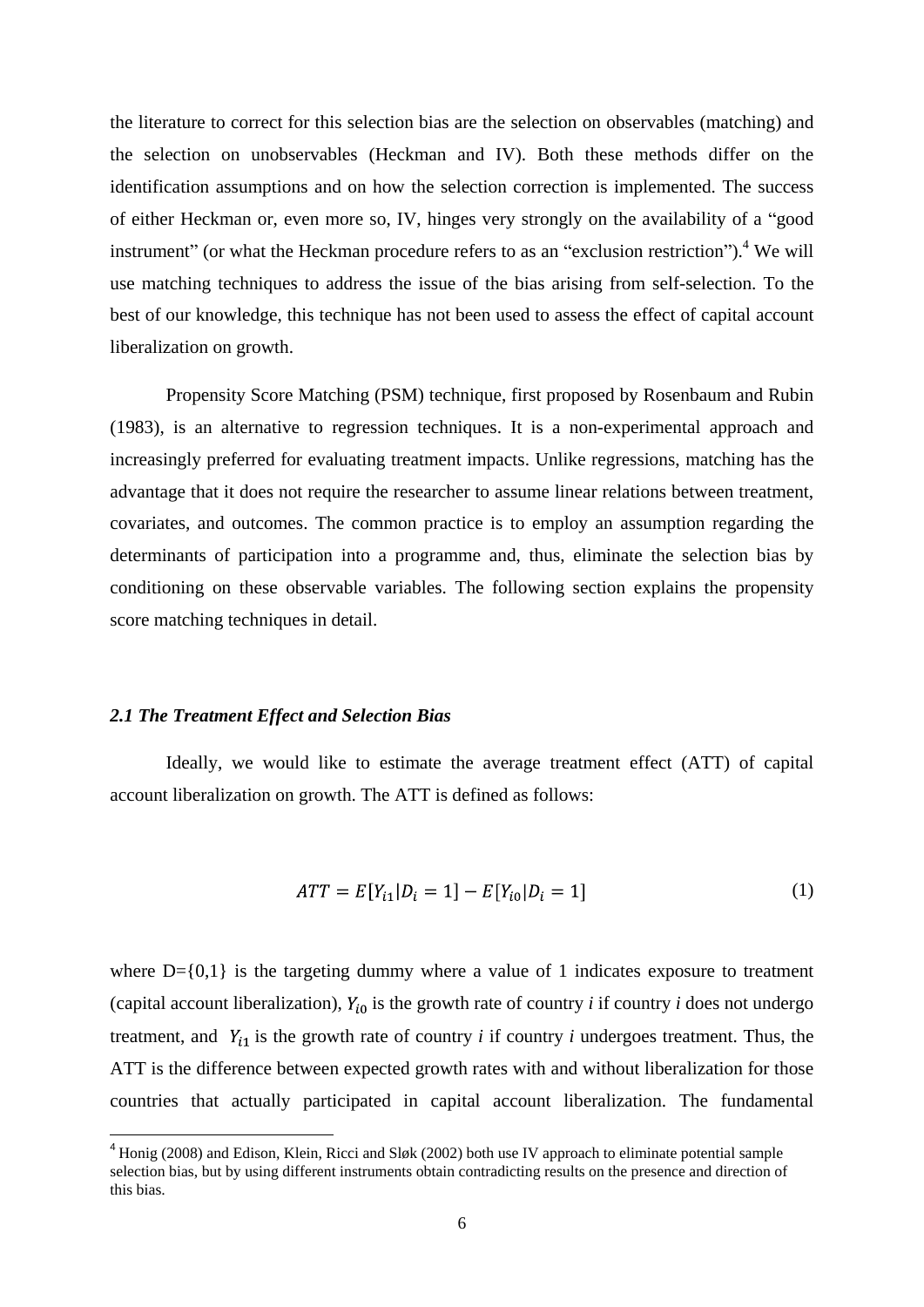difficulty with estimating the ATT is that the second term in Equation (1) is not observable. We cannot observe the expected growth rates of countries that have liberalized had they not chosen to liberalize. However, if the choice to liberalize is completely random, then one can obtain the ATT by simply comparing the mean growth rate of countries that did liberalize with those that did not. Unfortunately, if the choice to liberalize is not random then this method would give biased estimates. This problem is referred to as sample selection bias.

#### *2.2 Propensity Score Matching*

To address the problem of sample selection bias, we use Propensity Score Matching to estimate the effect of capital account liberalization on growth. The basic idea behind PSM is to mimic a randomized experiment by pairing treated countries with non-treated countries with similar observable characteristics. The key assumption needed to apply matching methods is the conditional independence assumption. This assumption requires that, conditional on a vector of observable characteristics, X, the growth rate will be independent of treatment status:  $(Y_0, Y_1 \perp D | X)$ . In other words, conditional on this vector X, the expected growth rate in absence of capital account liberalization would be the same for paired countries. If this assumption holds, then the difference in growth rates between paired countries will be an appropriate estimate for the effect of capital account liberalization on growth. Thus, Equation (1) can be rewritten as:

$$
ATT = E[Y_{i1} | D = 1, X_i] - E[Y_{i0} | D = 0, X_i]
$$
\n(2)

where  $[Y_{i0}|D = 0, X_i]$ , which has replaced  $E[Y_{i0}|D = 1, X_i]$ , is observable.

The relevant set of characteristics, X, should include variables that are co-determinants of both capital account liberalization and growth. Matching based on a range of characteristics will be difficult due to the multi-dimensionality of the procedure. Fortunately, Rosebaum and Rubin (1983) showed it was possible to match on the probability of liberalization conditional on X, the propensity score, which is a scalar quantity. The propensity score, defined by Rosebaum and Rubin (1983), is the conditional probability of receiving treatment given pretreatment characteristics: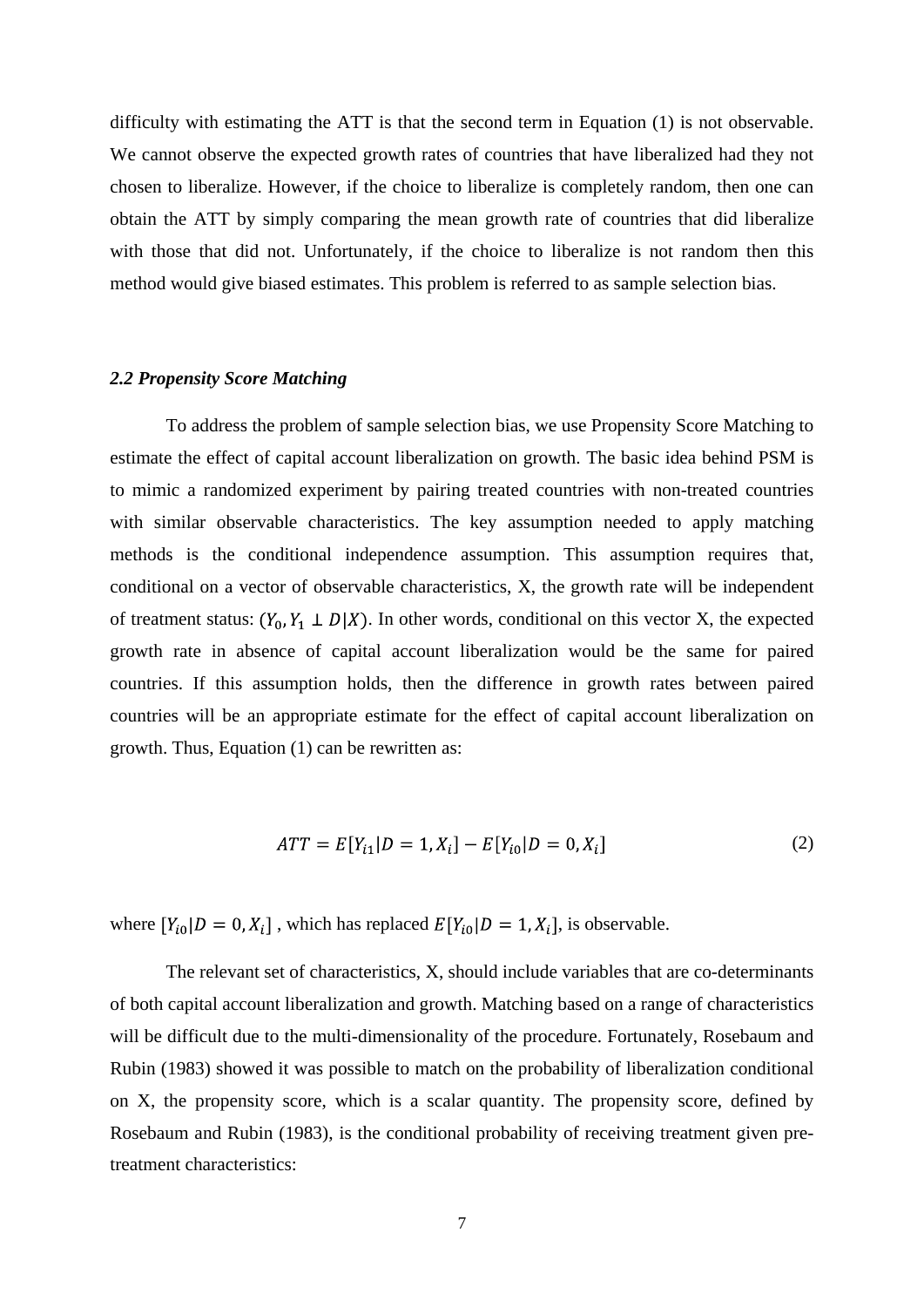$$
p(X) = Pr\{D = 1|X\} = E\{D|X\}
$$
 (3)

where  $p(X)$  is the propensity score. Thus, our propensity score is the likelihood that given a set of characteristics, X, a country will have an open capital account.

To estimate the propensity scores, we will use a simple probit model explaining the likelihood of capital account liberalization conditional on the vector of right hand side variables, X. In order to apply matching methods, we must ensure that both the Balancing Hypothesis and Common Support Conditions are met. The Balancing Hypothesis is satisfied when observations with the same propensity score have the same distribution of observable characteristics independent of treatment status. Following Dehejia and Wahba (2002), we check a necessary condition for the Balancing Hypothesis by grouping countries into intervals with similar propensity scores referred to as propensity score strata. We test that the means of the right hand side variables between treated and non-treated countries do not differ. The Common Support Condition requires that for each value of X there is a positive probability of both being treated and untreated  $(0 < p(X_i) < 1)$ . The Common Support Condition ensures that there is sufficient overlap in the characteristics of the treated and untreated to find adequate matches. Ensuring that these conditions are met, we can estimate the ATT as:

$$
ATT = E[Y_{i1}|D = 1, p(X_i)] - E[Y_{i0}|D = 0, p(X_i)]
$$
\n(4)

#### *2.3 Matching methods*

In order to match countries based on proximities of propensity scores, we implement three different matching algorithms. These algorithms include Nearest Neighbour, Radius, and Kernel Matching. Each method has its own advantages and disadvantages, and by using all three methods we can check the robustness of our results.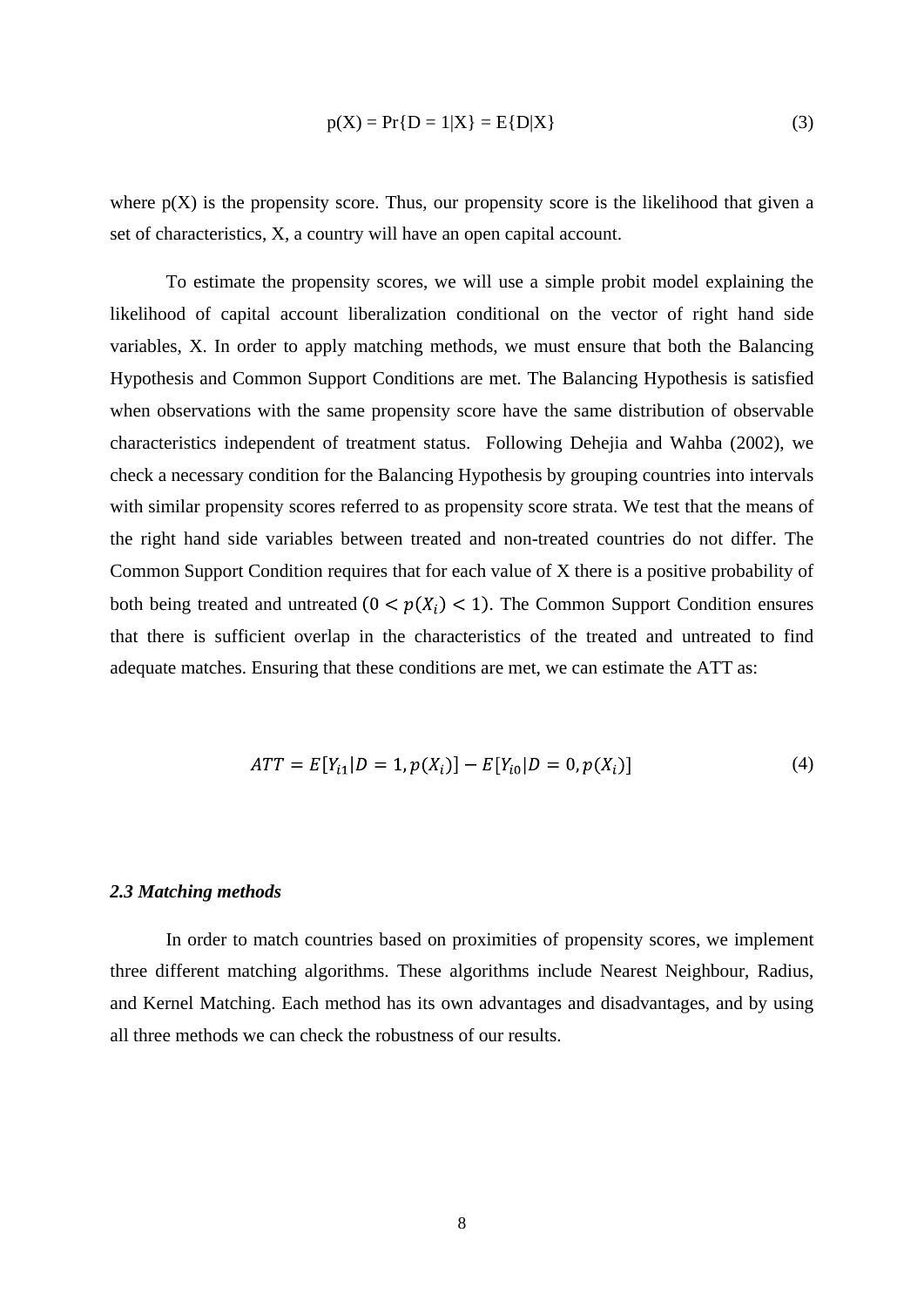#### *2.3.1 Nearest Neighbour Matching*

This is the most straightforward method of matching. A country from the treatment group is paired with a country from the control group which has the closest propensity score. We will use nearest neighbour matching with replacement meaning that the control country can be used as a match more than once. By doing so the average quality of replacement will increase and the bias will decrease. Allowing replacement reduces the number of distinct control countries used to determine the treatment effect, and thereby increases the variance of the estimator.<sup>5</sup> Thus, replacement involves a trade-off between variance and bias. The treatment effect is calculated as the simple average of the differences in outcomes (growth rates) across the paired matches. See Figure 1 for a simple diagram illustrating nearest neighbour matching.



Figure 1: Nearest Neighbour Matching

#### *2.3.2 Radius Matching*

Radius matching specifies a maximum propensity score distance (radius) in which the control countries can be matched to a treated country. It avoids the risk of bad matches that can occur in the nearest neighbour method if the closest neighbour is far away. Radius matching not only uses the closest neighbour within a specified region, but all the other control observations within that region too. The treatment effect is calculated as an average of the difference in outcomes weighted according to the number of control observations used in the construction of each matched pair. See Figure 2 for a simple diagram illustrating radius matching.

j

 $5$  See Smith and Todd (2005).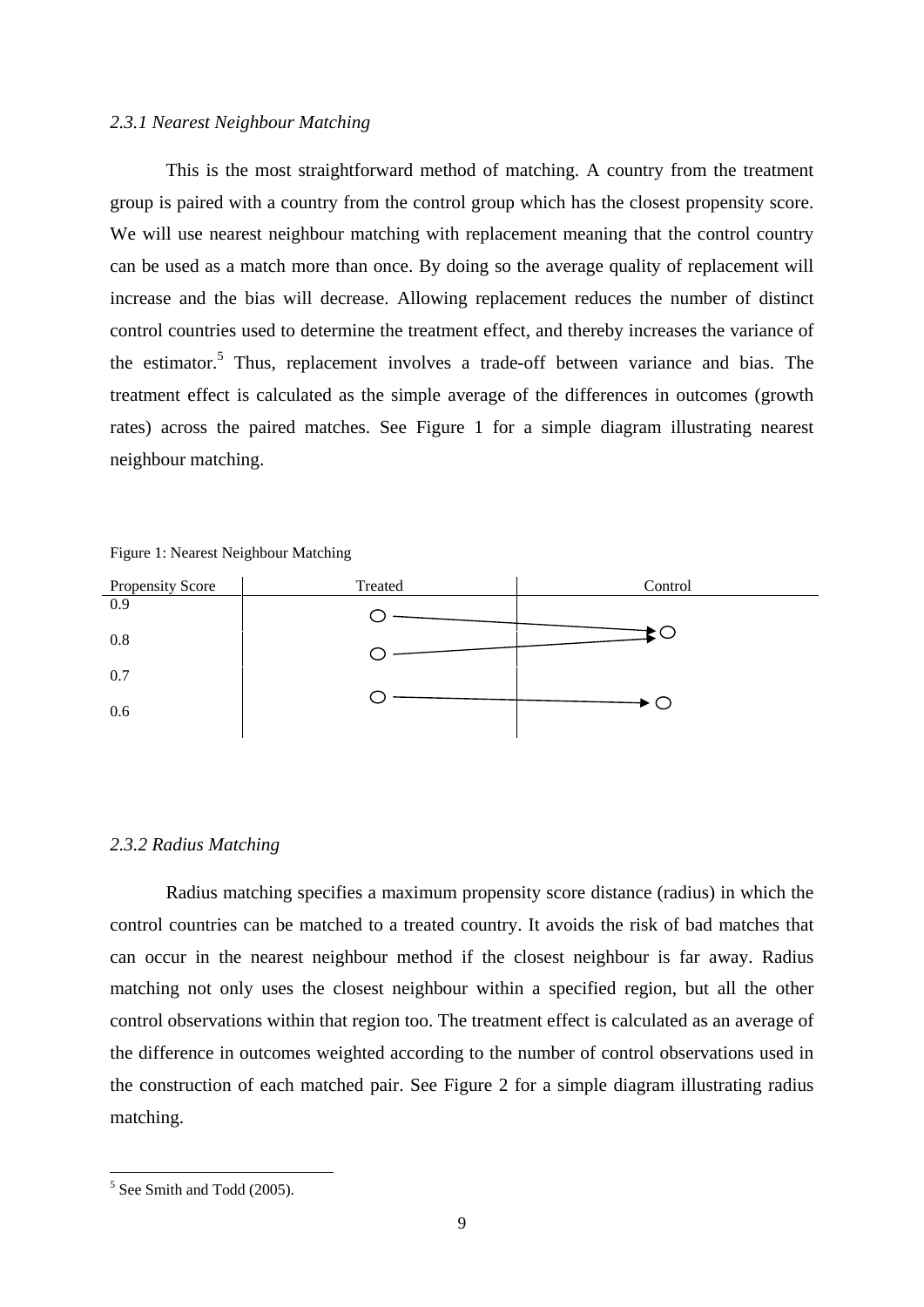



#### *2.3.3 Kernel Matching*

Kernel matching is a nonparametric matching estimator that compares the outcome of each treated observation to a weighted average of the outcomes of all control observations, with the highest weight being placed on the control observations with the closest propensity scores to the treated observation. The benefit of this approach is that more information is used. The treatment effect is calculated as a simple average of all the individual weighted averages.

#### **3. Measurements of Capital Account Liberalization**

There are many different approaches used to measure the financial openness of a country. The majority of measures are generally qualitative and rule-based (de jure measures), however, there have been some attempts to go beyond the presence of legal restrictions and measure the enforcement of capital controls (de facto measures). Rule based indicators determine whether laws controlling capital flows are in place, and attempt to distinguish between the intensity with which capital account restrictions are imposed. However, they are unable to measure whether these laws are actually enforced or whether they effectively stem the flow of capital. De facto measures attempt to quantify the limits placed on capital account transactions from the value of economic variables. Thus, de jure measures pick up the presence of restrictions, whilst de facto measures attempt to measure the outcome from these restrictions. The difficulty with de facto measures is finding a suitable variable to quantify the extent of capital account restrictions.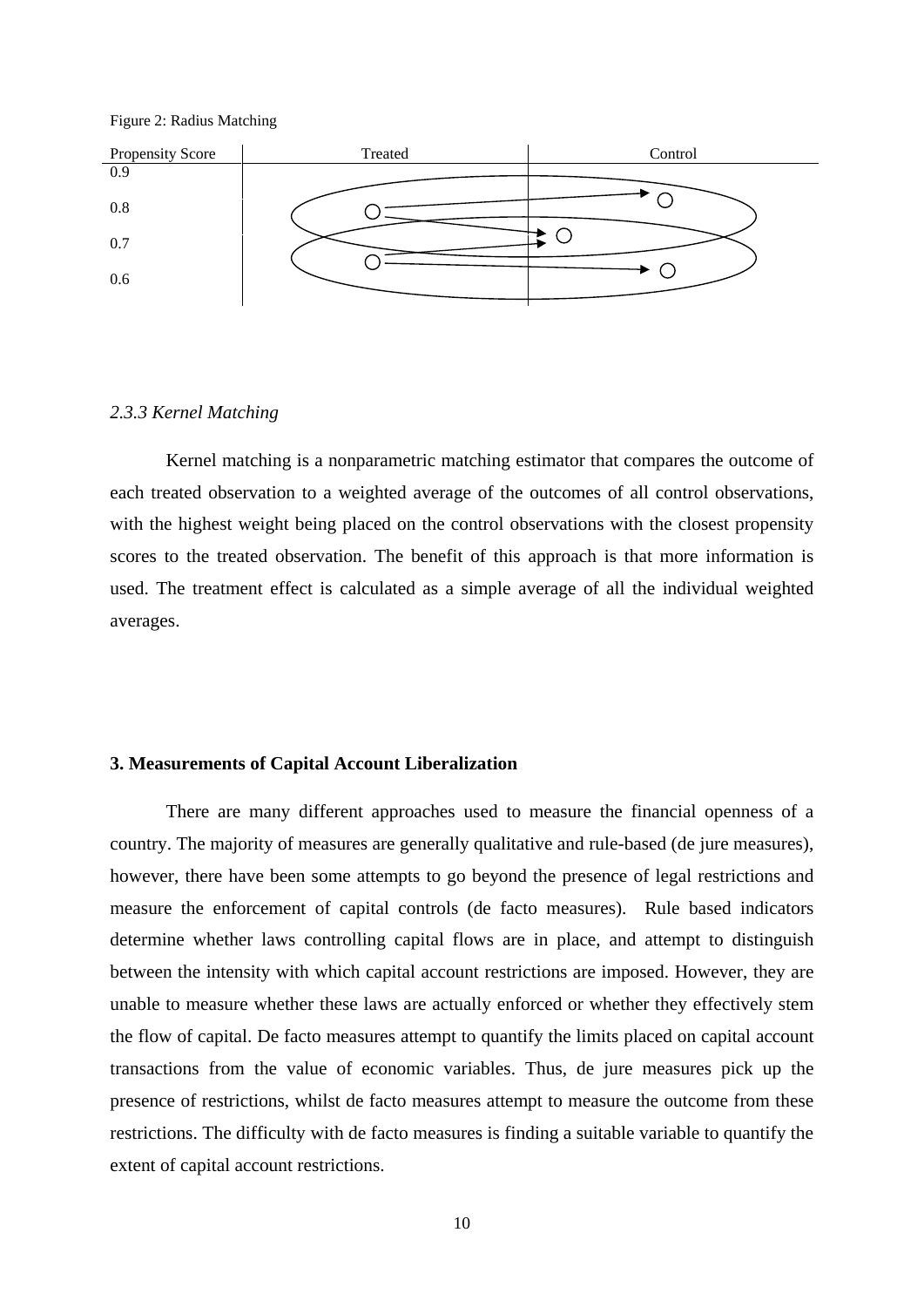The most widely used measure of capital account liberalization is a de jure index from the IMF s *Annual Report on Exchange Arrangements and Exchange Restrictions (AREAER)* measuring over 60 different types of controls from 1967. This report includes the variable labelled "Restrictions on payments for capital transactions", which up until 1995 was a binary measure based on information from the report. A value of one indicated an open capital account, whilst a value of zero indicated a closed capital account. After 1995 the format of this variable changed and is now calculated based on thirteen separate categories for the controls on capital transactions, and moreover, makes a distinction between controls on inflows and outflows.<sup>6</sup> Thus, after 1995 the *AREAER* variable takes on values between zero

and one.<br>There are many other de jure measures of capital account liberalization; however, the majority of these measures are constructed from the IMF's *AREAER*. For example, the Quinn (1997) variable is a commonly used measure constructed by careful reading of the narrative descriptions in the *AREAER*. The more recent Chinn Ito (2007) measure, *KAOPEN*, also uses the IMF's *AREAER* in an attempt to measure the extensity of capital controls on cross-border flows. Johnston and Tamirisa (1998) use the new disaggregated components in the *AREAER* to create a time series of capital controls, and the Share variable uses the *AREAER* to measure the proportion of years that a capital account is judged free of restrictions. Although all these measures draw on the same underlying source, they differ in terms of how, and to what extent, they extract information from the *AREAER.*

More recently, there have been attempts to move away from the standard IMF's *AREAER* to obtain more detailed measures of the restrictions on international capital flows. The Schindler (2009) dataset is one of the most recent datasets containing several de jure restrictions for <sup>a</sup> range of categories of assets and liabilities for the period 1995-2005. Although being <sup>a</sup> de jure index, the asset categories that Schindler focuses on are those that constitute the majority of global cross-border asset holdings. Thus, the dataset broadly reflects the structure of global de facto financial integration.

j

<sup>&</sup>lt;sup>6</sup> The following categories include: capital market securities; money market instruments; collective investment securities; derivatives and other instruments; commercial credits; financial credits; guarantees, sureties, and financial backup facilities; direct investment; liquidation of direction investment; real estate transactions; personal capital movements; provisions specific to commercial banks and other credit institutions; and provisions to institutional investors. These categories are in turn disaggregated in the new *AREAER.* See Tamirisa (1998) and Miniane (2004) for a descriptive overview and statistical analysis on the disaggregated data of *AREAER* after 1995.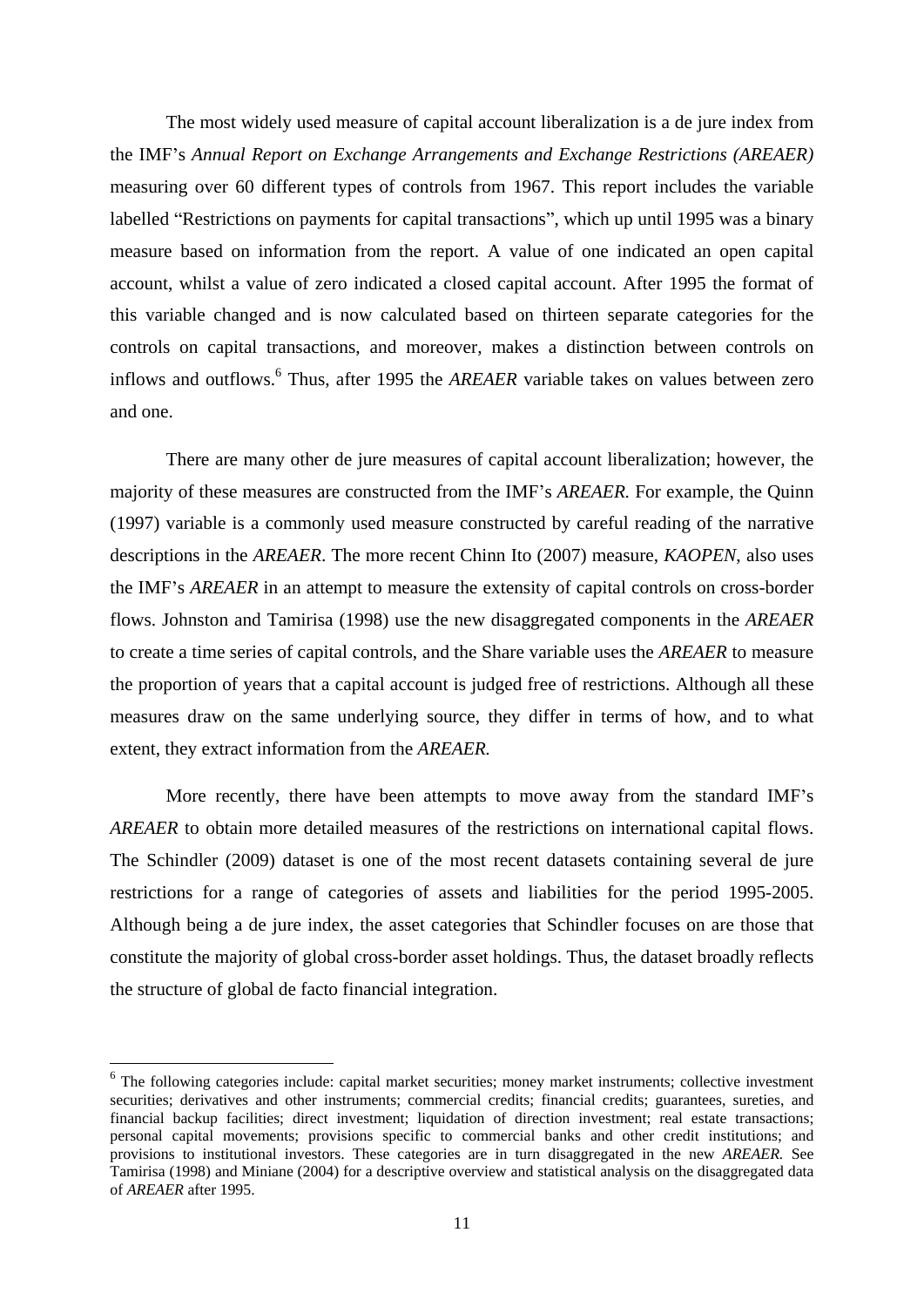There are also a variety of de facto measures available, such as those published by Lane and Milesi-Ferretti (2006). This is an extensive dataset containing information about the composition of international financial positions, which attempts to measure any external shocks to assets and liabilities. Ranciere, Tornell and Westermann (2006) also generate a de facto measure based on the identification of country-specific trend breaks in private capital flows. Although it may seem preferable to measure actual performance rather than published regulations, there are many practical challenges associated with quantitative measures.<sup>7</sup> In our In our analysis we will focus on the *AREAER* de jure measure; however, we realize the limitations associated with this measure and will discuss these further in the following section.

#### *3.1 Construction of the Capital Account Liberalization Measure*

Propensity Score Matching requires our treatment variable to be binary. We will, therefore, use the IMF's *AREAER* as our measure of capital account liberalization. We have data for this variable over the period 1970-2006 for 131 countries.<sup>8</sup> After 1995 this variable takes on values between zero and one, so we have to dichotomize it for this period. Figure 3 shows the distribution of the *AREAER* variable after 1995. As we can see, the majority of observations take on the value zero. Thus, we dichotomize this variable forthe years after 1995 by setting it to zero if it takes on the value of zero or setting it to one if it takes on any value greater than zero. Glick, Guo and Hutchison (2006) dichotomize the *AREAER* variable in a slightly different manner. They define the capital account to be restricted if controls were in place in five or more of the subcategories and "financial credits" was one of the categories restricted. This is very similar to using 0.5 as a cut-off value. We feel that a zero cut-off makes more intuitive sense, as we are effectively comparing countries with strictly closed capital accounts to those with some degree of openness. We also tried a 0.5 cut-off but found that a lot of countries that were open in 1995 (and many years before that) suddenly switched to being closed in 1996. We highly doubt this swing in liberalization reflected changes in countries' capital account policies and was more likely to do with the cut-off specification. This problem was greatly reduced when we chose zero as our cut-off value.

<sup>&</sup>lt;sup>7</sup> See Kose, Prasad, Rogoff and Wei (2009) who address the difficulties associated with measuring de facto integration.<br><sup>8</sup> See Table A1 in Appendix A for the list of countries and Table A2 for the number of countries with open and

closed capital accounts over the period 1970-2006.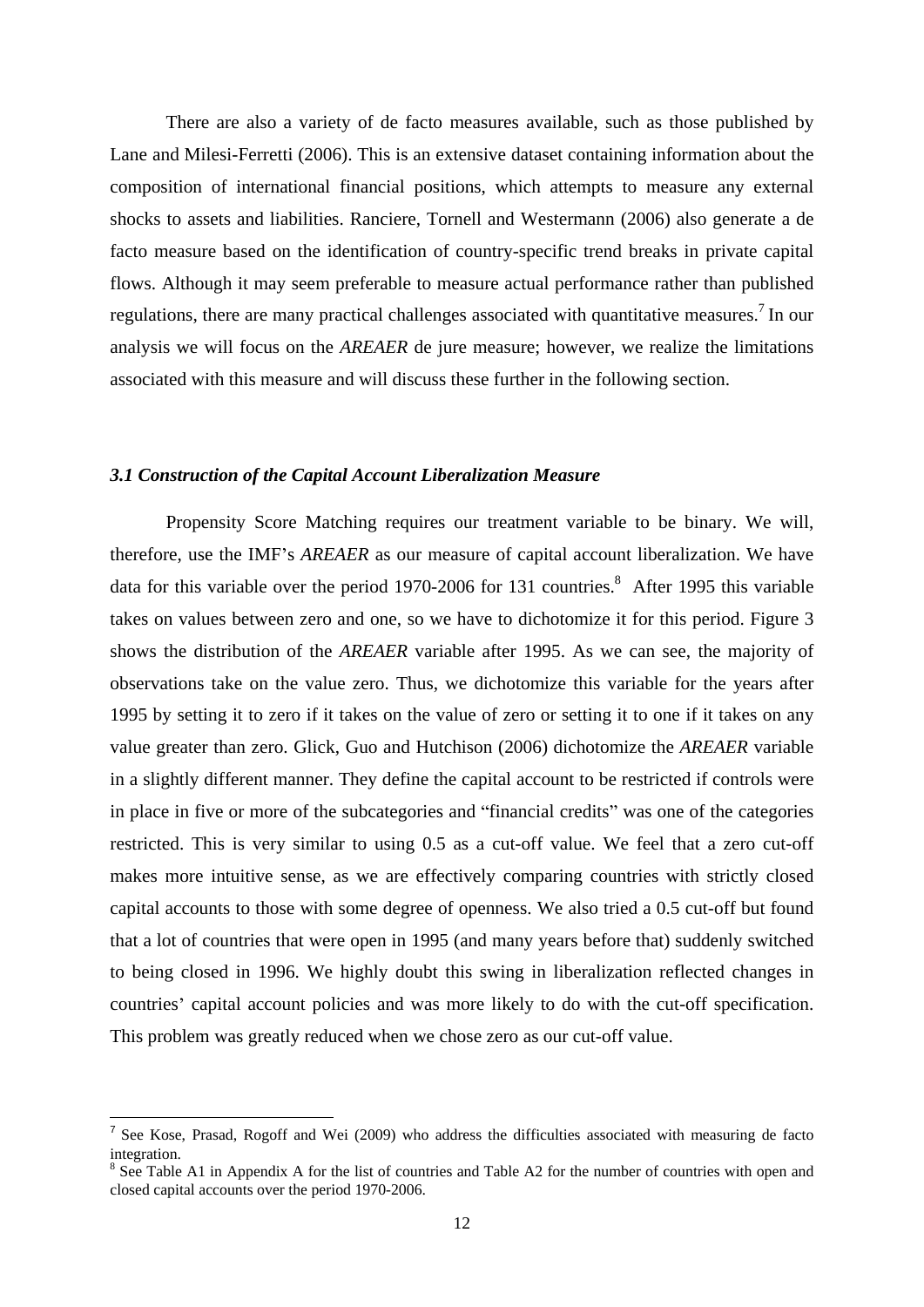

Figure 3: Distribution of IMF Measure, *AREAER*, over 1995-2006

We are aware of the concerns of the quality of the IMF variable. Being a dichotomous de jure measure, it limits the amount of information it can convey on the magnitude and enforcement of capital controls. Ideally, for robustness, we would like to match countries based on several different measures of capital account liberalization. However, given the majority of other measures are not binary, it is too difficult to implement matching methods. We have attempted to dichotomize both the Quinn and Schindler variable, *KA*, and apply matching methods; however, the balancing properties were not satisfied.<sup>9</sup> We do find, however, that the Quinn, Schindler and Chinn Ito measures are strongly positively correlated with the *AREAER* variable. This suggests that although the *AREAER* measure is coarse, it is still a good overall indicator of capital account liberalization. Table 1 presents the correlations between these measures. It is worth noting that the correlations between the *AREAER* variable and the Quinn and Schindler variables decrease when we dichotomize the *AREAER* variable after 1995. This is to be expected as we effectively lose some of the information conveyed by the *AREAER* variable by dichotomizing it.<br><sup>9</sup> The *KA* variable, constructed in Schindler (2009), is an overall aggregated measure of the restrictions on capital **Example 18**<br> **Example 20**<br> **Example 20**<br> **Example 20**<br> **Example 20**<br> **Example 20**<br> **Example 20**<br> **Example 20**<br> **Example 20**<br> **Example 20**<br> **Example 20**<br> **Example 20**<br> **Example 20**<br> **Example 20**<br> **Example 20**<br> **Example 20** 

accounts constructed from the restrictions on six main asset categories that Schindler believes to constitute the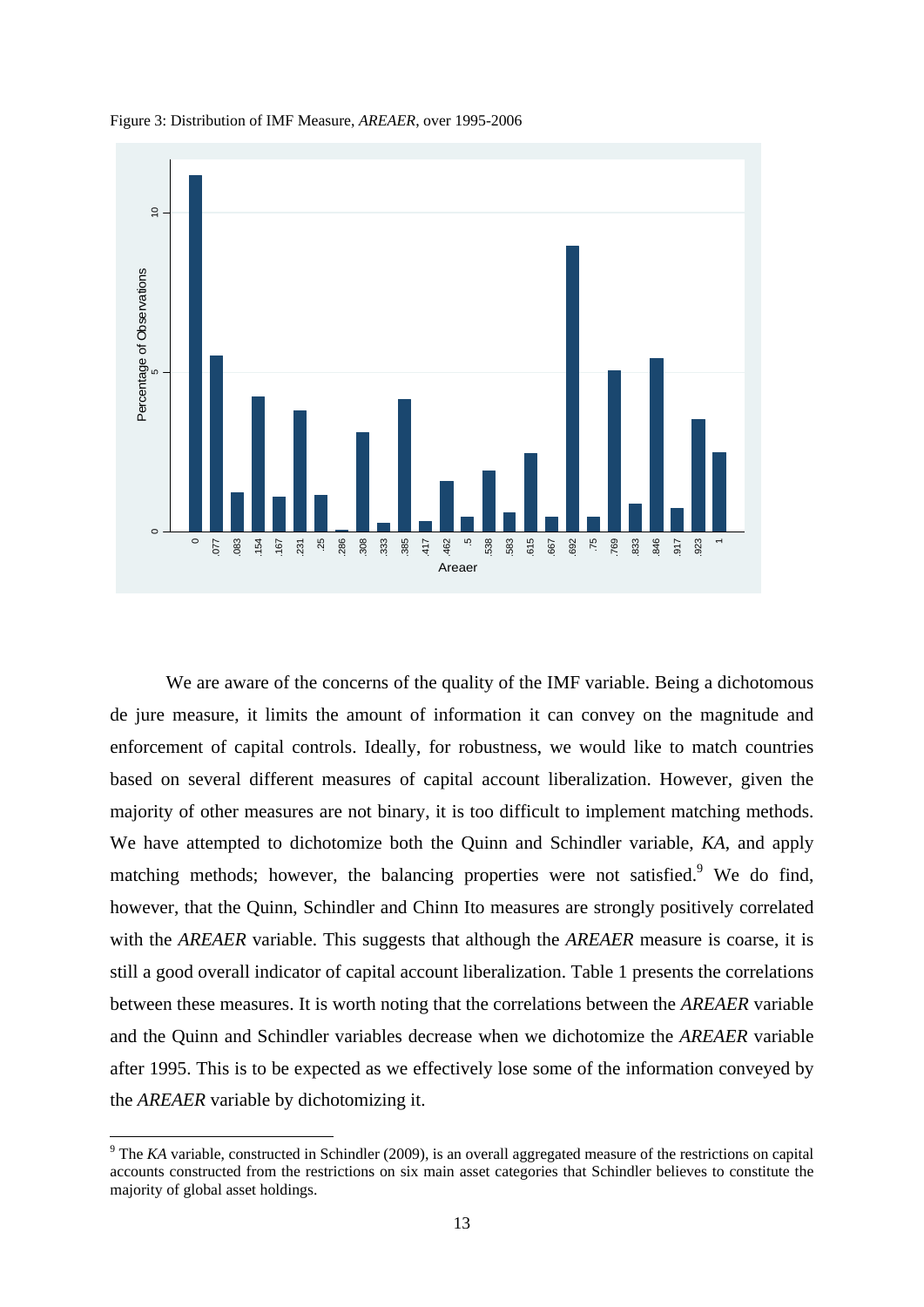|                   | <b>AREAER</b> | AREAER     | Ouinr | Schindler | Chinn Ito     |
|-------------------|---------------|------------|-------|-----------|---------------|
|                   | (original)    | (zero cut) |       | KA        | <b>KAOPEN</b> |
| AREAER (original) |               |            |       |           |               |
| AREAER (zero cut) | 0.826         |            |       |           |               |
| Quinn             | 0.645         | 0.643      |       |           |               |
| Schindler, KA     | 0.850         | 0.439      | 0.803 |           |               |
| Chinn Ito, KAOPEN | 0.817         | 0.639      | 0.743 | 0.789     |               |

Table 1: Correlation Matrix of Capital Account Liberalization Measures

Note: *AREAER* (original) is the IMF measure before dichotomization and *AREAER* (zero) is the dichotomized IMF measure using a zero cut-off. All correlations are significant at a 5 percent significance level.

Another limitation when using the *AREAER* variable is that, by being an aggregated indicator, we are unable to distinguish between the controls placed on different asset categories. Using the Schindler dataset, we are able to investigate the composition of restrictions on the six main asset categories that constitute the majority of de facto flows.<br>These categories include: shares or other securities of a participating nature; bonds or other debt securities; money market instruments; collective instruments; financial credits; and direct investment. Furthermore, we can investigate the restrictions on the direction of flows (inflows versus outflows) for each category. We find that over the period 1997 to 2005 the mean restrictions placed on each category are very similar relative to one another and do not change significantly over time.<sup>10</sup> This suggests that countries which are broadly categorized as closed have capital controls on every category, and, therefore, we do not lose much by using the *AREAER* variable as a gross measure of capital account liberalization.

Thus, we believe that our dichotomous *AREAER* variable is a reliable indicator and will be an overall sufficient measure of capital account liberalization. The issue of having to use a dichotomous variable is one of the drawbacks of PSM, and like any other estimation technique there are always some limitations.

j

 $10$  See Figures A1 and A2 in Appendix A which illustrate the composition of the restrictions placed on the assets that make up the Schindler dataset.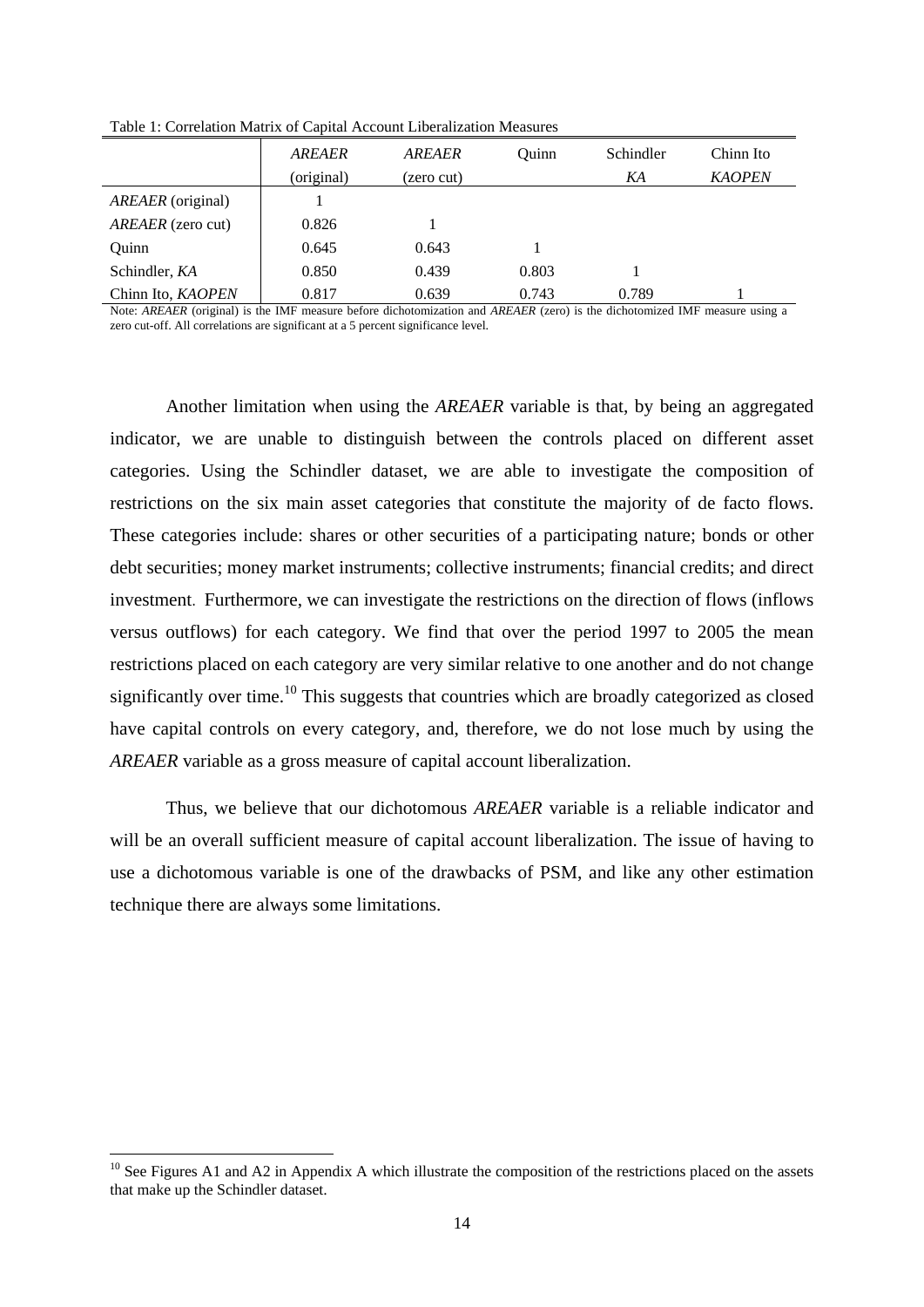#### **4. Estimating Propensity Scores**

In this section we estimate the propensity scores using a benchmark and augmented probit model. In doing so we are able to examine the determinants of capital account liberalization. We will estimate each probit model for three samples of countries; our pooled sample containing all 131 countries, OECD countries, and Non-OECD countries.<sup>11</sup>

#### *4.1 Benchmark Probit Model*

We estimate the propensity score for each country by a benchmark probit equation explaining the likelihood of a country having a liberalized capital account. We consider a range of characteristics likely to be a co-determinant of both capital account liberalization and growth. <sup>12</sup> Our selection of variables is guided by several studies, specifically those by Glick, Guo and Hutchison (2006), Alensina, Grilli and Milesi-Ferretti (1994), Bartolini and Drazen (1997b), Grilli and Milesi-Ferretti (1995), and Johnston and Tamirisa (1998). Johnston and Tamirisa (1998) investigate several theoretical determinants of capital controls. They suggest countries suffering from a weak balance of payments are more likely to impose capital controls to restrict the outflow of capital. Furthermore, they suggest that the overall openness of an economy may affect the intensity of capital controls. Specifically, more open economies are less likely to impose capital controls because there are more opportunities to circumvent capital controls, and, more generally, the liberalization of certain components of the capital account, such as trade finance, is complementary to trade liberalization. Bartolini and Drazen (1997b) link a high degree of restrictions on capital flows with high world interest rates.<sup>13</sup> They suggest this causality is explained by developing countries removing restrictions on capital flows when the cost of doing so is low i.e. only a small outflow of capital occurs when world interest rates are low. Lastly, Alensina, Grilli and Milesi-Ferretti (1994) and Grilli and Milesi-Ferretti (1995) found that countries with larger levels of government consumption (as a ratio of GDP) are more likely to impose capital controls. One possible explanation of this causality proposed by these two studies is that governments with a larger share in economic activity have a greater incentive to impose capital controls for fiscal reasons. This idea is<br>
<sup>11</sup> See Table A1 in Appendix A for a list of the OECD and Non-OECD countries.<br>
<sup>12</sup> See Table A3 in Appendix A for a descripti

augmented probit models.<br><sup>13</sup> Bartolini and Drazen (1997b) measure world interest rates by taking a weighted average of annual real interest

rates in the G7 industrialized countries.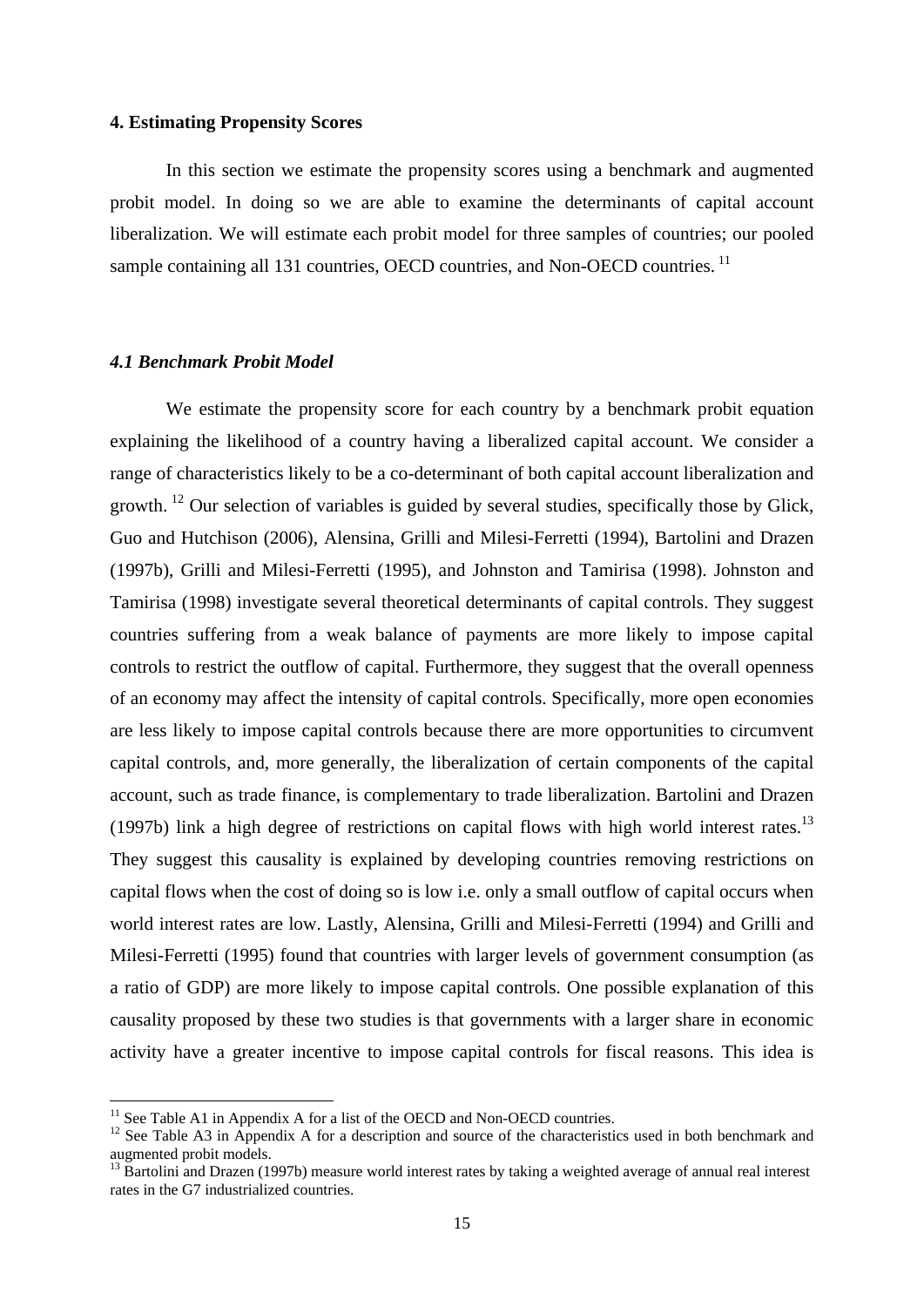linked to the political instability of the country, as countries suffering from severe political instability may be more inclined to impose capital controls in order to preserve the domestic tax base, specifically inflation tax, which may be one of the government's only viable tax instruments.

Following these studies, we include two macroeconomic variables, two economic variables, and a political variable. The macroeconomic variables are current account as a percentage of real GDP, and the U.S. real interest rate. We expect countries with larger current account deficits to be more likely to impose restrictions on their capital accounts, and there to be a strong, positive link between restrictions on capital flows in developing countries and the U.S. real interest rate. $14$  The two economic variables we include are government consumption as a percent of real GDP, and openness to world trade (measured by the sum of exports and imports as a percentage of real GDP). We expect countries with high levels of government consumption and closed international trade to be more likely to restrict capital flows. Finally, we include a measure of political regime, polity2, from the PolityIV dataset. We expect countries with more democratic practices (higher values of polity2) to pursue financial integration. Equation (5) illustrates our benchmark probit equation:

$$
Cap_Lib_{i,t} = \beta_0 + \beta_1 (CA/GDP)_{i,t-1} + \beta_2 (US Real Interest Rate)_{i,t-1} + \beta_3 (Openness/GDP)_{i,t} + \beta_4 (Govt Consumption/GDP)_{i,t-1} + \beta_5 (Polity2)_{i,t} + \varepsilon_{i,t}
$$
\n(5)

It is important to only choose a set of characteristics that are unaffected by participation (or anticipation of it). For this reason we lag many of the explanatory variables in the probit model to ensure the variable has not been influenced by anticipation of participation.

Using this benchmark specification, we estimate three probit models for the pooled, OECD, and Non-OECD countries. Table 2 presents the results. Looking at the pooled results, we can see that the coefficients of current account, trade openness, and polity2 all have the expected signs and are highly significant. The coefficients of the U.S. real interest rate and government consumption have the expected signs but are not statistically significant. Thus,<br><sup>14</sup>Like Glick, Guo and Hutchison (2006), we use U.S. real interest rates as a proxy for Northern real interest

rates.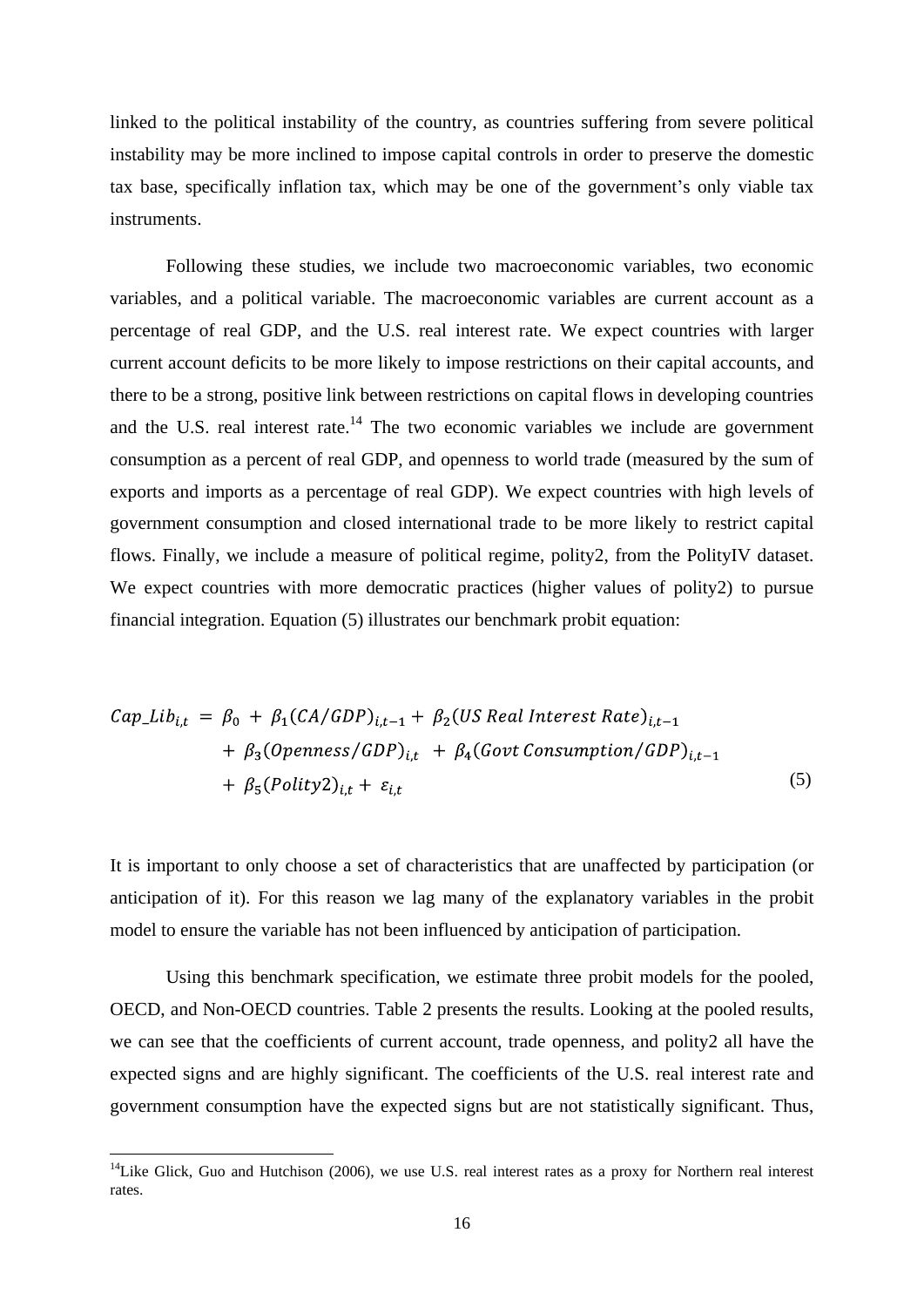we can conclude that countries that undertake a large range of democratic practices, have lower current account deficits, and have a greater openness to trade are more likely to liberalize their capital accounts. The percentage of observations correctly predicted is reasonable with a success rate of 63% and the overall fit of the regression is reasonable with a pseudo  $R^2$  of 0.091.<sup>15</sup> of  $0.091$ <sup>15</sup>

Looking at the results for the Non-OECD countries, we see that all of the coefficients have the expected signs and are highly significant, whereas, the only significant coefficients for the OECD probit are for the polity2 and current account variables. This suggests that the OECD countries that are more likely to liberalize are those that undertake more democratic practices and have larger current account surpluses (or smaller deficits). It is also worth noting that the coefficient of the polity2 variable is much larger for the OECD probit than the Non-OECD, suggesting that democratic practices play a much larger role in determining the likelihood of liberalization for OECD countries compared to Non-OECD countries.

|                                      | Pooled     | <b>OECD</b> | Non-OECD   |
|--------------------------------------|------------|-------------|------------|
| Current Account/GDP, t-1             | $1.085***$ | $2.205***$  | $0.897***$ |
|                                      | (0.136)    | (0.454)     | (0.140)    |
| U.S. Real interest rate, t-1         | $-0.432$   | 0.973       | $-0.903**$ |
|                                      | (0.388)    | (0.818)     | (0.451)    |
| Government Consumption, t-1          | $-0.145$   | $-0.298$    | $-0.341*$  |
|                                      | (0.158)    | (0.357)     | (0.190)    |
| Trade Openness, t                    | $0.257***$ | 0.059       | $0.293***$ |
|                                      | (0.026)    | (0.070)     | (0.031)    |
| Polity2, t                           | $1.732***$ | $6.260**$   | $1.442***$ |
|                                      | (0.131)    | (2.508)     | (0.144)    |
| Number of observations               | 3044       | 736         | 2308       |
| Percentage of observations predicted |            |             |            |
| correctly                            | 62.55      | 63.04       | 65.55      |
| Pseudo R squared                     | 0.091      | 0.085       | 0.095      |

Table 2: Benchmark Probit Estimates for the period 1970-2006

Note: Our dependent variable is our dichotomized *AREAER* variable. Coefficients reported are the marginal effects indicating the percentage change in probability of capital account liberalization for an infinitesimal change in each independent variable. Bootstrapped standard errors (replications 500) are reported in parentheses.  $*$ ,  $**$ , and  $**$  indicate the significance level of 10%, 5% and 1%, respectively.

j

<sup>&</sup>lt;sup>15</sup> It is important to realize that the pseudo  $R^2$  is a different measure to the standard OLS  $R^2$ . It has been shown  $\frac{2}{1}$  It has been shown . It has been shown that a pseudo  $R^2$  around 0.2 is comparable to an OLS adjusted  $R^2$  of 0.7. See Louviere, Hensher and Swait (2000).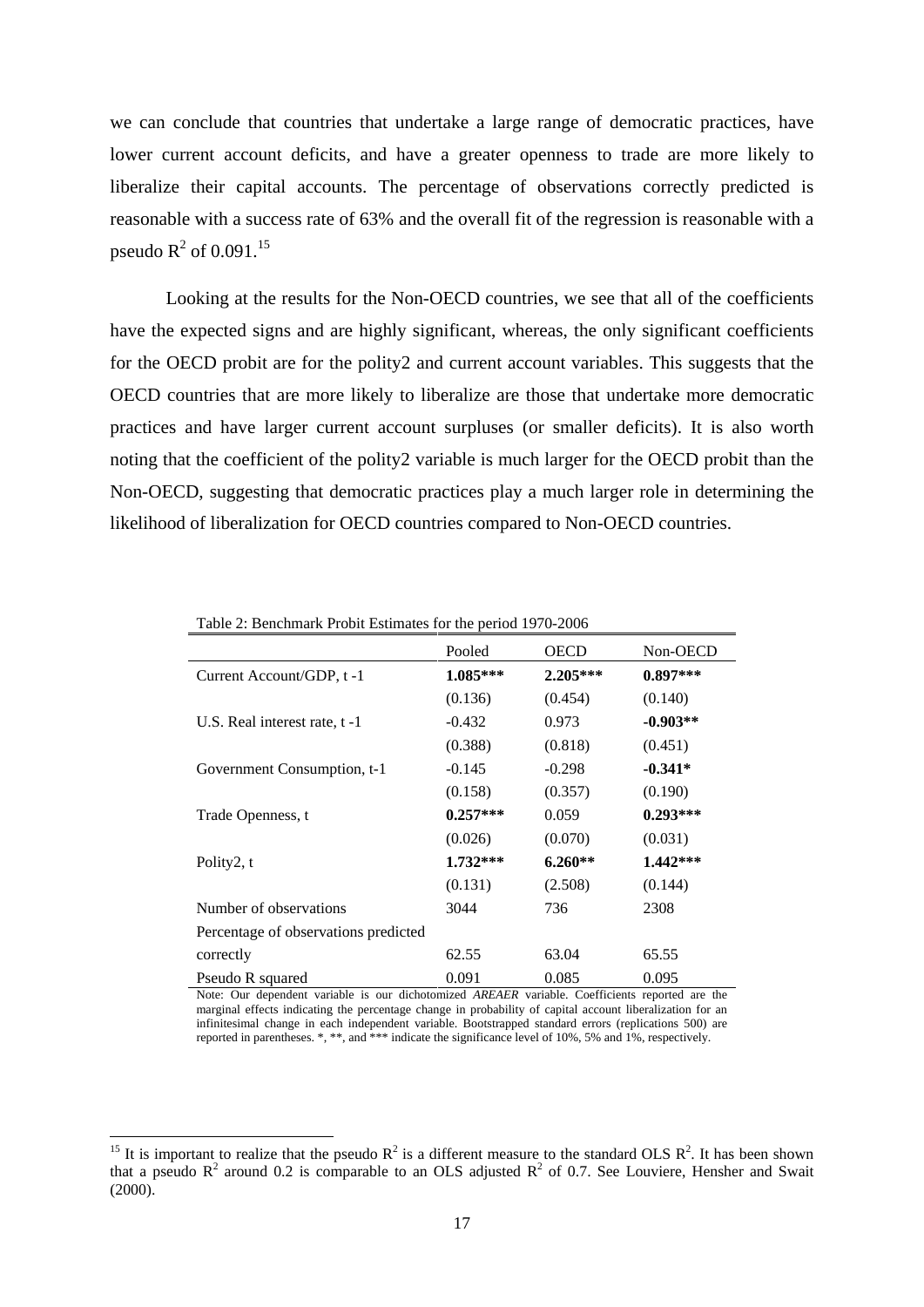#### *4.2 Augmented Probit Model*

It has been suggested that capital account liberalization may be acting as a proxy for other economic variables, specifically, institutional quality and the degree of financial development. For example, Honig (2008) suggests that in order for a country to experience the benefits of capital account liberalization, they must have good institutions in place. Hence, it may be the case that only countries with sound institutions choose to liberalize. Johnston and Tamirisa (1998) also suggest countries with developing financial markets and institutions may be more inclined to impose capital controls for both prudential reasons and protection of domestic industries. Thus, we would like to be able to control for these variables in our probit models and matching methods to ensure we are estimating the independent effect of capital account liberalization on growth.

We estimate an augmented probit model by including a measure of financial development and institutional quality. This comes at the cost of a reduced sample size. We expect countries with more developed financial markets and better political institutions to pursue capital account liberalization. For our financial development measure, we use M2 as a percentage of GDP. <sup>16</sup> We interpret higher values of this ratio as an indicator of greater financial development. Secondly, we include an overall measure of institutional quality, *InstitutionQual*. This measure, constructed in Honig (2008), is a proxy for corruption, the degree to which contracts are enforced, and government effectiveness. It is constructed as a simple average of three variables from the International Country Risk Guide. These variables include: *Bureaucracy Quality,* which measures the quality of the bureaucracy, and independence from political pressure; *Corruption,* which measures the ability to influence government officials, and the power they hold; and *Law and Order,* which assesses the effectiveness of the legal system, and obeying of law*.* The higher the value of *InstitutionQual,* the better the political institutions. Our augmented probit model is shown in Equation (6):

$$
Cap_Lib_{i,t} = \beta_0 + \beta_1 (CA/GDP)_{i,t-1} + \beta_2 (US Real Interest Rate)_{i,t-1}
$$
  
+  $\beta_3 (Openness/GDP)_{i,t} + \beta_4 (Govt Consumption/GDP)_{i,t-1}$   
+  $\beta_5 (Polity2)_{i,t} + \beta_6 (InstitutionQual)_{i,t} + \beta_7 (M2/GDP)_{i,t-1} + \varepsilon_{i,t}$  (6)

j

<sup>&</sup>lt;sup>16</sup> M2 as a percentage of GDP is used as a measure of financial development by Honig (2008).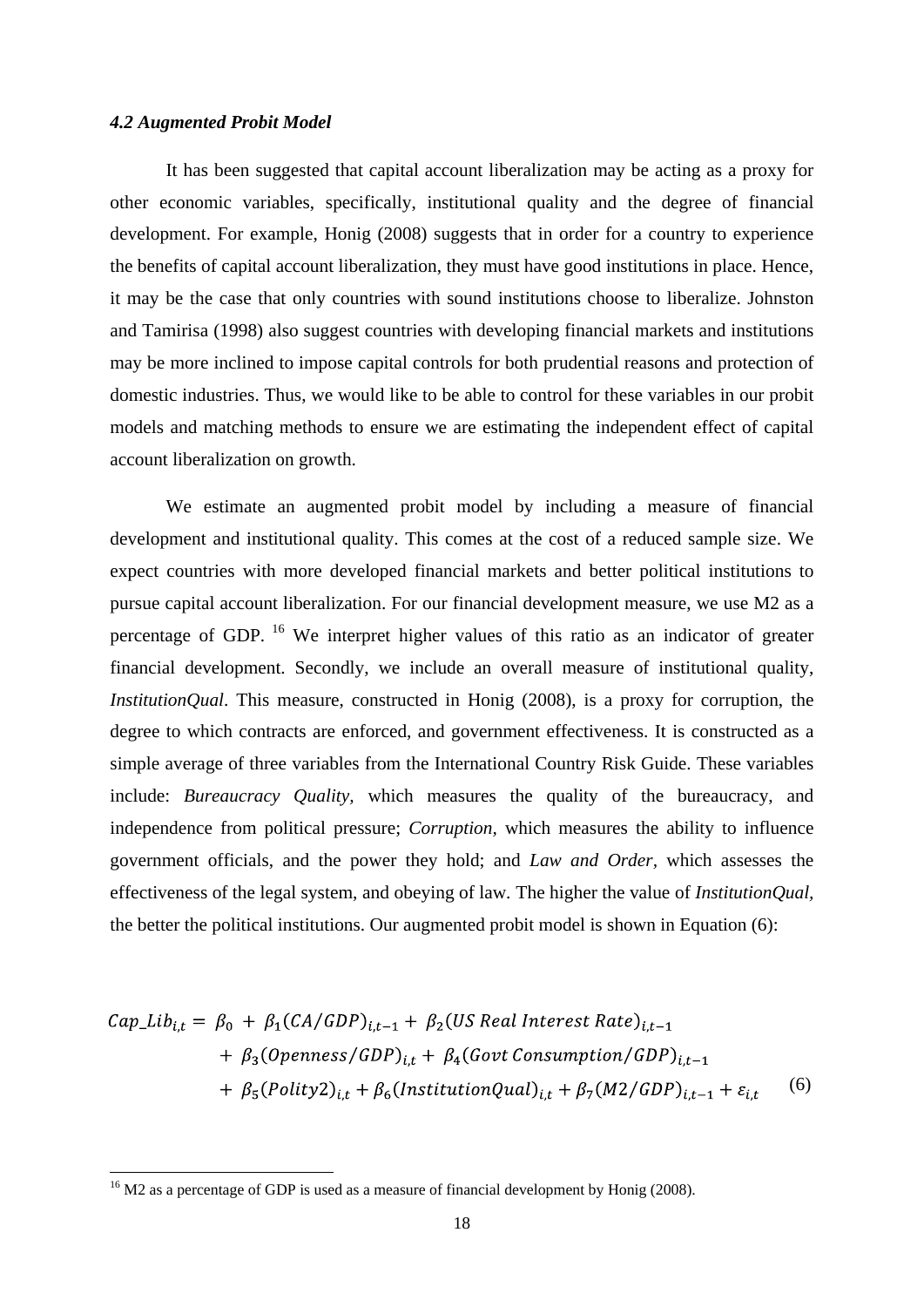Using this augmented specification, we estimate three probit models for the pooled, OECD, and Non-OECD countries. These results are presented in Table 3. By including the institutional quality variable, we reduce the sample period to 1984-2006. Looking at the results for all countries, we see that the coefficient of the institutional quality variable and the financial development variable are both positive and significant as expected. Thus, we can conclude that countries with greater financial development and better institutions are more likely to liberalize their capital accounts. It is also worth noting that the coefficients of all the explanatory variables have the expected signs and are highly significant (except for the current account variable which is not significant). The same conclusion can be made when we look at the results for Non-OECD countries. The OECD results, however, show that the effect of institutional quality is not significant.Thus, we can conclude that institutional quality does not play a role in determining the likelihood of liberalization for OECD countries.

|                                      | Pooled      | OECD        | ____<br>Non-OECD |
|--------------------------------------|-------------|-------------|------------------|
| Current Account/GDP, t-1             | 0.226       | $-0.952$    | 0.340            |
|                                      | (0.190)     | (0.743)     | (0.210)          |
| U.S. Real interest rate, t-1         | $-3.641***$ | $-5.770***$ | $-3.185***$      |
|                                      |             |             |                  |
|                                      | (0.671)     | (1.565)     | (0.656)          |
| Government Consumption, t-1          | $-0.603**$  | $-0.518$    | $-0.766***$      |
|                                      | (0.255)     | (0.599)     | (0.285)          |
| Trade Openness, t                    | $0.222***$  | $-0.14714$  | $0.287***$       |
|                                      | (0.036)     | (0.119)     | (0.046)          |
| Polity2, t                           | $1.006***$  | 8.579***    | $0.773***$       |
|                                      | (0.201)     | (3.243)     | (0.219)          |
| Institutional Quality, t             | $5.067***$  | 1.973       | $3.158*$         |
|                                      | (1.475)     | (4.697)     | (1.895)          |
| $M2/GDP, t-1$                        | $0.275***$  | $0.235*$    | $0.194***$       |
|                                      | (0.054)     | (0.135)     | (0.067)          |
|                                      |             |             |                  |
| Number of observations               | 1697        | 294         | 1403             |
| Percentage of observations predicted |             |             |                  |
| correctly                            | 63.76       | 75.51       | 61.94            |
| Pseudo R squared                     | 0.106       | 0.237       | 0.085            |

Table 3: Augmented Probit Estimates for the period 1984-2006

Note: See footnote for Table 2.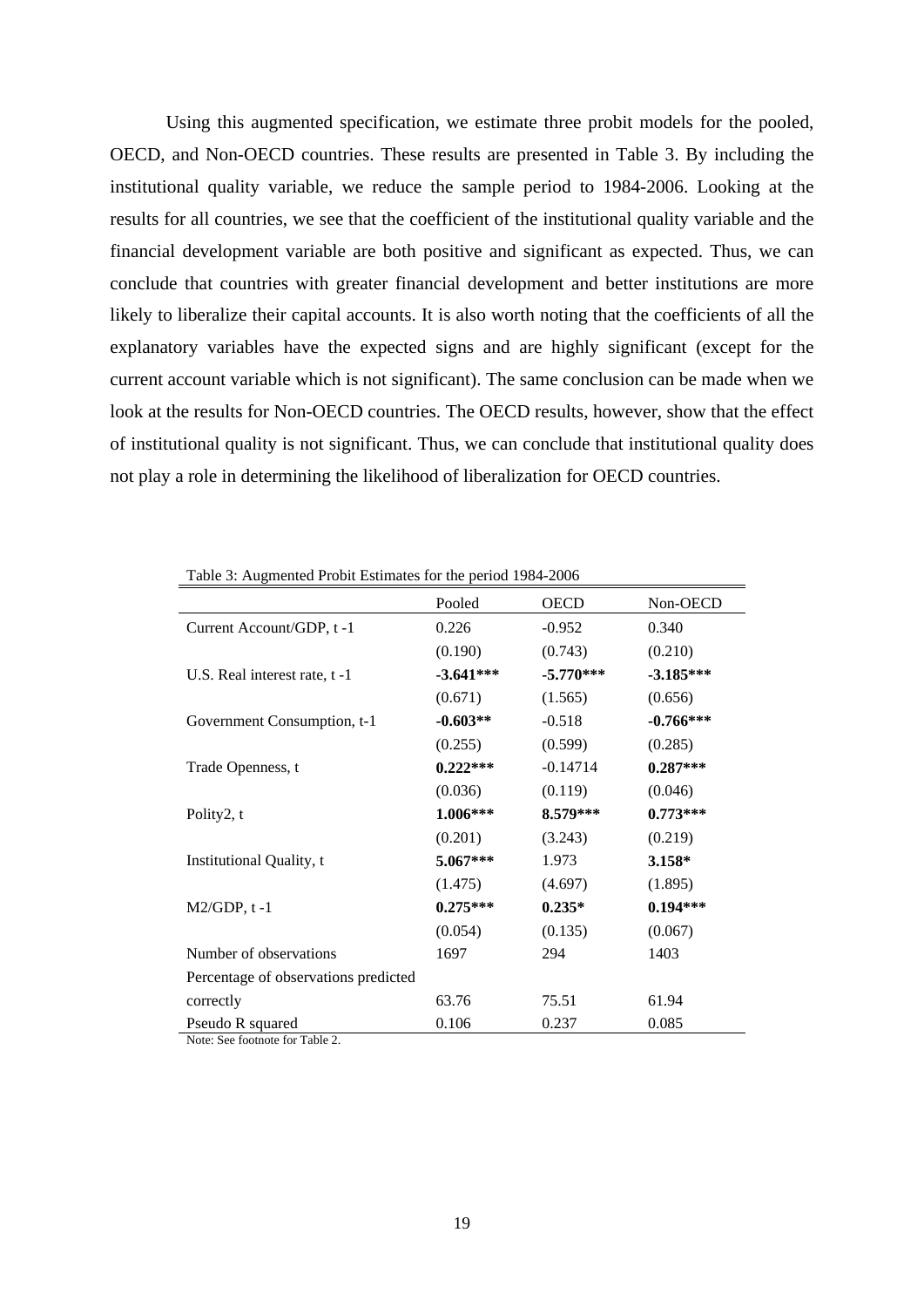#### **5. Estimating the Overall Treatment Effects**

In this section we employ all three matching methods described earlier (nearest neighbour, kernel, and radius matching) to estimate the effect capital account liberalization has on growth. For each matching method we impose the common support condition and check to see if the balancing property holds. Specifically, for radius matching we choose a radius of  $0.005$ <sup>17</sup>. We match countries based on the propensity scores generated by our two probit models (benchmark and augmented) and then estimate the treatment effect for two different specifications of growth. These specifications include annual GDP growth per capita and average five yearly GDP growth per capita.<sup>18</sup> We use the latter specification to ensure that we estimate the full effects of capital account liberalization on growth, which may not be evident in a one year period. We firstly estimate the average treatment effects (ATTs) for all countries over the whole sample period. We then split our sample into OECD and Non-OECD countries to see if the treatment effect differs between the two groups. Lastly, we estimate the treatment effect over the period 1990-2006.

#### *5.1 Treatment Effects for all Countries*

Tables 4 and 5 present the ATTs for all countries for annual growth and average five yearly growth, respectively. We find that all but two of the treatment effects are positive and significant, and the balancing property is satisfied for each method.  $19$  Not only this, but for each measure of growth, the treatment effects across the three matching methods for both the benchmark and augmented specifications are of a similar magnitude. This consistency across the matching methods suggests that our results are robust. We also find that the treatment effect for five yearly growth is greater than that for annual growth. This is to be expected, as not all of the effects of capital account liberalization on growth will be seen immediately. Thus, we can conclude that countries that do liberalize their capital accounts are likely to experience higher growth rates than countries that do not. Specifically, the annual growth rate in countries with liberalized capital accounts, compared to those with capital controls, is

 $17$  This is the size of the radius chosen by Glick, Guo and Hutchison (2006) who were guided by Persson (2001).

<sup>&</sup>lt;sup>18</sup> We generate the average five yearly growth by calculating the growth in GDP over every 5 year period between 1970-2006 and divide by 5 (we generate 35 observations). We overlap the periods to ensure that our growth variable does not block out the years in which liberalization of countries occurred.

 $\frac{19}{19}$  The two ATTs calculated using the nearest neighbour method for annual growth are not significant. Also see Table A5-A10 in Appendix A which shows that the balancing property holds for all three matching methods using both the benchmark and augmented probit specification.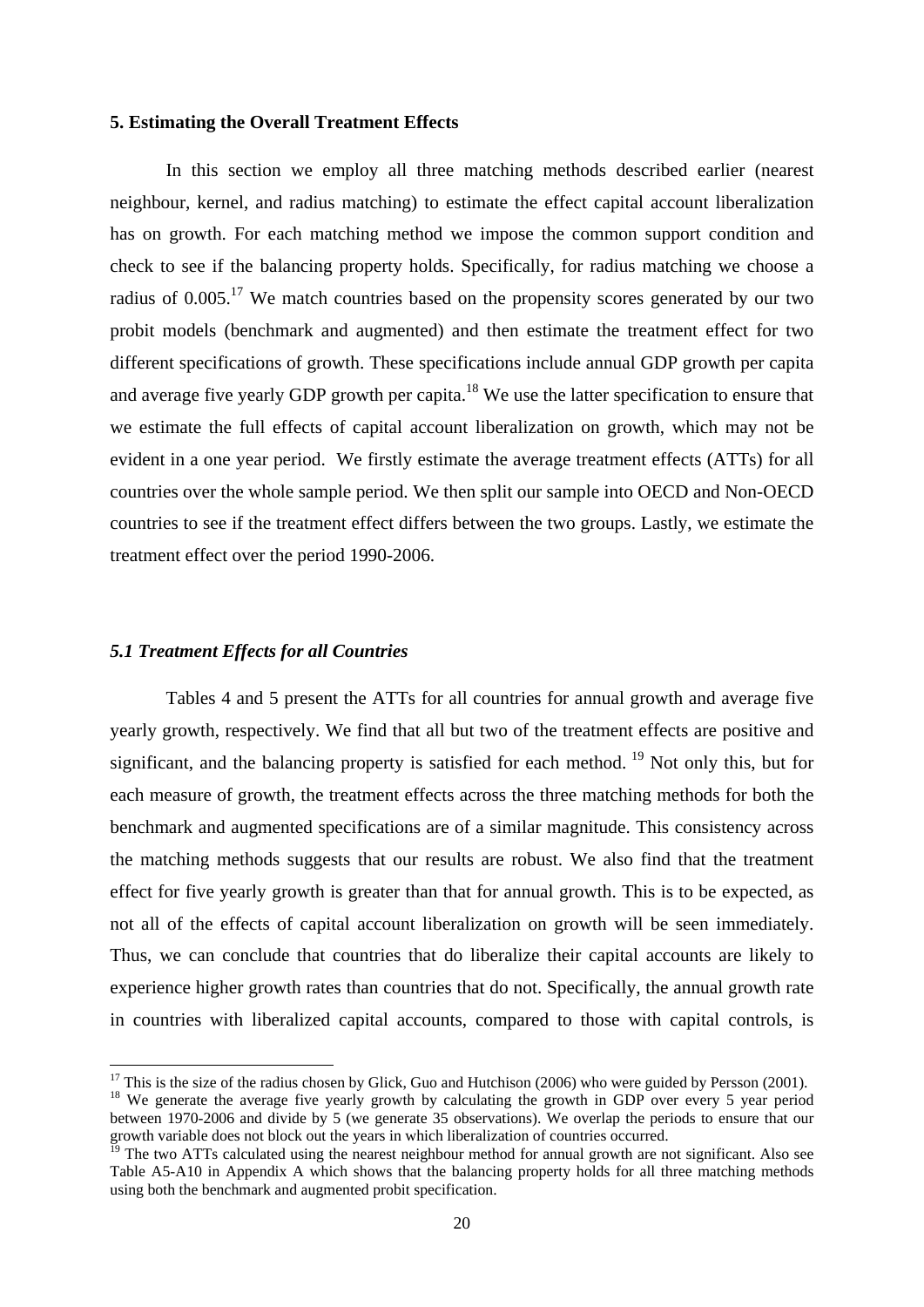approximately 0.47 percentage points higher (based on the benchmark kernel matching method). The average five yearly growth rate in countries with liberalized capital accounts, compared to those with capital controls, is approximately 0.76 percentage points higher (based on the benchmark kernel matching method). It is also worth noting that within each table there is little difference between the augmented and benchmark results. This suggests that capital account liberalization is not just acting as a proxy for good institutions; they appear to have an independent effect on a country's growth rate.

Table 4: Matching Results for Annual Growth Rate

|                    | for all Countries |            |                        |
|--------------------|-------------------|------------|------------------------|
|                    | Nearest Neighbour | Kernel     | <b>Radius Matching</b> |
|                    | Matching          | Matching   | (0.005)                |
| Areaer (Benchmark) | 0.329             | $0.471***$ | $0.466***$             |
|                    | (0.221)           | (0.164)    | (0.160)                |
| Areaer (Augmented) | 0.474             | $0.422*$   | $0.432**$              |
|                    | (0.322)           | (0.236)    | (0.219)                |

Note: The sample period for the augmented probit is 1984-2006 due to the inclusion of an institutional quality and financial development variable. Bootstrapped standard errors (based on 100 replications of the data) for ATTs are reported in parentheses. \*, \*\*, and \*\*\* indicated the significance level of 10%, 5% and 1%, respectively.

Table 5: Matching Results for Average Five Yearly

|                    | Growth Rate for all Countries |            |                        |
|--------------------|-------------------------------|------------|------------------------|
|                    | Nearest Neighbour             | Kernel     | <b>Radius Matching</b> |
|                    | Matching                      | Matching   | (0.005)                |
| Areaer (Benchmark) | $0.660***$                    | $0.757***$ | $0.712***$             |
|                    | (0.176)                       | (0.123)    | (0.116)                |
| Areaer (Augmented) | $0.851***$                    | $0.833***$ | $0.822***$             |
|                    | (0.222)                       | (0.162)    | (0.160)                |

Note: See footnote for Table 4.

### *5.2 Treatment Effects for OECD and Non-OECD Countries*

#### *5.2.1 OECD Countries*

An issue that arises with many previous studies is whether the effect of capital account liberalization differs between industrialised countries and developing countries. We classify countries as industrial if they are current members of the OECD. We run the same matching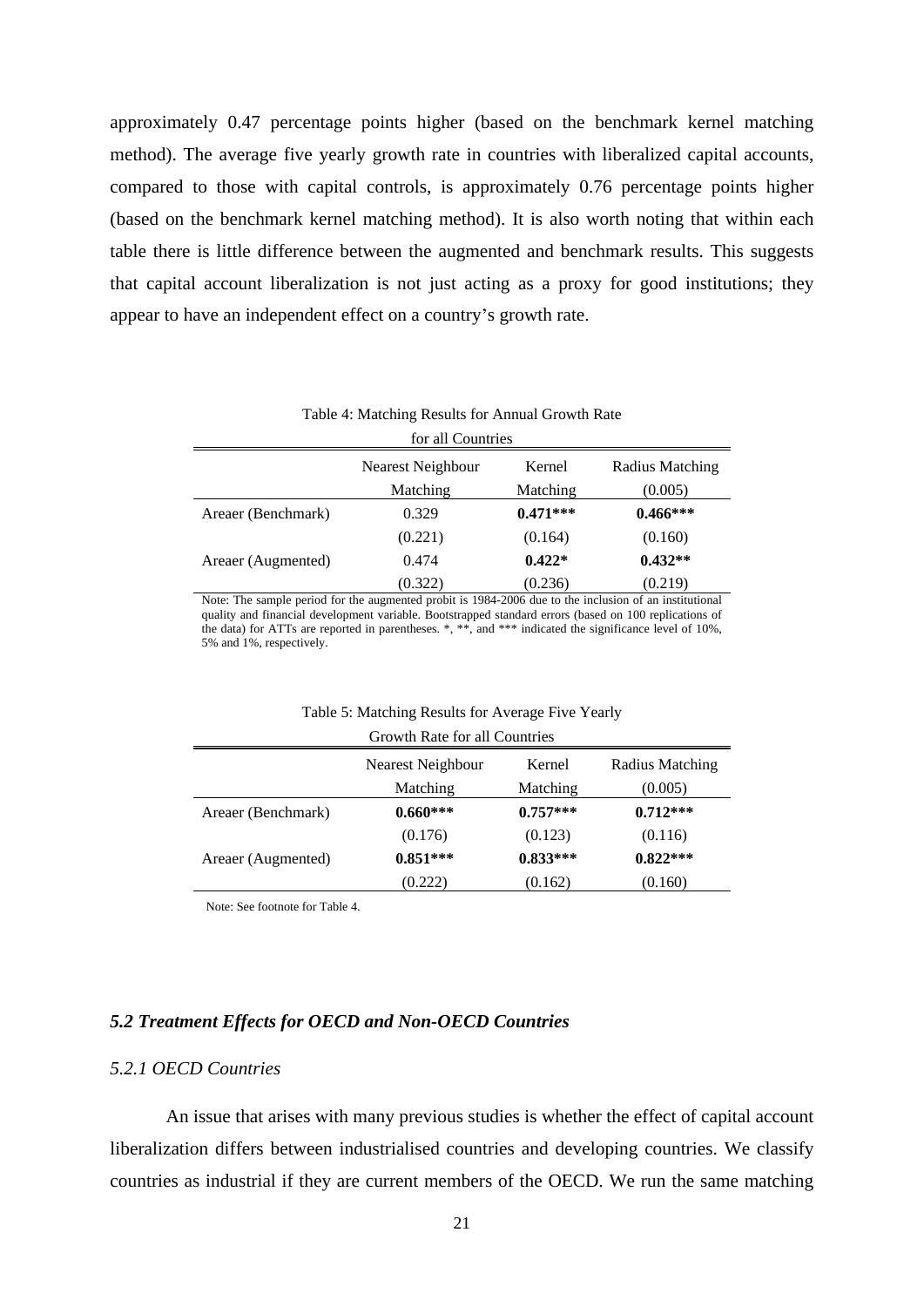algorithms as above for both the benchmark and augmented probit specifications, but this time we split the dataset into OECD countries and Non-OECD countries. Tables 6 and 7 present the annual growth and five yearly growth treatment effects for OECD countries, respectively.

|                    | for OECD countries |          |                        |
|--------------------|--------------------|----------|------------------------|
|                    | Nearest Neighbour  | Kernel   | <b>Radius Matching</b> |
|                    | Matching           | Matching | (0.005)                |
| Areaer (Benchmark) | $-0.014$           | 0.009    | $-0.021$               |
|                    | (0.305)            | (0.173)  | (0.223)                |
| Areaer (Augmented) | 0.097              | 0.517    | $0.209\,$              |
|                    | (0.616)            | (0.428)  | (0.664)                |

Table 6: Matching Results for Annual Growth Rate

Note: The sample period for the augment probit is 1984-2006 due to the inclusion of an institutional quality and financial development variable. ATTs reported in italics did not meet the balancing property. Bootstrapped standard errors (based on 100 replications of the data) for ATTs are reported in parentheses. \*, \*\*, and \*\*\* indicated the significance level of 10%, 5% and 1%, respectively.

|                    | Growth Rate for OECD countries |          |                        |
|--------------------|--------------------------------|----------|------------------------|
|                    | Nearest Neighbour              | Kernel   | <b>Radius Matching</b> |
|                    | Matching                       | Matching | (0.005)                |
| Areaer (Benchmark) | 0.0697                         | 0.133    | 0.157                  |
|                    | (0.212)                        | (0.125)  | (0.142)                |
| Areaer (Augmented) | $-0.002$                       | 0.251    | $-0.112$               |
|                    | (0.426)                        | (0.316)  | (0.469)                |

Table 7: Matching Results for Average Five Yearly

Note: See footnote for Table 6.

j

The treatment effects estimated for OECD countries are insignificant for all matching methods for both the benchmark and augmented specifications. However, it is important to note that the balancing property was not met for nearly half of these matching methods (these are the ATTs presenting in italics). This is most likely due to the severely reduced sample size preventing us from finding a sufficient number of adequate matches.<sup>20</sup> Thus, we cannot conclude the effect of capital account liberalization on growth for OECD countries using this methodology.

 $20$  For the benchmark specification the sample size drops from 3044 to 736 observations, and for the augmented specification the sample size drops from 1697 to 294 observations.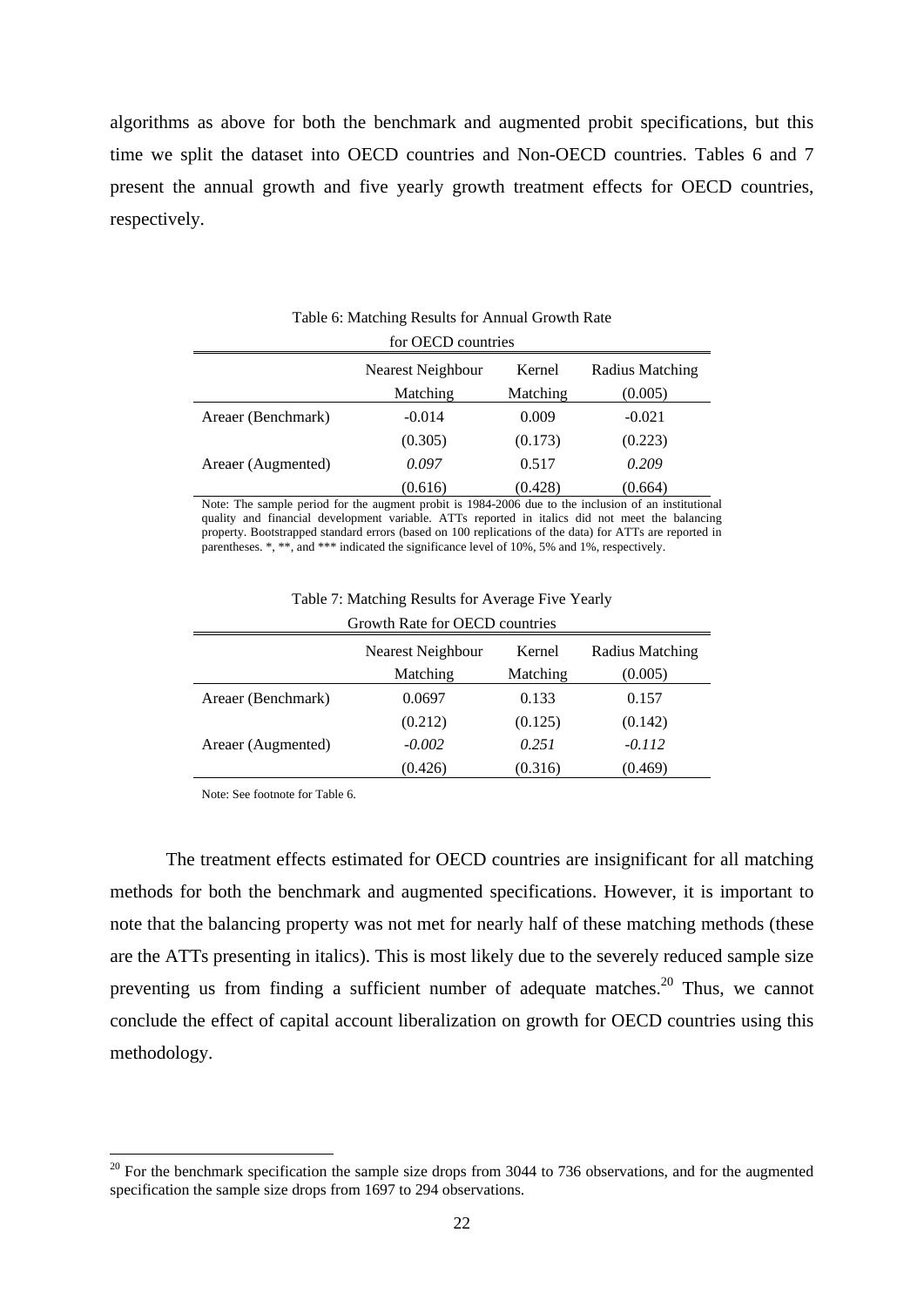#### *5.2.2 Non-OECD Countries*

Tables 8 and 9 present the annual growth and five yearly growth treatment effects for Non-OECD countries, respectively. Interestingly, all but one of the estimated ATTs are significant and positive.<sup>21</sup> As expected the ATTs for the average five yearly growth rates are larger than those for the annual growth rate. It is also worth noting that the ATTs are larger for the Non-OECD countries than for the pooled countries. This is most likely due to the presence of OECD countries in the pooled sample. Finally, we must mention that for a few of the matching algorithms the balancing property was not met. However, for the majority of matching methods the balancing property has been met, and the treatment effects do not differ significantly between those methods that satisfy the balancing property and those that do not. Therefore, we can conclude that Non-OECD countries that choose to liberalize are likely to experience higher growth rates than those that do not. Specifically, the annual growth rate in Non-OECD countries with liberalized capital accounts, compared to those with capital controls, is approximately 0.58 percentage points higher (based on the benchmark kernel matching method). The average five yearly growth rate in Non-OECD countries with liberalized capital accounts, compared to those with capital controls, is approximately 0.98 percentage points higher (based on the benchmark kernel matching method).

|                    | for Non-OECD countries |           |                        |
|--------------------|------------------------|-----------|------------------------|
|                    | Nearest Neighbour      | Kernel    | <b>Radius Matching</b> |
|                    | Matching               | Matching  | (0.005)                |
| Areaer (Benchmark) | $0.613*$               | $0.578**$ | $0.873***$             |
|                    | (0.322)                | (0.249)   | (0.232)                |
| Areaer (Augmented) | 0.563                  | $0.530*$  | $0.534*$               |
|                    | (0.375)                | (0.276)   | (0.309)                |

Table 8: Matching Results for Annual Growth Rate

Note: See footnote for Table 6.

| <b>Average Five Yearly</b><br>Table 9: Matching Results for |  |
|-------------------------------------------------------------|--|
|                                                             |  |

|                    | Growth Rate for Non-OECD countries |            |                        |
|--------------------|------------------------------------|------------|------------------------|
|                    | <b>Nearest Neighbour</b>           | Kernel     | <b>Radius Matching</b> |
|                    | Matching                           | Matching   | (0.005)                |
| Areaer (Benchmark) | $0.952***$                         | $0.982***$ | $0.974***$             |
|                    | (0.239)                            | (0.123)    | (0.251)                |
| Areaer (Augmented) | $0.974***$                         | $1.062***$ | $1.194***$             |
|                    | (0.245)                            | (0.185)    | (0.182)                |

Note: See footnote for Table 6.

j

 $21$  The nearest neighbour ATT for the augmented specification in Table 8 is not significant.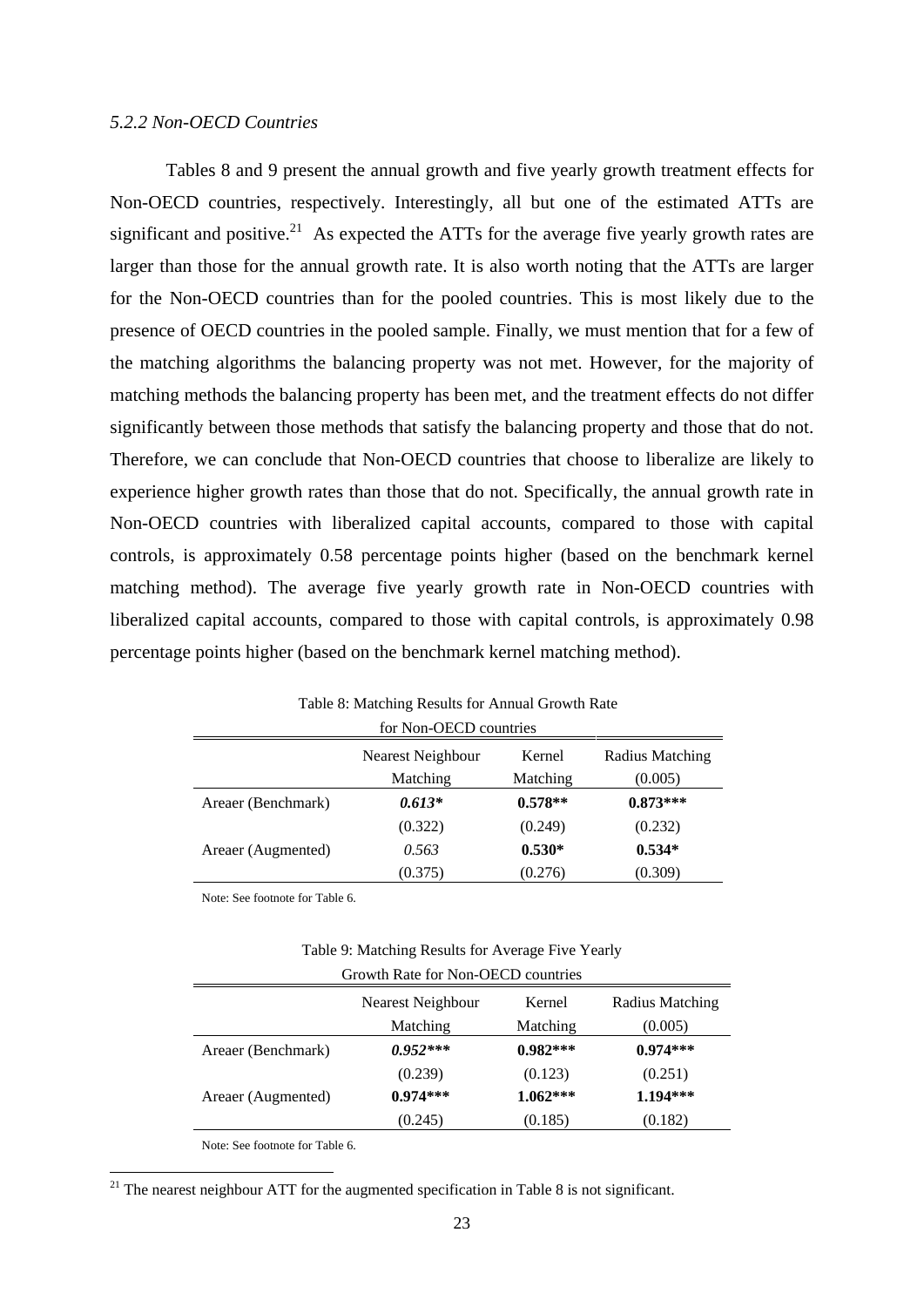#### *5.3 Treatment Effects from 1990 Onwards*

Since the early 1990s and up until the mid 2000s, financial integration has become an increasingly popular trend. Thus, we would like to investigate the effect of capital account liberalization on growth for the period 1990-2006. We suspect the effect will be greater for this more recent period. Tables 10 and 11 present these matching results. We find all but one of the treatment effects are positive and significant. However, because of our reduced sample size a few of the matching methods do not satisfy the balancing property.<sup>22</sup> However, the ATTs for the matching methods that do satisfy the balancing property are close in magnitude and significance to those that do not satisfy this property. Therefore, we can conclude that over this more recent period, countries that liberalize their capital accounts are more likely to experience higher growth rates than those that do not.

When comparing these results to those presented in Tables 4 and 5, we find that for the benchmark specification the ATTs are greater for the smaller sample period. This suggests that the effect of capital account liberalization on growth, at least for the benchmark specification, is greater for the period 1990 onwards than for the whole sample period, as expected. However, this is not supported by the augmented specification, in which the difference between the ATTs for the two periods is not sizeably different. Thus, we cannot conclude whether the effects of capital account liberalization on growth have been stronger in the more recent years. It is worth noting that unlike our previous results in Tables 4 and 5, the ATTs for five yearly growth are actually less than the ATTs for annual growth, suggesting the long-term benefits of liberalization on growth are less than the short-term. This could be the result of the widespread liberalization since the 1990s, causing the beneficial effects to get percolated very quickly. Prior to that, this might not have been the case since capital markets were not as integrated.

Lastly, it is important to note that within Tables 10 and 11, the magnitudes of ATTs for the benchmark specification are greater than those for the augmented specification. Thus, after controlling for institutional quality and financial development, the effect of capital account liberalization on growth is not as profound. This suggests that in more recent years, the quality of political and financial institutions have started to play a more integral role in determining the benefits of capital account liberalization. This is most likely due to the

j

<sup>&</sup>lt;sup>22</sup> The nearest neighbour method for the augmented specification in Table 10 is not significant. Reducing our sample period from 1970-2006 to 1990-2006 causes our sample size to drop from 3044 to 1715 observations for the benchmark specification and from 1697 to 1322 observations for the augmented specification.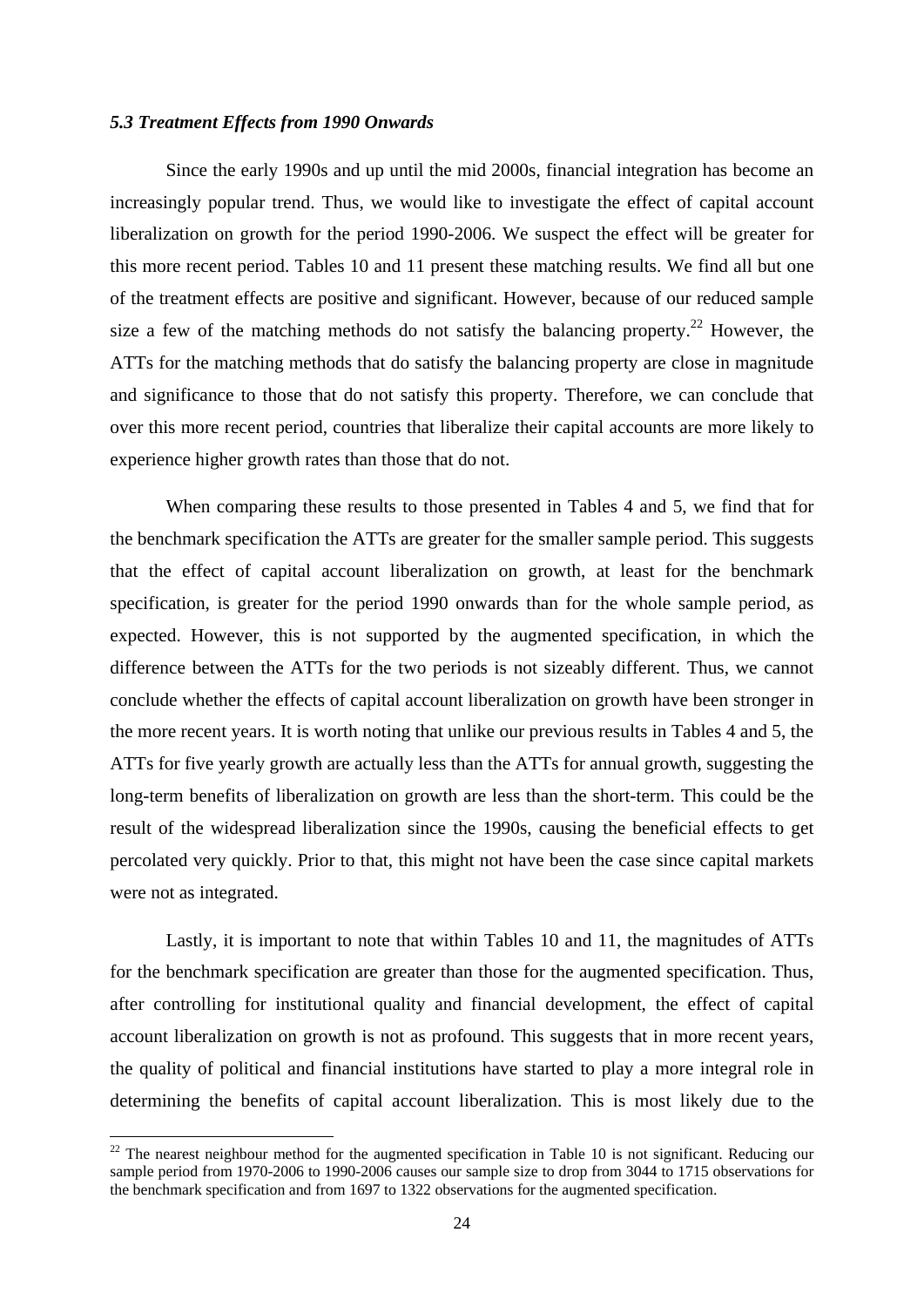increasing sophistication of financial markets over the last decade, requiring more advanced financial institutions to be in place.

|             | for all Countries from 1990-2006 |            |                        |  |
|-------------|----------------------------------|------------|------------------------|--|
|             | Nearest Neighbour                | Kernel     | <b>Radius Matching</b> |  |
|             | Matching                         | Matching   | (0.005)                |  |
| Areaer      |                                  |            |                        |  |
| (Benchmark) | $0.926***$                       | $0.850***$ | $0.782***$             |  |
|             | (0.269)                          | (0.218)    | (0.251)                |  |
| Areaer      |                                  |            |                        |  |
| (Augmented) | 0.315                            | $0.448*$   | $0.564**$              |  |
|             | (0.365)                          | (0.267)    | (0.288)                |  |

# Table 10: Matching Results for Annual Growth Rate

Note: See footnote for Table 6.

# Table 11: Matching Results for Average Five Yearly Growth Rate for all Countries from 1990-2006

|             | $\sim$ 0.0 $\mu$ m $\sim$ 101 km $\sim$ 0.0 km $\mu$ 0.0 km $\mu$ 0.0 km $\sim$ 0.0 km $\sim$ 0.0 km $\sim$ |            |                        |
|-------------|-------------------------------------------------------------------------------------------------------------|------------|------------------------|
|             | Nearest Neighbour                                                                                           | Kernel     | <b>Radius Matching</b> |
|             | Matching                                                                                                    | Matching   | (0.005)                |
| Areaer      |                                                                                                             |            |                        |
| (Benchmark) | $0.817***$                                                                                                  | $0.804***$ | $0.753***$             |
|             | (0.214)                                                                                                     | (0.130)    | (0.140)                |
| Areaer      |                                                                                                             |            |                        |
| (Augmented) | $0.513**$                                                                                                   | $0.568***$ | $0.502**$              |
|             | (0.229)                                                                                                     | (0.179)    | (0.213)                |

Note: See footnote for Table 6.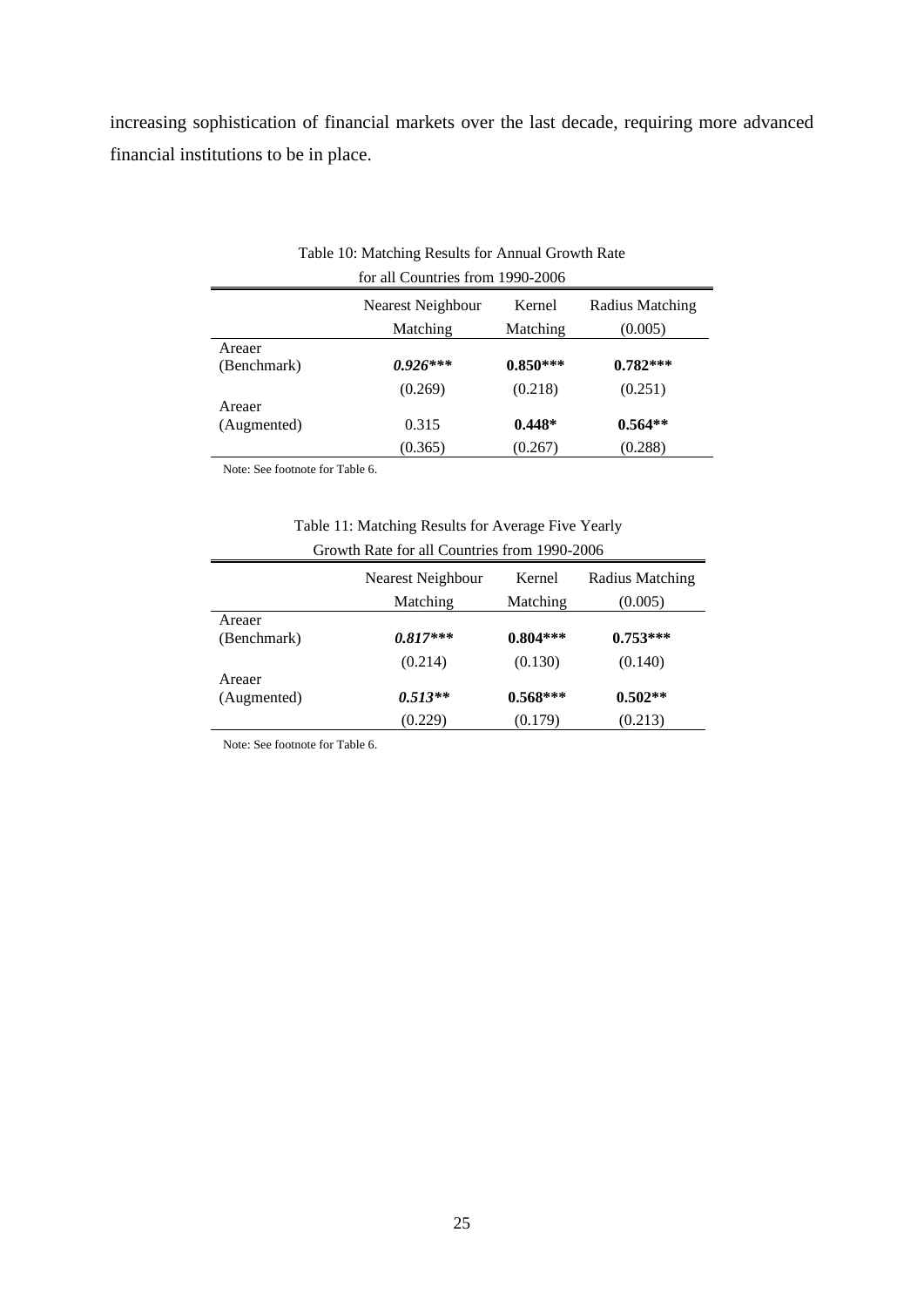#### **6. Conclusion**

In the late first decade of the 2000's we witnessed one of the biggest catastrophes to hit global financial markets. As a result, markets all around the world are still suffering the consequences. The Global Financial Crisis has reignited the debate on whether the benefits of capital account liberalization outweigh the costs. Those for liberalization argue countries that open up their capital accounts will set the stage for more rapid development, whilst their opponents question these advantages and, furthermore, argue that financial integration leads to greater volatility and increased spread of risk in financial markets.

In this paper we analyse the effect of capital account liberalization on growth. We do so by implementing a relatively new methodology to the field of international economics, propensity score matching, to account for the possibility of sample selection bias. It may be the case that countries with relatively sound economic policies, strong financial sectors, and political stability choose to liberalize because they have the fundamentals in place to benefit from capital account liberalization. In contrast, countries lacking strong institutions may choose to keep their capital accounts closed. Thus, we implement three matching techniques (nearest neighbour, kernel, and radius matching) specifically designed to account for estimation bias.

We firstly evaluate the treatment effects of capital account liberalization on growth using data from 131 countries over the period 1970-2006. Our results suggest that, even after controlling for sample selection bias, capital account liberalization is associated with higher growth rates. That is, when two countries have the same likelihood of maintaining an open capital account, and one country imposes controls and the other does not, the country without controls will be more likely to experience higher growth. These results are robust to changes in matching methods and to changes in the probit equations used to predict the likelihood of liberalization. We can also conclude that it is unlikely that capital account liberalization is acting as a proxy for the presence of good institutions and greater financial development, as we control for these variables in our augmented probit models and still find strong, significant treatment effects.

We further our investigation to evaluate the treatment effects of financial integration on growth for OECD and Non-OECD countries. We cannot conclude the effect of liberalization on growth for OECD countries. However, we do find that capital account liberalization has a strong, positive effect on growth for Non-OECD countries. The results for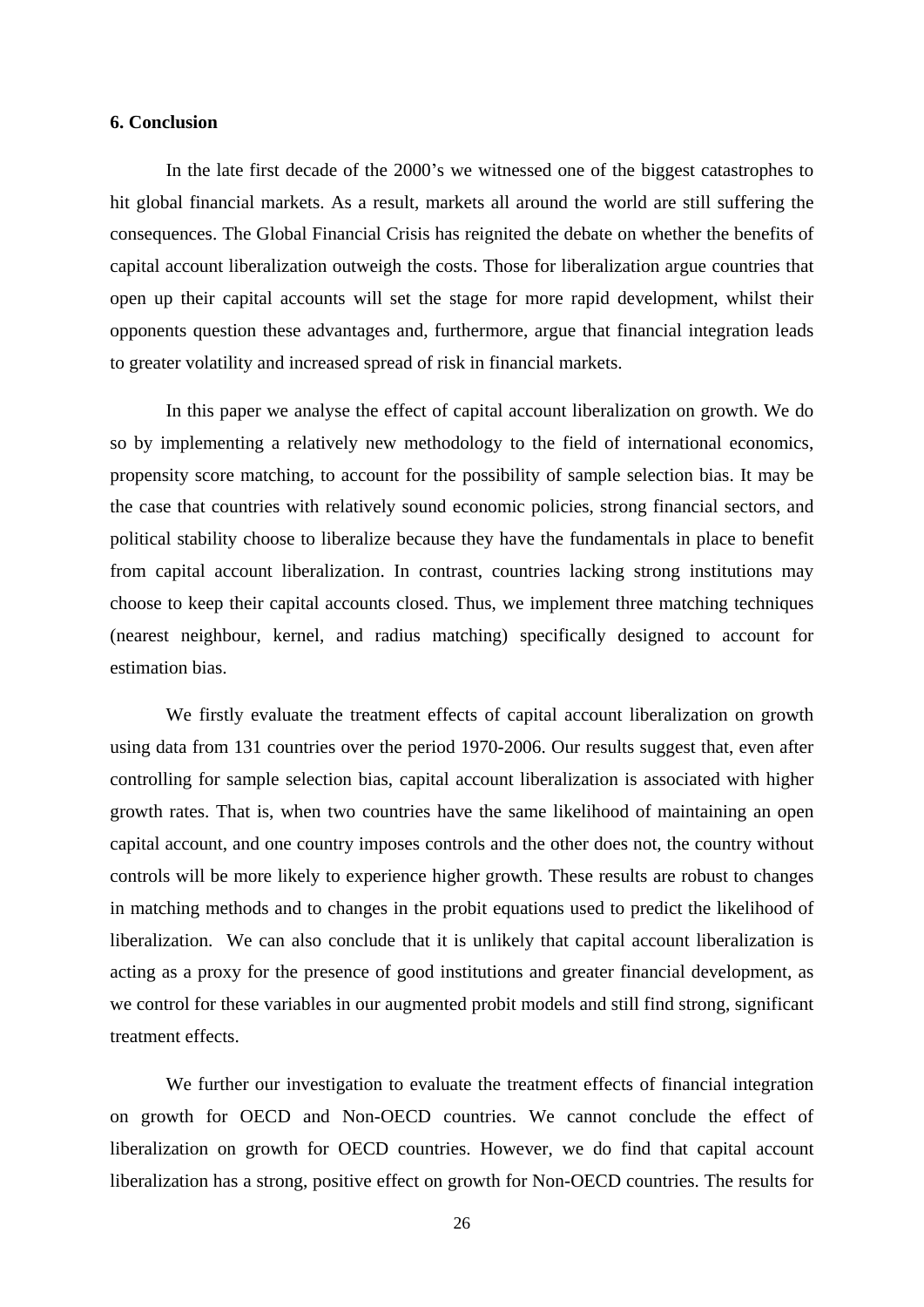Non-OECD countries are robust to changes in matching methods and probit specifications. Moreover, controlling for institutional quality and financial development does not alter the magnitude or significance of the treatment effects.

Lastly, we evaluate the treatment effects for the smaller period of 1990-2006. We suspect that the effect of capital account liberalization will be stronger for this shorter sample period, compared to the entire sample period (1970-2006), as this is when a large movement toward financial globalization occurred. However, when we compare the ATTs across these two periods, we cannot conclude whether the effect of capital account liberalization on growth has been stronger in the more recent years. However, this comparison does highlight some interesting results. It appears that for the more recent period the effect of capital account liberalization on average 5 yearly growth is less than that on annual growth (whereas, the opposite is true for the entire sample period). This suggests that since the 1990s the beneficial effects of liberalization get percolated very quickly. Finally, we note that for this more recent period our treatment effects differ in magnitude between probit specifications. Our results suggest that once controlling for institutional quality and financial development, the effect of capital account liberalization on growth is not as strong. This suggests that institutional quality and the level of financial development in a country are starting to play a more integral role in determining the magnitude of the benefits of financial liberalization.

We conclude that based on our results for all countries over the entire sample period, capital account liberalization is associated with higher growth rates. When we split our sample into Non-OECD and OECD countries we find a significant, positive effect on growth for Non-OECD countries but cannot conclude the effect for OECD countries. Our results also suggest that in more recent years the long-term benefits of liberalization on growth are smaller than the short-term. Furthermore, there is evidence that both the degree of financial development and the quality of institutions are starting to play a more important role in determining the associated benefits of capital account liberalization.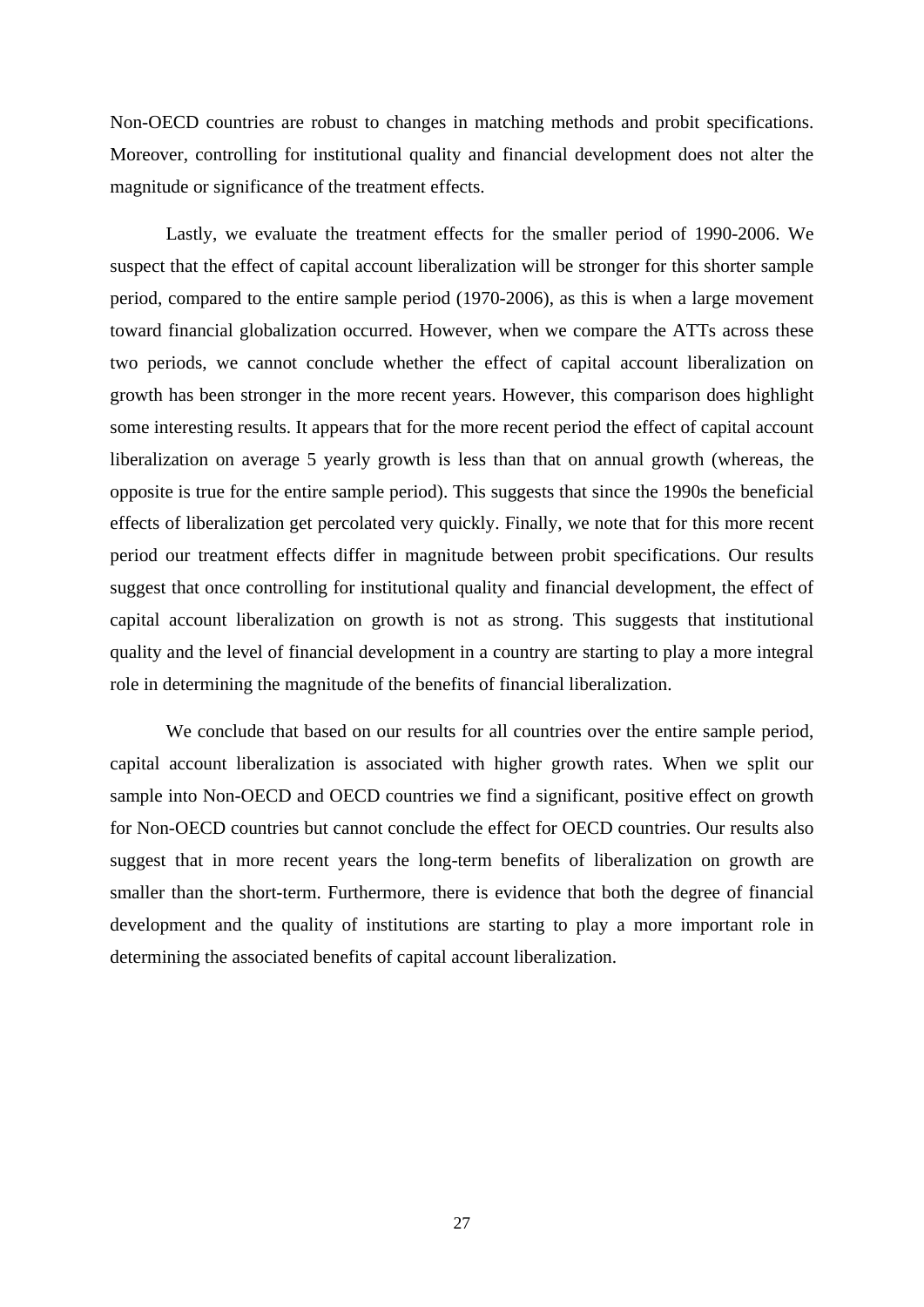#### **References**

Alensina, A., Grilli, V., and Milesi-Ferretti, G. (1994). The political economy of capital controls. *CEP Discussion Papers dp0169, Centre for Economic Performance, LSE.*

Bartolini, L. & Drazen, A. (1997b). Where liberal policies reflect external shocks, what do we learn? *Journal of International Economics, 42,* 249-273.

Bekaert, G., Harvey, C., & Lunblad, C. (2005). Does financial liberalization spurgrowth? *Journal of Financial Economics, 77,* 3-55.

Chinn, M., & Ito, H. (2007). A new measure of financial openness. *Journal of Comparative Policy Analysis, 10*(3), 309-322.

Dehejia, R., & Wahba, S. (2002). Propensity score-matching methods for nonexperimental causal studies. *The Review of Economics and Statistics, 84*(1), 151-161.

Dooley, M. (1996). A survey of literature on controls over international capital transactions. *International Monetary Fund Staff Papers, 43*(4).

Edison, H., Klein, M., Ricci, L., & Sløk, T. (2002). Capital account liberalization and economic performance: survey and synthesis. *International Monetary Fund Staff Papers, 51*(2), 220-256.

Glick, R., Guo, X., & Hutchison, M. (2006). Currency crises, capital-account liberalization, and selection bias. *The Review of Economics and Statistics, 88*(4), 698-714.

Glick, R., & Hutchison, M. (2005). *Journal of International Money and Finance, 24,* 387-412.

Grilli, V., and Milesi-Ferretti, G. (1995). Economic effects and structural determinants of capital controls. *International Monetary Fund Staff Papers, 42*(3), 517-551.

Honig, A. (2008). Addressing causality in the effect of capital account liberalization on growth. *Journal of Macroeconomics, 30,* 1602-1616.

Johnston, R., & Tamirisa, N. (1998). Why do countries use capital controls? *International Monetary Fund Working Paper, 181.*

Klein, M., & Olivei, G. (2008). Capital account liberalization, financial depth, and economic growth. *Journal of International Money and Finance,27,* 861-875.

Kose, M., Prasad, E., Rogoff, K., & Wei, S. (2009). Financial globalization: a reappraisal. *International Monetary Fund Staff Papers, 56*(1), 8-52.

Lane, P., & Milesi-Ferretti, G. (2007). The external wealth of nations mark II: revised and extended estimates of foreign assets and liabilities. *Journal of International Economics, 73*(2), 223-250.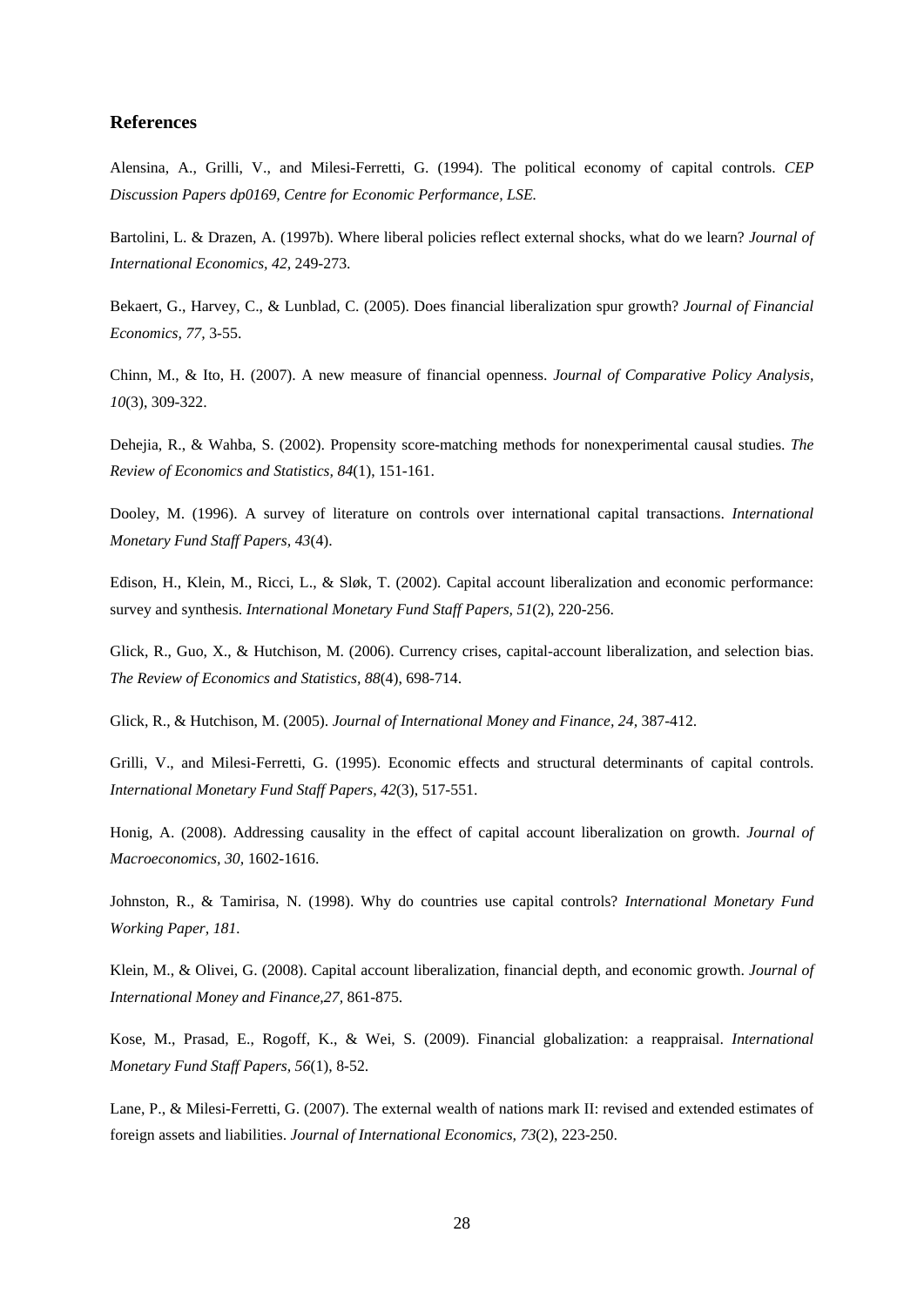Louviere, J., Hensher, D., & Swait, J. (2000). Stated choice methods: analysis and application. *Cambridge University Press.*

Lucas , R. (1990). Why doesn t capital flow from rich to poor countries? *The American Economic Review, 80*(2), 92-96.

Miniane, J. (2004). A new set of measures on capital account restrictions. *International Monetary Fund Staf Papers, 51*(2), 276-308.

Persson, T. (2001). Currency unions and trade:how large is the treatment effect? *Economic Policy (October),* 435-448.

Quinn, D. (1997). The correlates of change in international financial regulation. *American Political Science Review, 913,* 531-551.

Ranciere, R., Tornell, A., & Westermann, F. (2006). Decomposing the effects of financial liberalization: crises vs. growth. *Journal of Banking and Finance, 30,* 3331-3348.

Rosenbaum, P., & Rubin, D. (1983). The central role of the propensity score in observational studies for casual effects. *Biometrika, 70*(1), 41-55.

Schindler, M. (2009). Measuring financial integration: a new dataset. *International Monetary Fund Staff Papers, 56*(1), 222-238.

Smith, J., & Todd, P. (2001). Reconciling conflicting evidence on the performance of propensity-score matching methods. *The American Economic Review, Papers and Proceedings of the Hundred Thirteenth Annual Meeting of the American Economic Association, 91*(2), 112-118.

Smith, J., Todd, P. (2005). Does matching overcome LaLonde's critique of nonexperimental estimators? *Journal of Econometrics, 125*(1-2), 305-353.

Stiglitz, J. (2000). Capital market liberalization, economic growth, and instability. *World Development, 28*(6), 1075-1086.

Summers, L. (2000). International financial crises: causes, prevention and cures. *The American Economic Review, 90*(2), 1-16.

Tamirisa, N. (1999). Exchange and capital controls as barriers to trade. *International Monetary Fund Staf Papers, 46*(1), 69-88.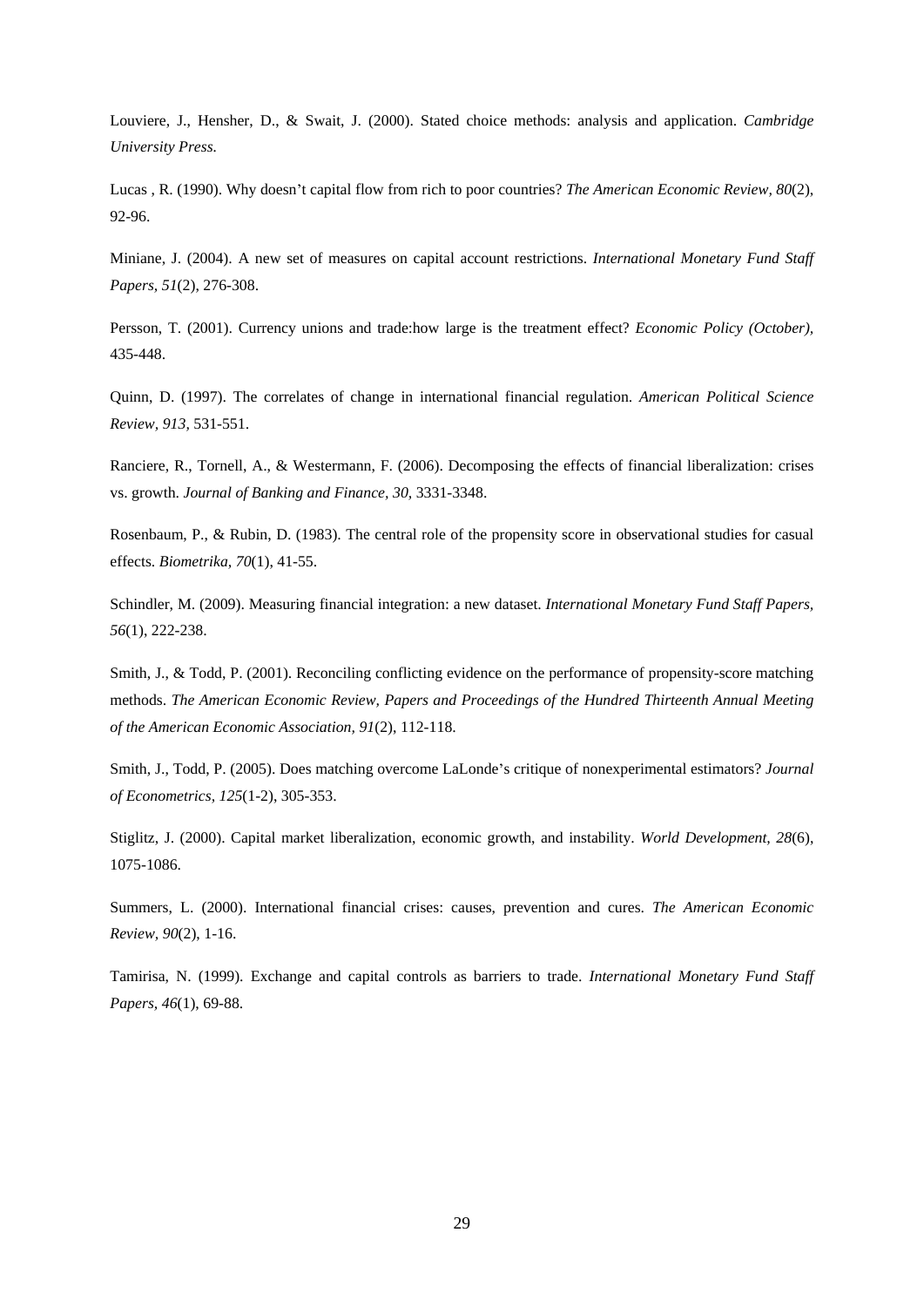# **Appendix A**

Table A1: Countries

| OECD                     |                      |                  |                             |
|--------------------------|----------------------|------------------|-----------------------------|
| Australia                | France               | Japan            | Sweden                      |
| Austria                  | Greece               | Mexico           | Switzerland                 |
| Belgium                  | Hungary              | Netherlands      | Turkey                      |
| Canada                   | Iceland              | New Zealand      | United Kingdom              |
| Chile                    | Ireland              | Norway           | <b>United States</b>        |
| Denmark                  | Israel               | Portugal         |                             |
| Finland                  | Italy                | Spain            |                             |
| Non-OECD                 |                      |                  |                             |
| Albania                  | Cyprus               | Liberia          | Saudi Arabia                |
| Algeria                  | Dominica             | Madagascar       | Senegal                     |
| Antigua and Barbuda      | Dominican Republic   | Malawi           | Seychelles                  |
| Argentina                | Ecuador              | Malaysia         | Sierra Leone                |
| Bahamas, The             | Egypt, Arab Rep.     | Mali             | Singapore                   |
| Bahrain                  | El Salvador          | Malta            | South Africa                |
| Bangladesh               | Estonia              | Marshall Islands | Sri Lanka                   |
| Belize                   | Ethiopia             | Mauritania       | St. Kitts and Nevis         |
| Benin                    | Fiji                 | Mauritius        | St. Lucia                   |
| Bhutan                   | Gabon                | Mongolia         | Sudan                       |
| Bolivia                  | Gambia, The          | Morocco          | Swaziland                   |
| Botswana                 | Ghana                | Mozambique       | Syrian Arab Republic        |
| Brazil                   | Grenada              | Myanmar          | Thailand                    |
| Brunei Darussalam        | Guatemala            | Namibia          | Togo                        |
| Bulgaria                 | Guinea-Bissau        | Nepal            | Trinidad and Tobago         |
| Burkina Faso             | Guyana               | Nicaragua        | Tunisia                     |
| Burundi                  | Honduras             | Niger            | Uganda                      |
| Cameroon                 | Hong Kong SAR, China | Nigeria          | <b>United Arab Emirates</b> |
| Cape Verde               | India                | Oman             | Uruguay                     |
| Central African Republic | Indonesia            | Pakistan         | Vanuatu                     |
| Chad                     | Iran, Islamic Rep.   | Panama           | Venezuela, RB               |
| China                    | Jamaica              | Papua New Guinea | Vincent & the Grenadines    |
| Colombia                 | Jordan               | Paraguay         | Zambia                      |
| Comoros                  | Kenya                | Peru             | Zimbabwe                    |
| Congo, Dem. Rep.         | Kiribati             | Philippines      |                             |
| Costa Rica               | Latvia               | Romania          |                             |
| Cote d'Ivoire            | Lesotho              | Rwanda           |                             |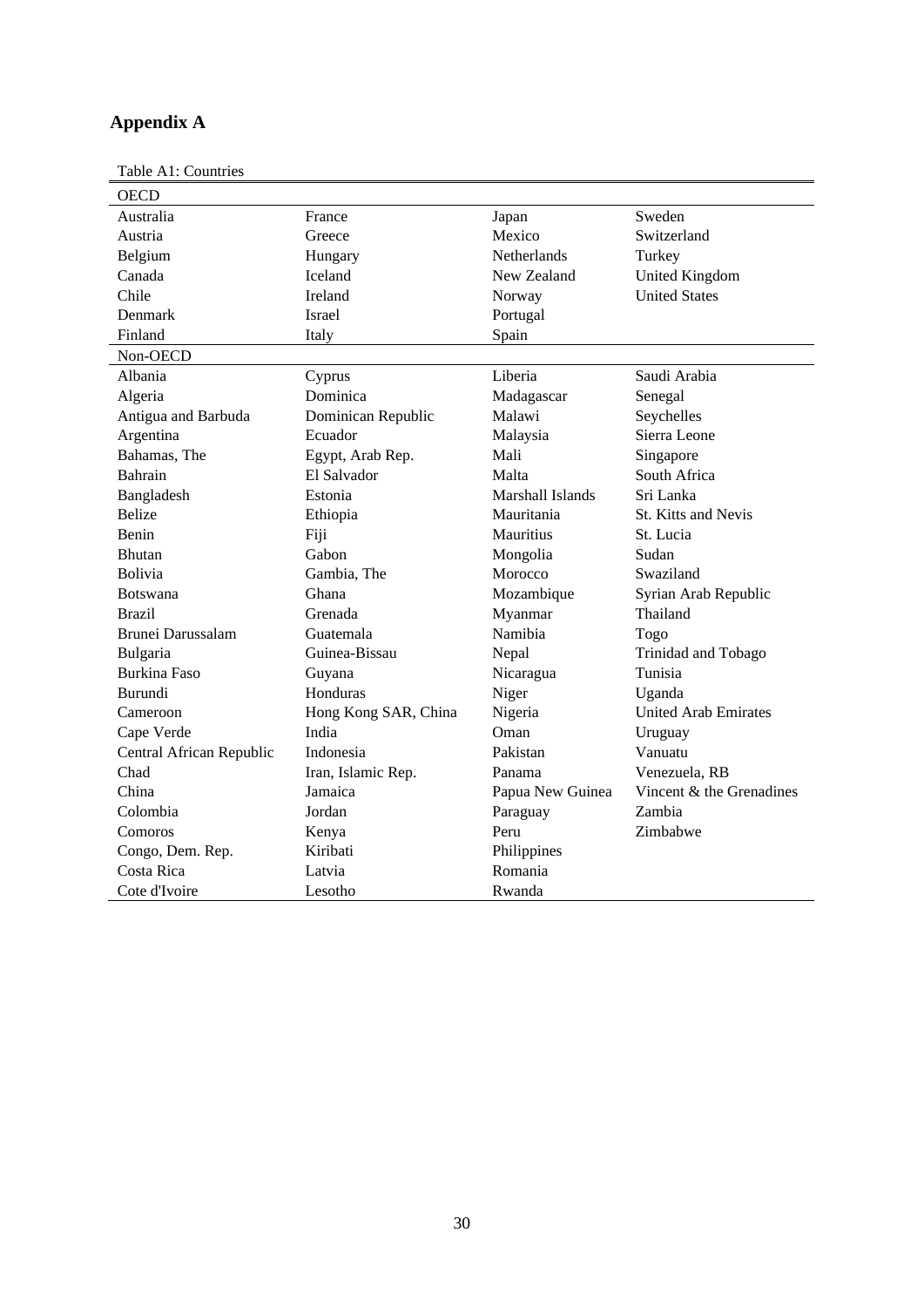| Year | Non-Liberalized | Liberalized | Total |
|------|-----------------|-------------|-------|
| 1970 | 44              | 11          | 55    |
| 1971 | 44              | 11          | 55    |
| 1972 | 113             | $17\,$      | 130   |
| 1973 | $111\,$         | $20\,$      | 131   |
| 1974 | 110             | $20\,$      | 130   |
| 1975 | 110             | $20\,$      | 130   |
| 1976 | 110             | $20\,$      | 130   |
| 1977 | 109             | $22\,$      | 131   |
| 1978 | 108             | $23\,$      | 131   |
| 1979 | 106             | $25\,$      | 131   |
| 1980 | 107             | 24          | 131   |
| 1981 | 105             | $26\,$      | 131   |
| 1982 | 106             | $25\,$      | 131   |
| 1983 | 105             | $26\,$      | 131   |
| 1984 | 107             | 24          | 131   |
| 1985 | 107             | 24          | 131   |
| 1986 | 108             | 23          | 131   |
| 1987 | 108             | $23\,$      | 131   |
| 1988 | 106             | $25\,$      | 131   |
| 1989 | 105             | $26\,$      | 131   |
| 1990 | 105             | $26\,$      | 131   |
| 1991 | 102             | 29          | 131   |
| 1992 | 99              | $32\,$      | 131   |
| 1993 | 95              | 37          | 132   |
| 1994 | 89              | 42          | 131   |
| 1995 | 86              | $45\,$      | 131   |
| 1996 | 10              | $121\,$     | 131   |
| 1997 | 9               | $122\,$     | 131   |
| 1998 | 14              | 117         | 131   |
| 1999 | 17              | 114         | 131   |
| 2000 | 18              | 113         | 131   |
| 2001 | 18              | 113         | 131   |
| 2002 | 17              | 114         | 131   |
| 2003 | 17              | 114         | 131   |
| 2004 | 17              | 114         | 131   |
| 2005 | 12              | 118         | 130   |
| 2006 | 12              | 119         | 131   |

Table A2: The Number of Countries Liberalized and Closed over 1970-2006

Note: we use the *AREAER* zero cut-off measure to distinguish between liberalized and closed countries.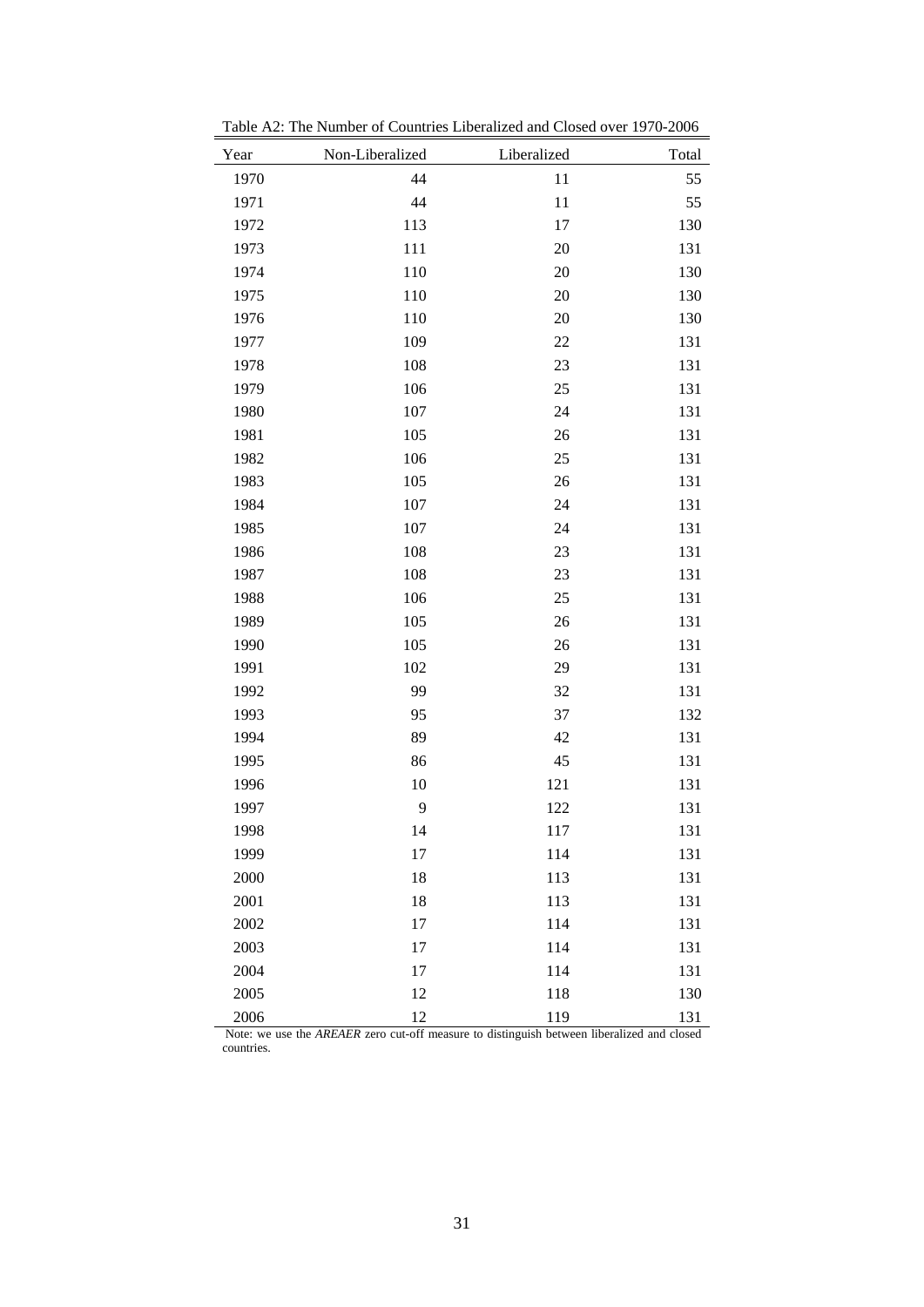| Variable                     | Description and Source                                                                                                                                                                                                              |
|------------------------------|-------------------------------------------------------------------------------------------------------------------------------------------------------------------------------------------------------------------------------------|
| <b>Probit Regression</b>     |                                                                                                                                                                                                                                     |
| Variables                    |                                                                                                                                                                                                                                     |
| Current Account/GDP (%)      | Sum of net exports of goods, services, net income and net current transfers as a                                                                                                                                                    |
|                              | percentage of GDP. Source: World Development Indicators (WDI)                                                                                                                                                                       |
| U.S. Real Interest Rate      | The U.S. lending rate adjusted for inflation as measured by the GDP deflator.                                                                                                                                                       |
|                              | Source: WDI                                                                                                                                                                                                                         |
| Govt. Consumption            | General government final consumption expenditure which includes all                                                                                                                                                                 |
|                              | government current expenditures for purchases of goods and services. It also                                                                                                                                                        |
|                              | includes most expenditures on national defence and security, but excludes                                                                                                                                                           |
|                              | government military expenditure. Source: WDI                                                                                                                                                                                        |
| Openness                     | Exports plus imports divided by GDP. Source: WDI                                                                                                                                                                                    |
| Polity 2                     | Combines the two measures, Autocracy and Democracy, to give an overall<br>measure of political regime. Ranges from -10 to 10 where a higher value<br>represents a country with more democratic practices in place. Source: PolityIV |
| <b>Institutional Quality</b> | Averages the three variables Bureaucracy quality, Corruption, and Law and                                                                                                                                                           |
|                              | Order. Bureaucracy quality, scale 0-4, where a higher value represents higher                                                                                                                                                       |
|                              | quality. Corruption, scale 0-6, where a lower value represents a higher degree of                                                                                                                                                   |
|                              | corruption in government. Law and Order, scale 0-6, where a higher value<br>represents more effective legal systems. Source: International Country Risk<br>Guide                                                                    |
| $M2/GDP$ (%)                 | Money and quasi money (M2) as a percentage of GDP. Money and quasi money                                                                                                                                                            |
|                              | comprise the sum of currency outside banks, demand deposits other than those                                                                                                                                                        |
|                              | of central government and the time, savings, and foreign currency deposits of                                                                                                                                                       |
|                              | resident sectors other than the central government. Source: WDI                                                                                                                                                                     |
| <b>Growth Measures</b>       |                                                                                                                                                                                                                                     |
| GDP per capita growth        | Annual percentage growth rate of GDP per capita based on constant 2000 U.S.                                                                                                                                                         |
| (annual %)                   | Dollars. Source: WDI                                                                                                                                                                                                                |
| GDP per capita growth        | Average five yearly growth rate of GDP per capita based on constant 2000 U.S.                                                                                                                                                       |
| $(5$ yearly %)               | Dollars. Source: WDI.                                                                                                                                                                                                               |

Table A3: Variable Descriptions and Sources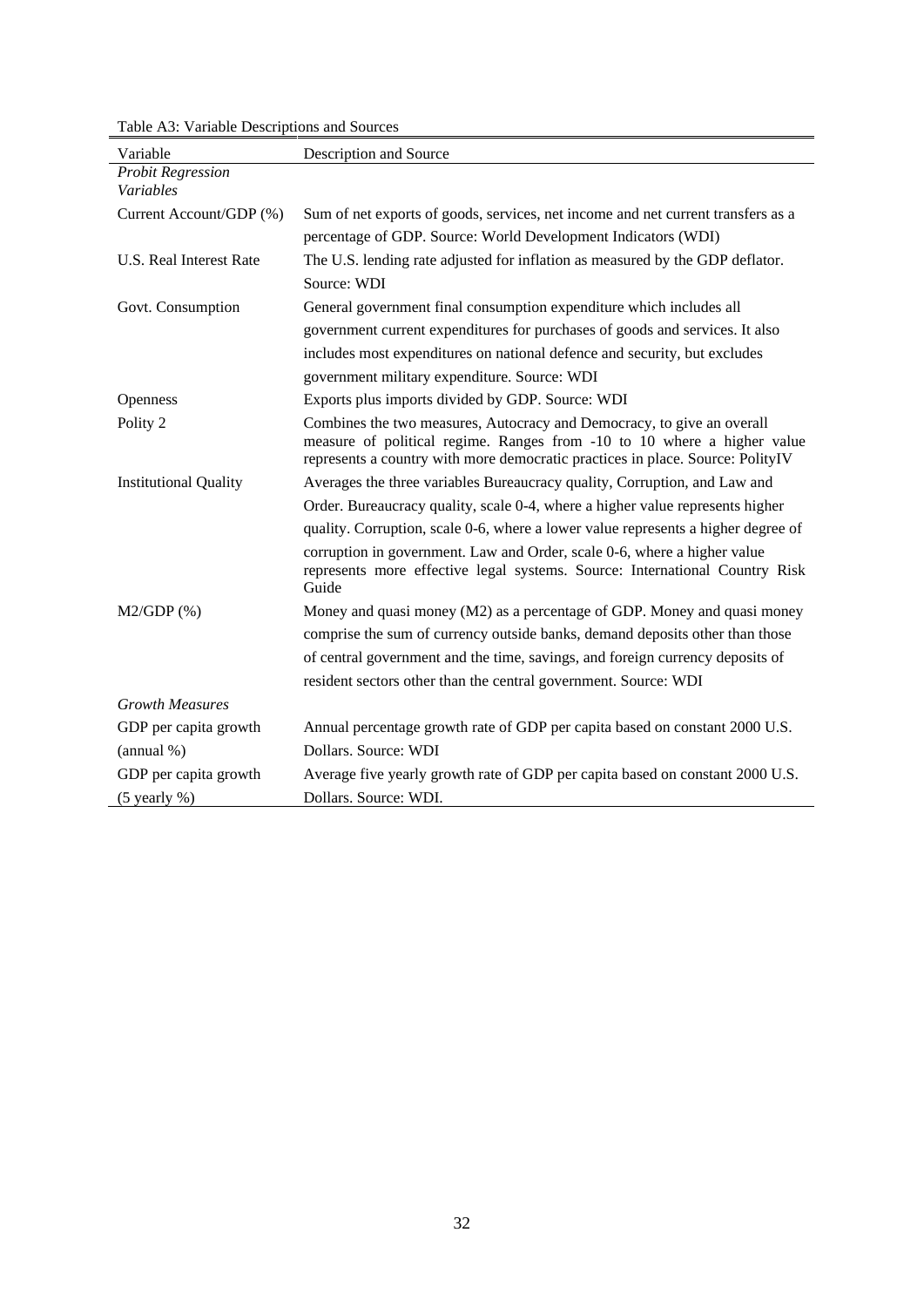

Figure A1: Composition of Restrictions on Inflows for Schindler Asset Categories in 1997 and 2005

Figure A2: Composition of Restrictions on Outflows for Schindler Asset Categories in 1997 and 2005

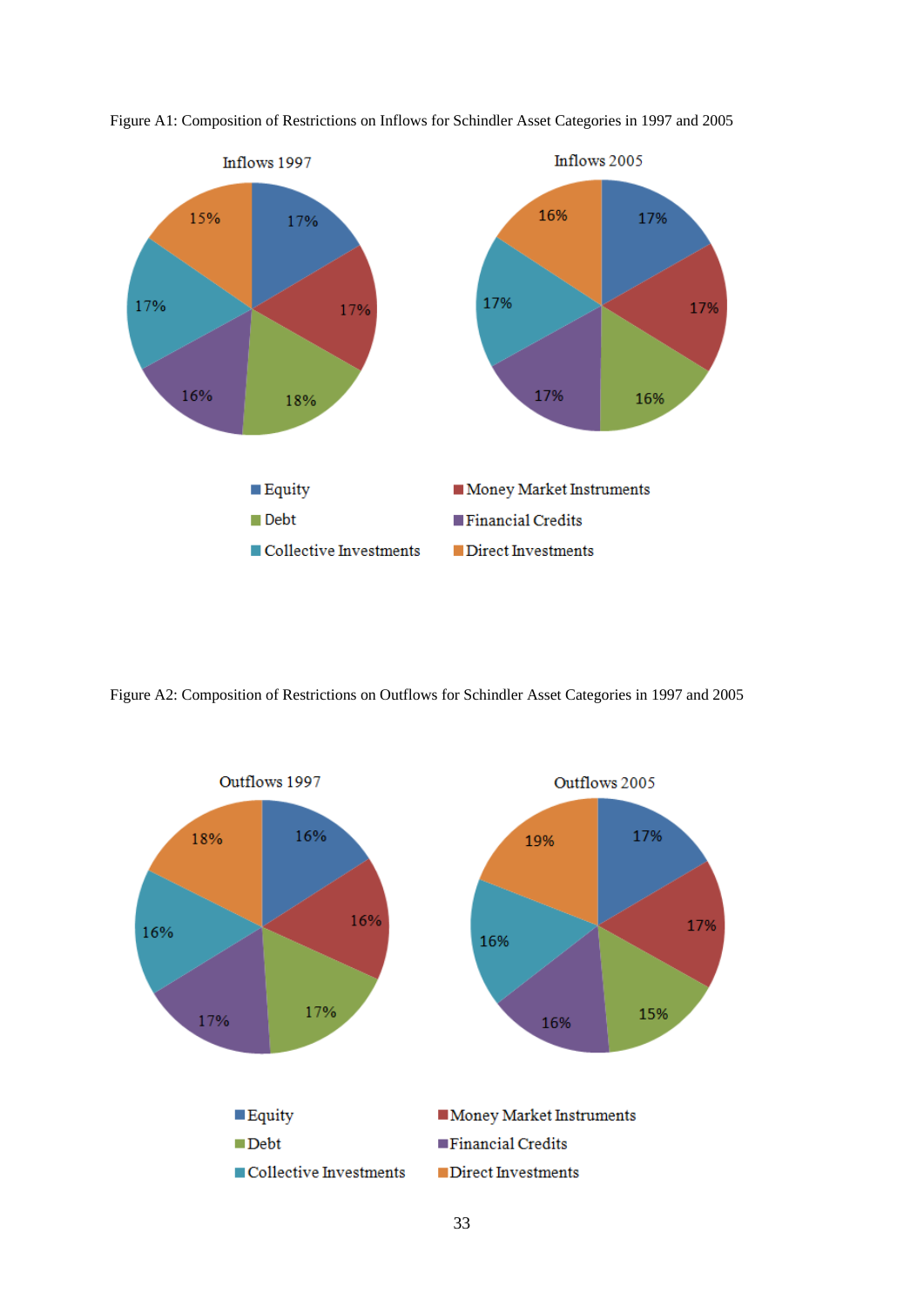| Variable                                   | Pooled   | Control  | Treated  |
|--------------------------------------------|----------|----------|----------|
| Current Account/GDP (%)                    | $-3.547$ | $-4.418$ | $-2.560$ |
| <b>U.S. Real Interest Rate</b>             | 4.315    | 4.389    | 4.597    |
| Govt. Consumption/GDP (%)                  | 16.150   | 15.736   | 16.459   |
| Openness                                   | 75.893   | 65.376   | 85.496   |
| Polity 2                                   | 1.502    | $-0.027$ | 3.577    |
| <b>Institutional Quality</b>               | 3.031    | 2.704    | 3.283    |
| $M2/GDP$ (%)                               | 42.283   | 34.346   | 51.714   |
| GDP per capita growth (annual %)           | 1.858    | 1.426    | 2.306    |
| GDP per capita growth (average 5 yearly %) | 1.906    | 1.518    | 2.296    |

Table A4: Descriptive Statistics for Pooled, Control and Treated Countries over 1970-2006

Note: Table reports the sample mean of variables for the pooled sample of countries, the treatment group and the unmatched control group using *AREAER* zero cut-off to categorize countries.

|                                |           | Mean of  | Mean o   |               |          |
|--------------------------------|-----------|----------|----------|---------------|----------|
| Variable                       | Sample    | Treated  | Control  | Statistic p>t |          |
| Current Account/GDP, t-1       | Unmatched | $-1.720$ | $-4.353$ | 9.72          | 0.00     |
|                                | Matched   | $-1.803$ | $-1.480$ | $-1.20$       | 0.23     |
| U.S. Real interest rate, t-1   | Unmatched | 4.755    | 5.037    | $-3.24$       | $0.00\,$ |
|                                | Matched   | 4.762    | 4.885    | $-1.34$       | 0.18     |
| Government Consumption/GDP,t-1 | Unmatched | 16.164   | 15.616   | 2.30          | 0.022    |
|                                | Matched   | 16.185   | 16.181   | 0.02          | 0.99     |
| Openness, t                    | Unmatched | 77.684   | 62.583   | 10.37         | 0.00     |
|                                | Matched   | 76.213   | 74.672   | 0.98          | 0.33     |
| Polity2, t                     | Unmatched | 4.694    | 1.025    | 14.24         | 0.00     |
|                                | Matched   | 4.724    | 4.769    | $-0.18$       | 0.86     |

Table A5: Sample Characteristics of Treated and Control Groups before and after Nearest Neighbour Matching using the Benchmark Probit Specification

Note: Table reports the mean of variables for the treatment group, for the unmatched control group and for the matched control group. t-Statistics for difference of means between the treatment group and the control groups are reported in the 5<sup>th</sup> column and the associated <sup>th</sup> column and the associated p-value is reported in the  $6<sup>th</sup>$  column. The balancing property is met as the t-statistic is insignificant (greater than 0.1) for the difference of means between matched countries.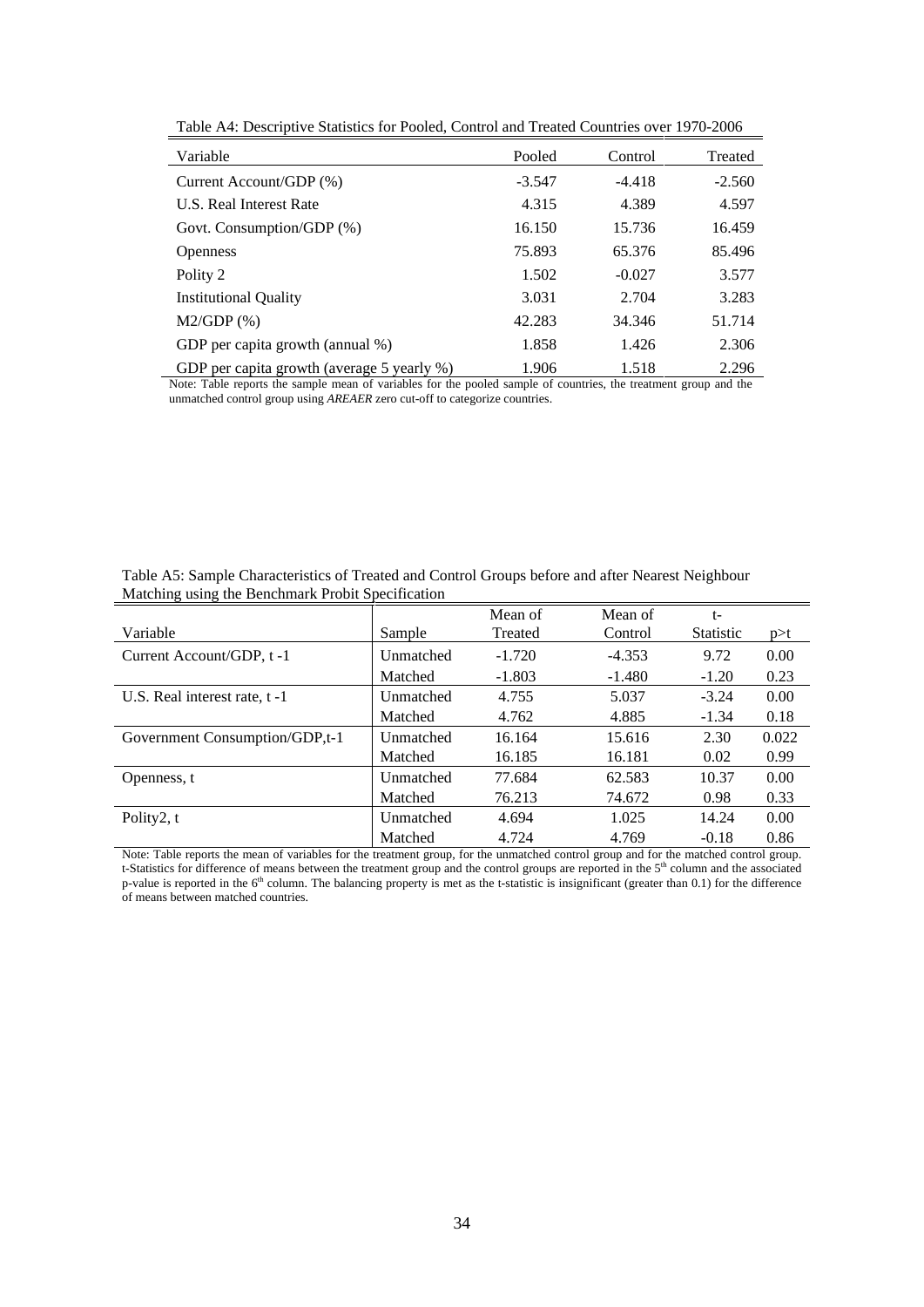|                                |           | Mean of  | Mean of  |                   |          |
|--------------------------------|-----------|----------|----------|-------------------|----------|
| Variable                       | Sample    | Treated  | Control  | Statistic $p > t$ |          |
| Current Account/GDP, t-1       | Unmatched | $-1.720$ | $-4.353$ |                   | $0.00\,$ |
|                                | Matched   | $-1.803$ | $-1.579$ | $-0.83$           | 0.41     |
| U.S. Real interest rate, t-1   | Unmatched | 4.755    | 5.037    | -3.24             | $0.00\,$ |
|                                | Matched   | 4.762    | 4.796    | $-0.36$           | 0.72     |
| Government Consumption/GDP,t-1 | Unmatched | 16.164   | 15.616   | 2.30              | 0.02     |
|                                | Matched   | 16.185   | 16.299   | $-0.46$           | 0.65     |
| Openness, t                    | Unmatched | 77.684   | 62.583   | 10.37             | 0.00     |
|                                | Matched   | 76.213   | 74.39    | .18               | 0.24     |
| Polity2, t                     | Unmatched | 4.694    | 1.025    | 14.24             | 0.00     |
|                                | Matched   | 4.724    | 4.663    | 0.24              | 0.81     |

Table A6: Sample Characteristics of Treated and Control Groups before and after Matching using the Benchmark Probit Specification

Note: See footnote of Table A5.

| Table A7: S<br>3. Sample Characteristics of Treated and Control Groups before and after Matching using the |  |
|------------------------------------------------------------------------------------------------------------|--|
| <b>Benchmark Probit Specification</b>                                                                      |  |

|                                |           | Mean of  | Mean of  |                   |          |
|--------------------------------|-----------|----------|----------|-------------------|----------|
| Variable                       | Sample    | Treated  | Control  | Statistic $p > t$ |          |
| Current Account/GDP, t-1       | Unmatched | $-1.720$ | $-4.353$ | 9.72              | $0.00\,$ |
|                                | Matched   | $-2.042$ | $-1.742$ | $-1.14$           | 0.26     |
| U.S. Real interest rate, t-1   | Unmatched | 4.755    | 5.037    | $-3.24$           | 0.00     |
|                                | Matched   | 4.782    | 4.825    | $-0.47$           | 0.64     |
| Government Consumption/GDP,t-1 | Unmatched | 16.164   | 15.616   | 2.30              | 0.02     |
|                                | Matched   | 16.183   | 16.228   | $-0.18$           | 0.86     |
| Openness, t                    | Unmatched | 77.684   | 62.583   | 10.37             | $0.00\,$ |
|                                | Matched   | 74.308   | 73.834   | 0.31              | 0.76     |
| Polity2, t                     | Unmatched | 4.694    | 1.025    | 14.24             | $0.00\,$ |
|                                | Matched   | 4.660    | 4.552    | 0.42              | 0.67     |

Note: See footnote of Table A5.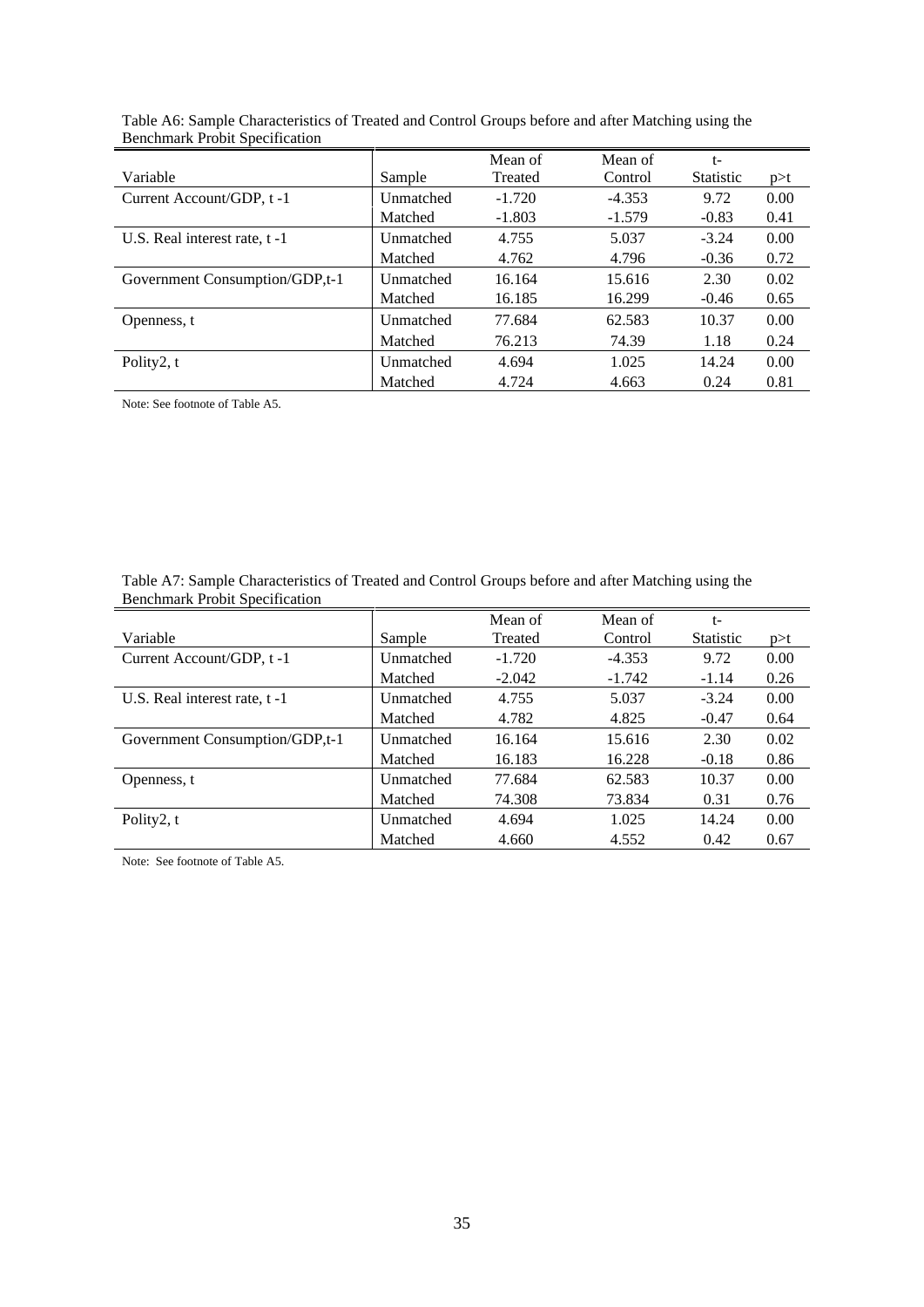| <u>Matering asing the Augmented Front Specification</u> |           |          |          |               |          |
|---------------------------------------------------------|-----------|----------|----------|---------------|----------|
|                                                         |           | Mean of  | Mean of  |               |          |
| Variable                                                | Sample    | Treated  | Control  | Statistic p>t |          |
| Current Account/GDP, t-1                                | Unmatched | $-2.076$ | $-3.582$ | 4.38          | $0.00\,$ |
|                                                         | Matched   | $-2.425$ | $-2.339$ | $-0.26$       | 0.79     |
| U.S. Real interest rate, t-1                            | Unmatched | 4.837    | 5.503    | $-7.10$       | $0.00\,$ |
|                                                         | Matched   | 4.912    | 5.022    | $-1.21$       | 0.23     |
| Government Consumption/GDP, t-1                         | Unmatched | 14.980   | 14.481   | 1.70          | 0.09     |
|                                                         | Matched   | 15.007   | 15.129   | $-0.43$       | 0.67     |
| Openness, t                                             | Unmatched | 77.542   | 60.630   | 8.27          | $0.00\,$ |
|                                                         | Matched   | 74.151   | 73.185   | 0.52          | 0.60     |
| Polity2, t                                              | Unmatched | 4.401    | 1.549    | 8.83          | $0.00\,$ |
|                                                         | Matched   | 4.356    | 4.622    | $-0.90$       | 0.37     |
| Institutional Quality, t                                | Unmatched | 3.069    | 2.622    | 8.53          | $0.00\,$ |
|                                                         | Matched   | 3.033    | 3.072    | $-0.72$       | 0.47     |
| $M2/GDP, t-1$                                           | Unmatched | 50.580   | 35.226   | 10.13         | 0.00     |
| ______                                                  | Matched   | 47.424   | 48.217   | $-0.51$       | 0.61     |

Table A8: Sample Characteristics of Treated and Control Groups before and after Nearest Neighbour Matching using the Augmented Probit Specification

Note: See footnote of Table A5.

| Table A9: Sample Characteristics of Treated and Control Groups before and after Kernel Matching using |  |
|-------------------------------------------------------------------------------------------------------|--|
| the Augmented Probit Specification                                                                    |  |

| Variable                     | Sample    | Mean of Treated | Mean of Control | Statistic p>t |          |
|------------------------------|-----------|-----------------|-----------------|---------------|----------|
| Current Account/GDP, t-1     | Unmatched | $-2.076$        | $-3.582$        | 4.38          | $0.00\,$ |
|                              | Matched   | $-2.425$        | $-2.554$        | 0.39          | 0.70     |
| U.S. Real interest rate, t-1 | Unmatched | 4.837           | 5.503           | $-7.10$       | 0.00     |
|                              | Matched   | 4.912           | 5.052           | $-1.54$ 0.12  |          |
| Government Consumption, t-1  | Unmatched | 14.980          | 14.481          | 1.70          | 0.09     |
|                              | Matched   | 15.007          | 15.035          | $-0.10$ 0.92  |          |
| Openness, t                  | Unmatched | 77.542          | 60.630          | 8.27          | $0.00\,$ |
|                              | Matched   | 74.151          | 74.822          | $-0.36$ 0.72  |          |
| Polity2, t                   | Unmatched | 4.401           | 1.549           | 8.83          | 0.00     |
|                              | Matched   | 4.356           | 4.398           | $-0.14$       | 0.89     |
| Institutional Quality, t     | Unmatched | 3.069           | 2.622           | 8.53          | 0.00     |
|                              | Matched   | 3.033           | 3.065           | $-0.59$       | 0.55     |
| $M2/GDP, t-1$                | Unmatched | 50.580          | 35.226          | 10.13         | 0.00     |
|                              | Matched   | 47.424          | 46.556          | 0.59          | 0.56     |

Note: See footnote of Table A5.